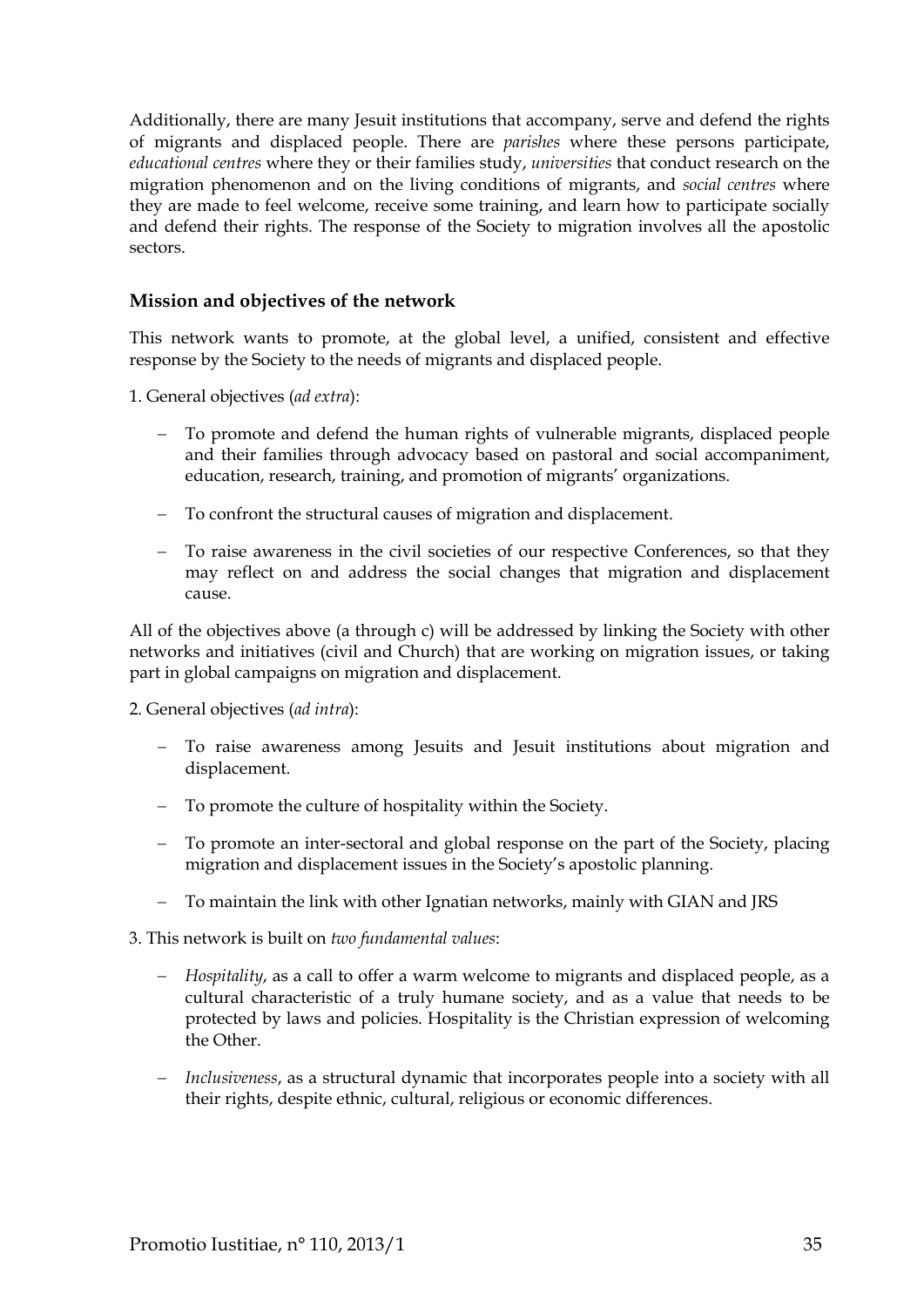## **Possibilities for collaboration**

Jesuit institutions that want to contribute to this network may do it in the following ways:

- − Raise awareness on the topic through the Position paper on Migrants and Displaced people, to promote a reflection process that can lead to offering coordinated apostolic responses.
- − Contact and collaborate with the GIAN group in their Conference (see contacts below).
- − Participate in campaigns that may be active 1) in defending the rights of migrants in detention centers, and 2) in supporting migrant domestic workers.

## **Contacts**

| Victor Adangba SJ, victor_ada@yahoo.fr;          |
|--------------------------------------------------|
| Denis Kim SJ, denis_kim@hotmail.com;             |
| Josep Buades Fuster SJ, pepbuadessj@jesuitas.es; |
| Rafael Moreno SJ, sim.mex.direccion@gmail.com;   |
| Melvil Pereira SJ, melvillesj@gmail.com;         |
| Tom Greene SJ, tgreene@jesuit.org;               |
| Patxi Álvarez SJ (leader), sies-dir@sjcuria.org. |
|                                                  |

*Original in Spanish Translation by Joseph Owens SJ*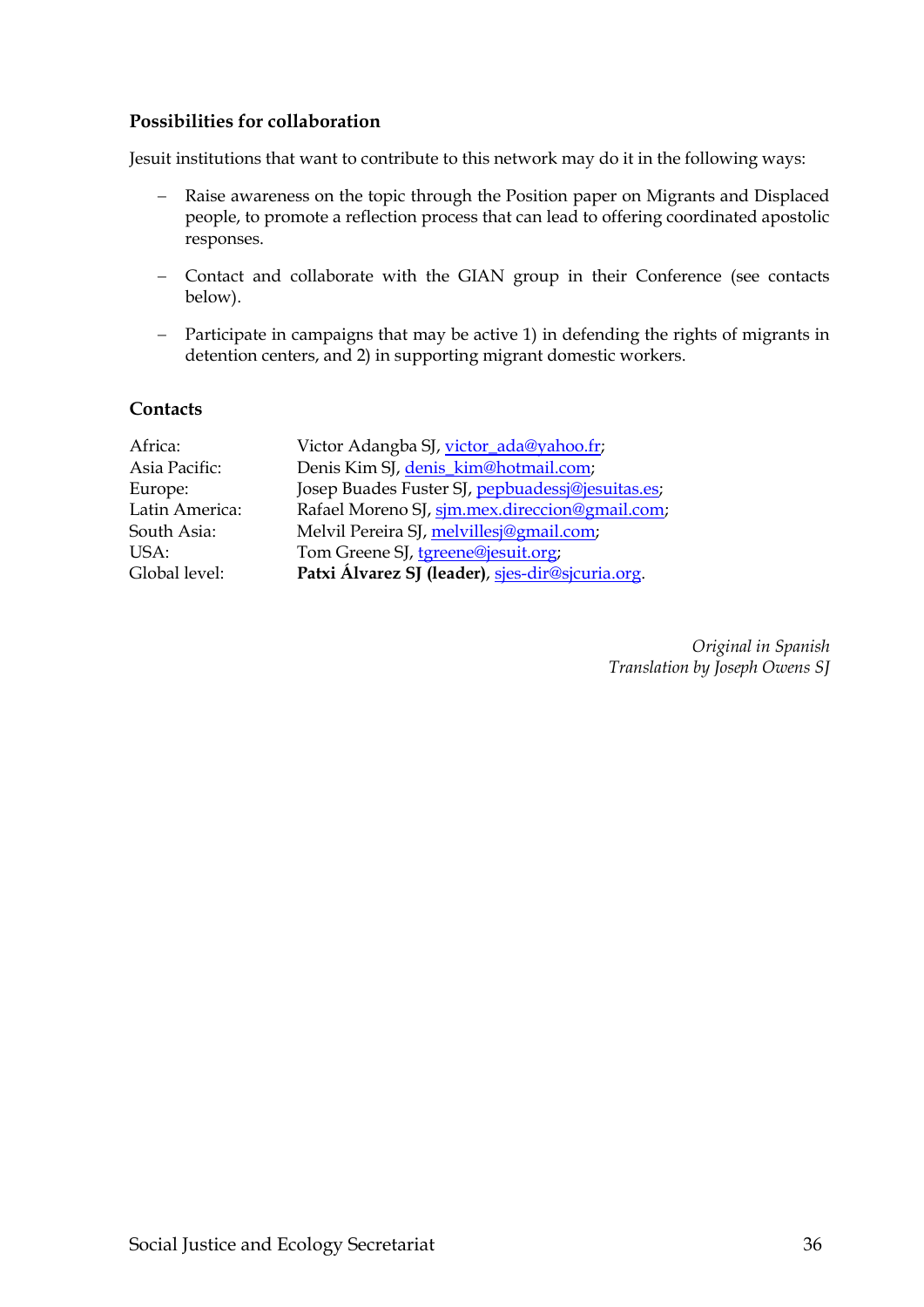

# Peace and Human Rights (PHR)

Executive Report

#### **Apostolic challenges for Peace and Human Rights**

Across the globe, there is an acute lack of peace and rampant denial of human rights. The PHR network is born out of a keen sense of the intimate connection between promotion of peace and protection of human rights. The Society of Jesus, committed as she is to the Service of Faith and Promotion of Justice, dreams through the Global Ignatian Advocacy Networks, GIAN, 'to solve the problem of disconnectedness between the major assets of the Society of Jesus and to use the untapped capacity of the Society of Jesus to influence public policy in favour of the common good and of those rendered weak and voiceless' (Ignatian Advocacy Manual), particularly in building peace and protecting Human Rights. We believe that Advocacy and lobbying are crucial if our institutions are to contribute effectively towards a more just and peaceful world.

#### **The response of the Society of Jesus**

The Society of Jesus has had wide ranging involvement in Peace and Human Rights both as part of its wider efforts for the Promotion of Justice through its various Social Centres, Universities, Pastoral efforts and others. However a coordinated action has not always been our strength. In an effort to map the initiatives in PHR we have identified a few groups who are willing to collaborate. We have now proposed a wider and more concrete plan for collaborative efforts in promoting Peace and Human Rights globally, internationally and inter sectorally.

#### **Planning for Collaboration by the PHR Network**

We have arrived at some strategic guidelines and tentative plans to go forward. As a network we will

- − Give particular attention to social developments and crises where the linkage between peace and human rights is evident.
- − Our steps will be rooted in Ignatian Spirituality.
- − We will place a high value on close accompaniment of those who suffer from conflict and human rights violations.
- − We will develop newer forms and fora of collaboration within and outside the Church.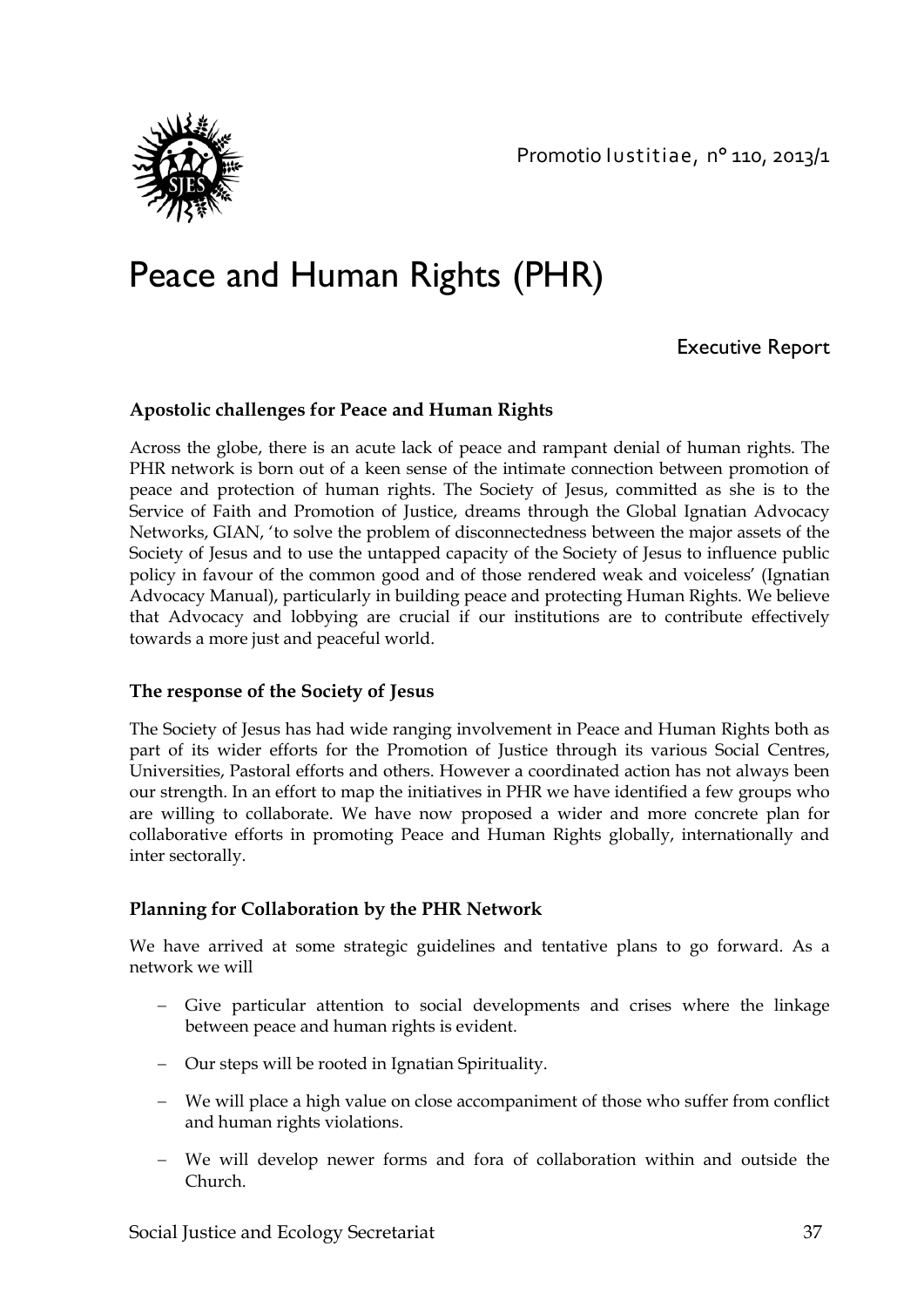− The rights of the victims, women, migrants, refugees and other excluded groups will be a primary concern for us.

#### **1. Action Plan**

The overarching theme for the network was dubbed: "Economic and gender justice in situations of conflict: Alternative models for the rights to basic need, empowerment and peace." The theme was further broken down in two sub-themes:

#### *Sub-theme 1*

Particular focus on the situation in the Great Lakes region in Central Africa, especially focusing on the interaction between the denial of economic rights to the fulfillment of basic needs, the violation of the rights of women through gender based violence, and possible paths toward peace and reconciliation in the region. This sub-theme can include the situation in Sudan and the newly independent country of South Sudan.

The Jesuit conference of Africa and Madagascar and the Jesuit conference of the United States were assigned to develop this theme into an action plan.

#### *Sub-theme 2*

The second sub-theme was formulated as follows: The right to decent livelihood, entitlements and alternative approach to development. The Jesuit conference of Latin America, CPAL and the South Asia Assistance were tasked to develop this theme into an action plan.

#### **2. Planning with the Social Apostolate Coordinator in Africa**

Fr Leonard Chiti will liaise with Fr David Hollenbach from Boston College and Fr Ferdinand Muhigirhwa from CEPAS, Kinshasa, to determine priority issues that can be explored for advocacy. CEPAS has assigned Fr Leon to help with the research project due to start in January 2013.

#### **3. Planning for South Asian Social Apostolate**

This Conference has decided to bring on board those groups and activists left out. In early 2013 they have planned a convention with wider participation to get as many as possible involved in the network. The team plans to have concrete action programmes under the sub theme 'The right to decent livelihoods, entitlements and alternative approaches to development'. The Conference is also mandated to network with the Jesuit conference of Latin America (CPAL) to develop this theme and work out concrete action plans.

#### **Possibilities for collaboration**

The network hopes to identify and bring together many of the Jesuit and non-Jesuit efforts at building peace and promoting human rights around the themes proposed above. We want to get as many as possible on board around the themes proposed, or newer themes as the partners agree, but within the larger framework of Peace and Human Rights.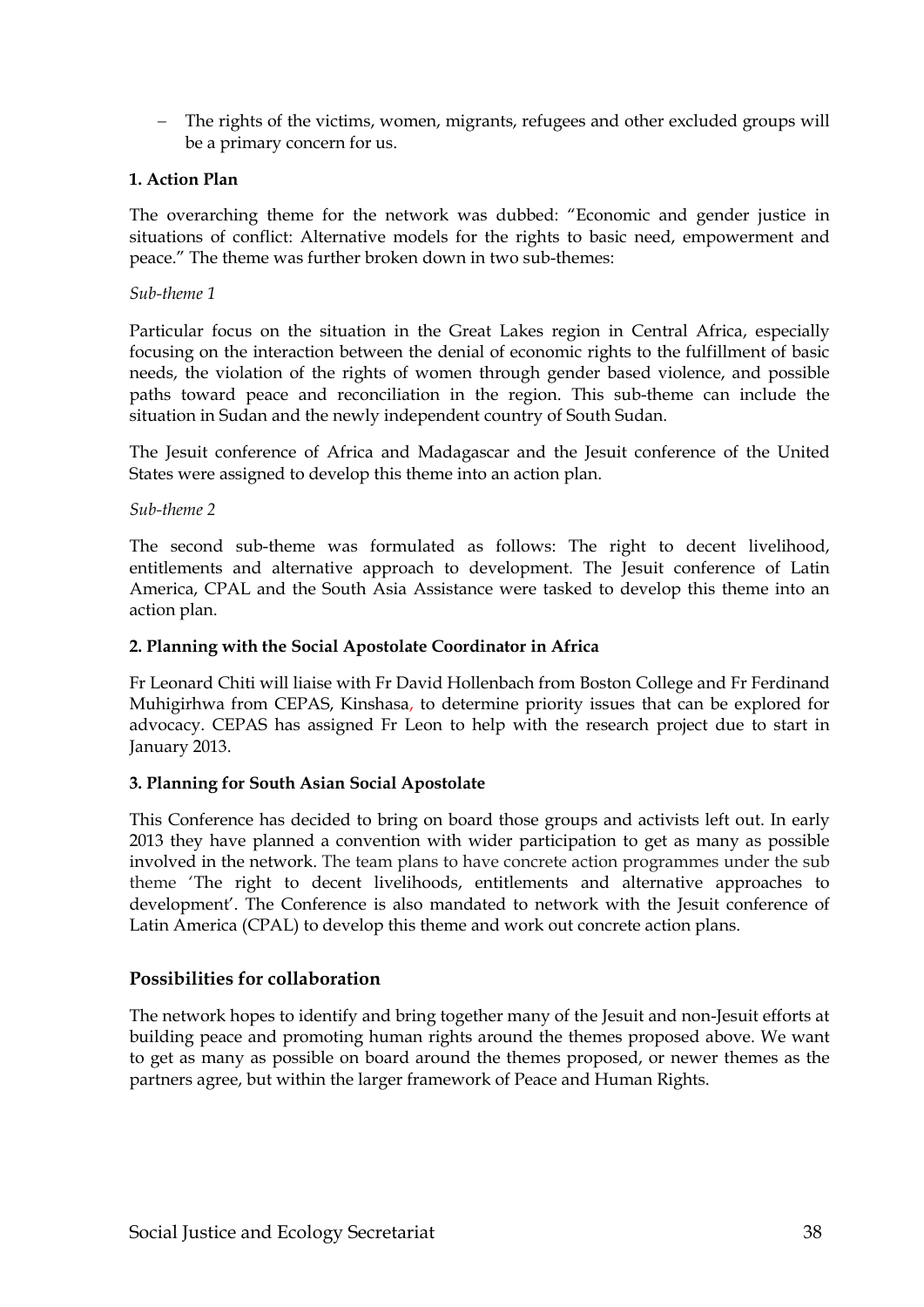#### **Contacts**

África y nivel global: **Leonard Chiti SJ (líder)**, [lcchiti@yahoo.com](mailto:lcchiti@yahoo.com)  Estados Unidos: David Hollenbach SJ, <u>david.hollenbach@bc.edu</u>;<br>Sur de Asia: George Mutholil SJ, <u>gmutholil@gmail.com</u> George Mutholil SJ, **gmutholil@gmail.com** Sagar Ravi SJ, [ravisagarsj@gmail.com](mailto:ravisagarsj@gmail.com) 

*Original in English*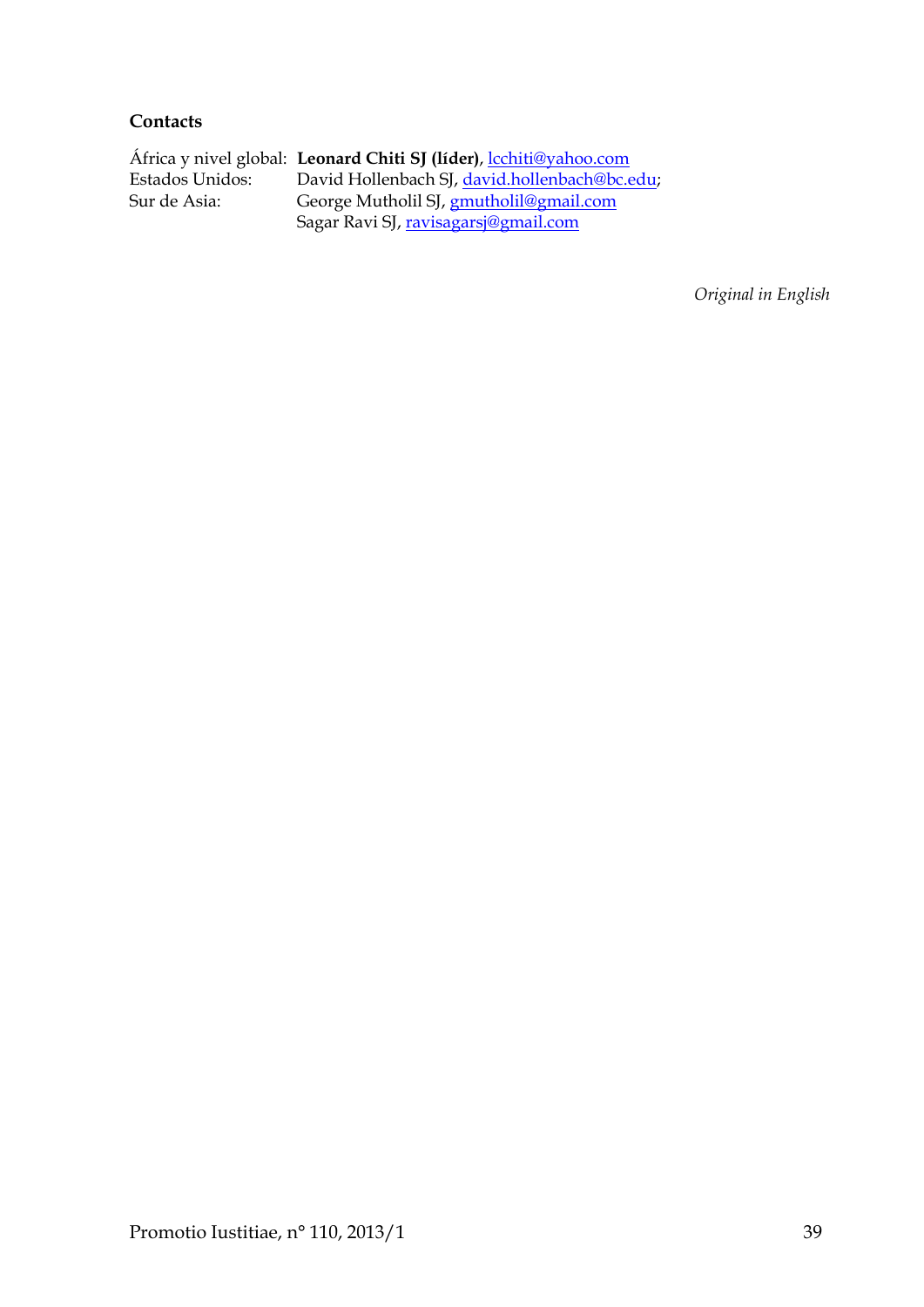

## With passion for environmental justice

## Response of the Society of Jesus to "reconciliation with creation"

## Social Coordinators of the Conferences

*"We turn to the 'frontier' of the earth, increasingly degraded and plundered. Here, with passion for environmental justice, we shall meet once again the Spirit of God seeking to liberate a suffering creation, which demands of us space to live and breathe." (General Congregation 35, d. 2, n. 24)*

Fr.General, while introducing the ecology document "Healing a Broken World"*[1](#page-39-0)* (HBW) in his letter dated 16th September 2011 to the whole Society of Jesus, called for a deeper commitment to the sustainability of the planet, and invited every Jesuit to review his personal, communal and institutional lifestyle and practices to check whether these were in accordance with this mission of 'reconciliation with creation' (GC35). This document HBW, prepared by the task force set up by Father General in July 2010, has brought much strength and a renewed commitment among Jesuits to work for our mission of 'reconciling with creation'.

## **0. INTRODUCTION**

## **a) A historical perspective**

"Healing a Broken World" in fact is a result of our genuine prophetic recognition of human failure made at GC 33 in 1983<sup>2</sup>. This recognition led at that time to 'ecological consciousness' especially in many of our social centres,<sup>[3](#page-39-2)</sup> and was further reflected on in the light of the several postulates on ecology sent from Province Congregations for GC34 in 1993-1994. The complexity of the problem led the Congregation to request Fr. General to make a study on Ecology<sup>[4](#page-39-3)</sup> and called us to create responsible relationships with the environment<sup>[5](#page-39-4)</sup>. This request was followed up through deliberations by Fr General and his Council during *tempo forte* in 1996. All the reflections and consultations were incorporated into a document and

 $\overline{\phantom{a}}$ 

<span id="page-39-0"></span><sup>&</sup>lt;sup>1</sup> *Promotio Iustitiae* 106, *op.cit.*<br><sup>2</sup> "Lack of respect for a loving creator leads to a denial of the dignity of the human person and the wanton

<span id="page-39-2"></span><span id="page-39-1"></span>destruction of the environment." (GC33, d.1, n. 35).<br><sup>3</sup> Peter-Hans Kolvenback, SJ, *De Status Societatis Iesu*, 1990, n. 100 in *Acta Romana 20:3 (1990), 46.* (During the Congregation of Provincials in 1990, Loyola).<br> $^{4}$  GC 34, d. 20.<br> $^{5}$  GC 34, d. 3, n. 9

<span id="page-39-3"></span>

<span id="page-39-4"></span>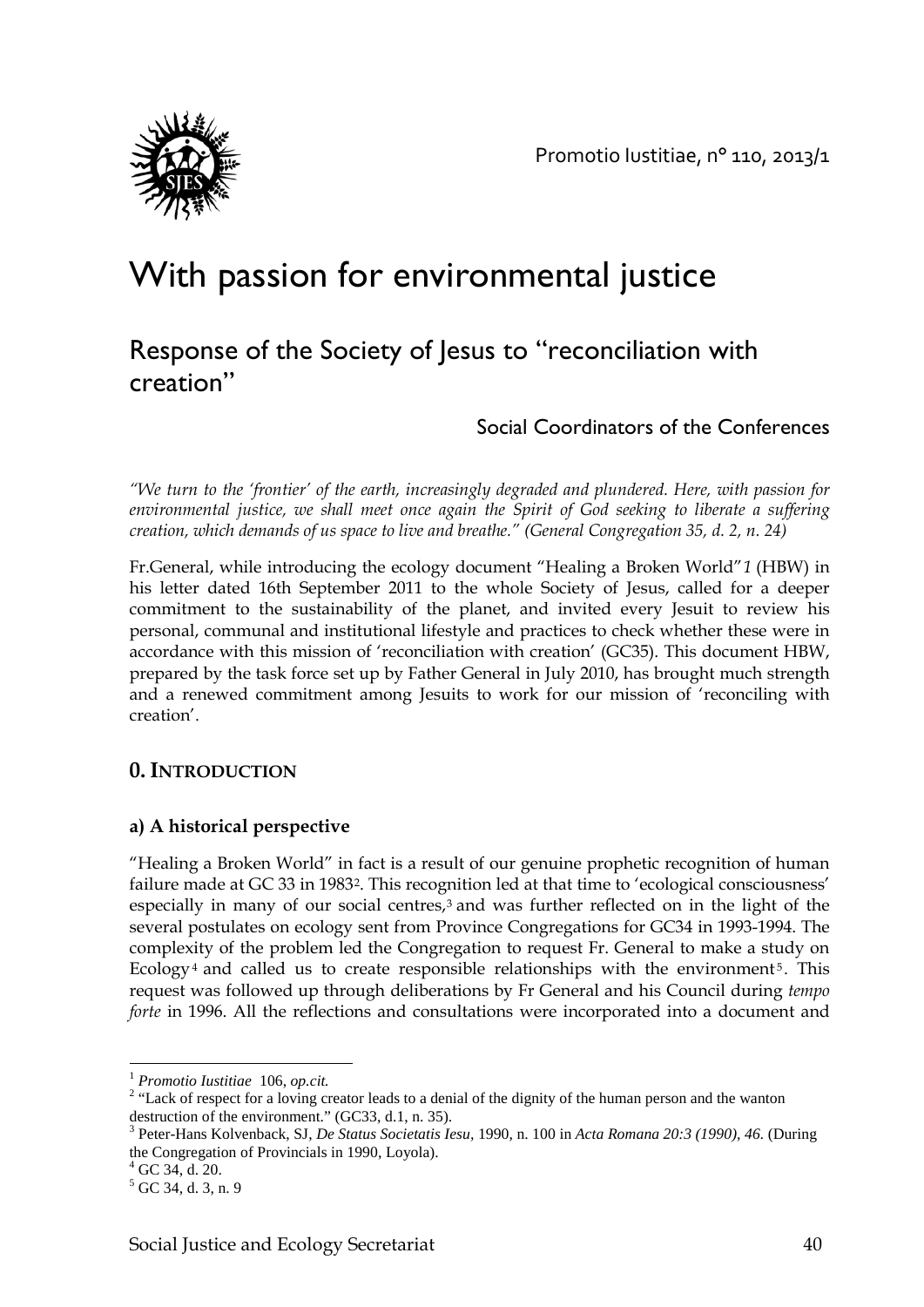published as "We live in a broken world: Reflections on Ecology"[6](#page-40-0). During the period between GC34 and GC35, 'social marginality and ecological disasters were experienced as closely interrelated'[7](#page-40-1). It was also a period when the Society of Jesus as a universal body reached out to these victims in a concrete way<sup>[8](#page-40-2)</sup>. Hence, when GC35 came together in 2008 it clearly mandated that ecology be one of the triptychs of right or just relationships to be built as a Jesuit mission. The Social Justice Secretariat, renamed as Social Justice and Ecology Secretariat, through the Task force on Jesuit Mission and Ecology appointed by Father General, prepared this HBW. It amply explains the task and gives concrete recommendations for action.

Both GC35 and HBW invite every one of us (a) to become grateful stewards of God's wonderful creation; (b) to look at ecology and environment-related issues from the perspective of justice for all, and (c) to transform our way of life so as to bear witness to an ecologically congruent means. They invite us for a conversion of the heart that may bring us to a deeper ecological spirituality. These three elements are essential components of what we understand today as ecology in the Society: care for creation from a justice perspective, while transforming our ways of life.

#### **b) The present document**

Taking the ecological mission forward SJES and the Conference coordinators of social apostolate felt the need to know a) how the document HBW has been received; b) what the response of the Jesuits has been to its mission of 'reconciliation with creation' at various levels; c) what good experiences and practices can be shared and nourished; and d) how our Ignatian spirituality can enrich this mission of the Society. With the above perspective, a short questionnaire was sent from SJES, information was gathered from the Provinces, collated by the Conference coordinators and shared, reflected on and planned during the annual meeting of the conference coordinators in May 2012. This document is an outcome of the analysis and reflection that took place at the meeting.

**Note:** The examples or references made here do not take an exhaustive account of all initiatives undertaken by Jesuits, Jesuit communities and Provinces. It would probably be an impossible task to prepare a complete report, given our limited knowledge and capacity; there are surely many more initiatives and activities that we have yet to discover. Nevertheless, we believe that these examples show main trends and creative implementations. Mentioning some of these activities, even while unable to take all of them into account, could offer a more solid basis to our conclusions.

## **I. INDIVIDUAL AND COMMUNITY RESPONSE OF THE JESUITS:**

#### **a) General Reception of HBW**

The document 'Healing a Broken World' was sent to all the Provinces along with the letter of invitation from Father General[9,](#page-40-3) calling every Jesuit to embark on a 'path of conversion of

 $\overline{\phantom{a}}$ 

<span id="page-40-0"></span><sup>&</sup>lt;sup>6</sup> *Promotio Iustitiae* 70, 1999, "We live in a broken world", [http://www.sjweb.info/documents/sjs/pj/docs\\_pdf](http://www.sjweb.info/documents/sjs/pj/docs_pdf%20/PJ070ENG.pdf)  $\frac{\text{/PJ070ENG.pdf}}{\text{HBW}}$  $\frac{\text{/PJ070ENG.pdf}}{\text{HBW}}$  $\frac{\text{/PJ070ENG.pdf}}{\text{HBW}}$ . no. 35

<span id="page-40-2"></span><span id="page-40-1"></span><sup>8</sup> Earthquake in Gujarat, India in 2001; Tsunami in 2004 in Banda Aceh, India and Sri Lanka; Hurricane Katrina in USA in 2005 etc.

<span id="page-40-3"></span> $9$  Letter of Fr. General dated  $16<sup>th</sup>$  September 2011. (2011/16)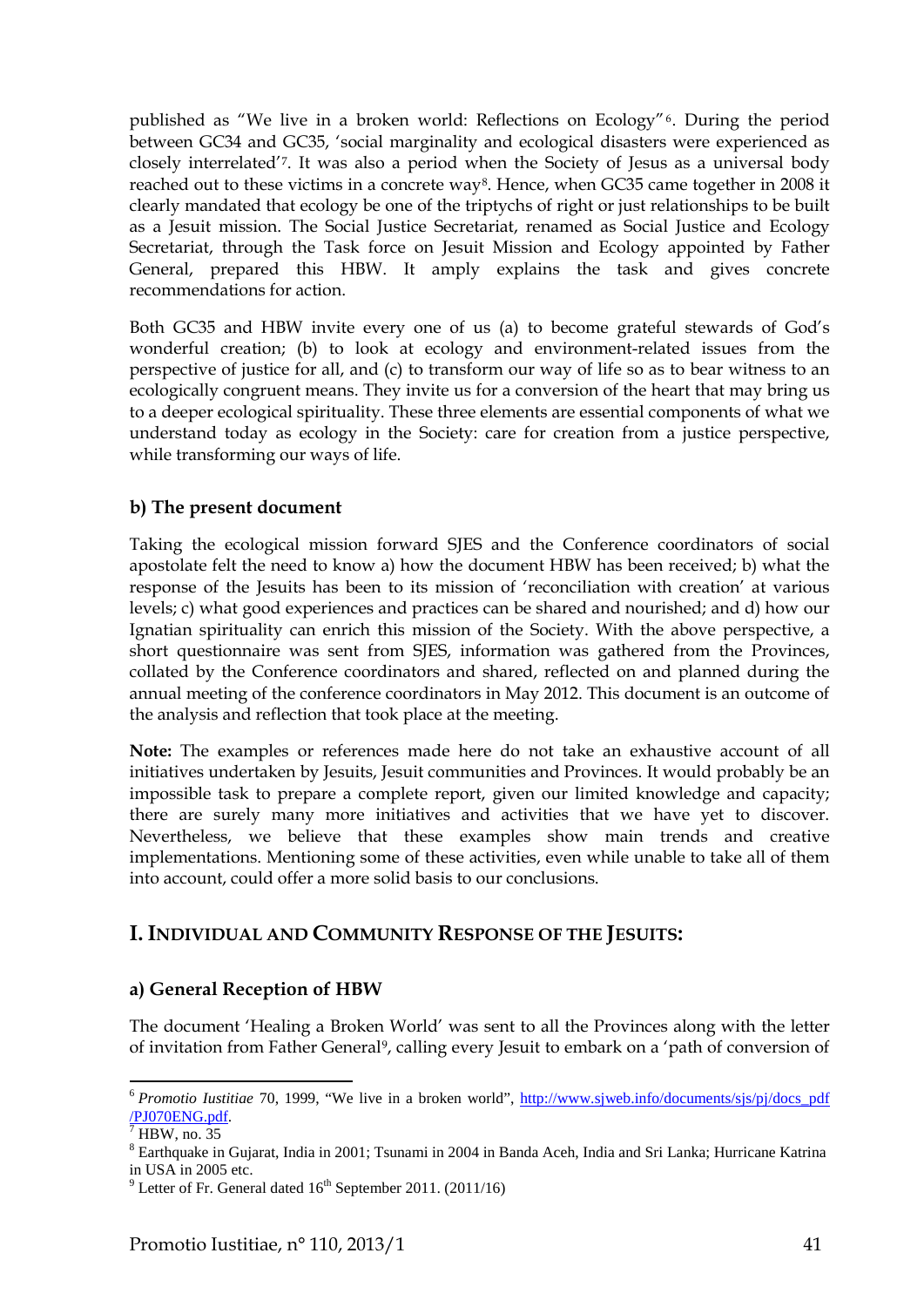heart' and to make a commitment at all levels to the 'defence and protection of nature and the environment'.

In general, the document and the letter of Father General have been well received in most of the conferences and provinces. The document was circulated among the Jesuit communities and among our collaborators in various apostolic institutions. The response varies from province to province, and Jesuits as well as our lay collaborators are fully aware of the changing reality of the environment and ecology. Taken together, the responses reflect the dynamism that already exists Some Provinces took this up as the major theme during the Province gatherings<sup>[10](#page-41-0)</sup> to discern and to plan environmental action at the local level; some translated, even published, the text into their vernacular languages,<sup>11</sup> and yet others formed commissions within the province to help Jesuits work on ecological issues<sup>[12](#page-41-2)</sup>. In Japan, a prayer booklet has been prepared using the document as the base for reflection. In the Asia Pacific region ecology has been chosen as a frontier of the Conference and is included in its strategic planning. In Latin America, mapping of ecological activities has been undertaken, which has led to a joint project on ecology at Conference level. French Canada was working on ecology at the Province level long before the letter of Fr. General was sent. In several provinces, community meetings and sharing have enlivened the reflection and has led to some concrete action at individual and community levels. It was also noted that, wherever the Provincial took an active interest in the document and sent a personal letter of encouragement, the document seemed to have had a greater impact. Surely there are many more initiatives at every level, all reflective of such dynamism.

#### **b) General Awareness and position of Jesuits:**

The escalation in recent years of calamities such as floods, drought and climate changes, has brought greater social awareness and created a sense of urgency to act on these ecological challenges. But for the majority of Jesuits there is little clarity on how proceed in bringing about changes in response and action. The awareness is largely determined also by age group and by geographical location. By and large, younger Jesuits are better versed in environmental issues and show keener interest in taking action. Ironically, the younger Jesuits who express intenser commitments to environmental issues use many more resources (travel, computers, I-pads, cell phones etc.) than the elderly Jesuits who, though less attached to environmental issues, use fewer resources !

In countries and regions where the impact of environmental damage is strongly experienced through displacement, migration, mining, deforestation, and land alienation, particularly in places where the indigenous and the poorest people live, the need for urgent collective advocacy action is stronger. Yet even in these countries or regions, it is largely a few Jesuits who are making efforts to ensure that the voices of the poor and oppressed are heard.

The concern for a radical change of attitude and an organized approach to environmental action has not yet emerged. In fact, given the diversity of our work and the challenges of the context, it is not that easy to come up with a common approach to working on ecology. It is true that such diversity reveals the beauty and richness of our involvement and offers an opportunity for creativity, given the complexity of issues and context. It is also true that there are many creative efforts by Jesuits responding positively to this huge challenge of ecology at every conference. At the same time, there are those who are somewhat

 $\overline{\phantom{a}}$ 

<span id="page-41-0"></span><sup>&</sup>lt;sup>10</sup> Calcutta, Goa, Kerala, Hazaribag, Madhya Pradesh and Ranchi in South Asia.<br><sup>11</sup> Korea, Columbia, Brazil, Germany. <sup>12</sup> This is the case of the Spanish provinces.

<span id="page-41-1"></span>

<span id="page-41-2"></span>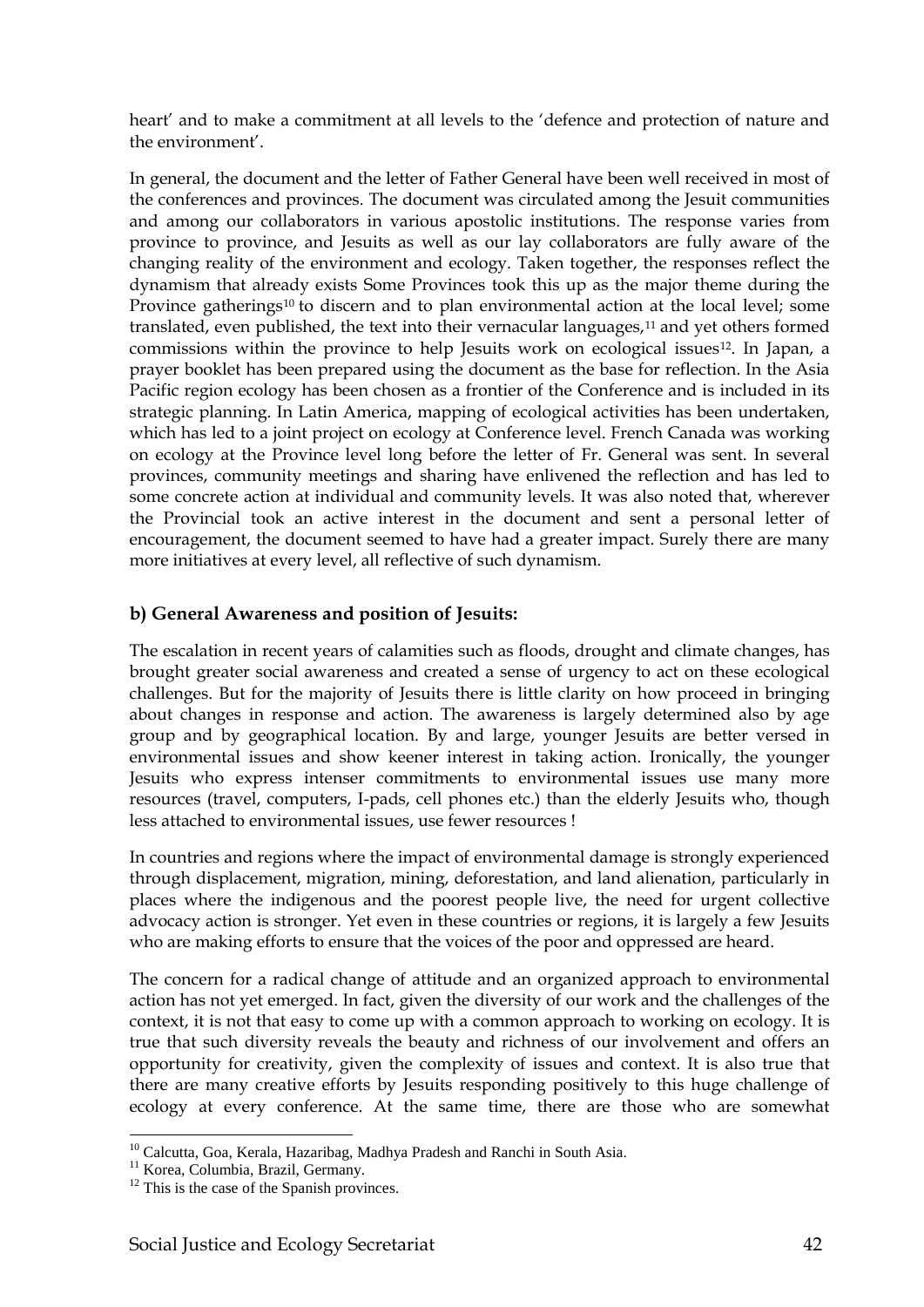apprehensive of the concern expressed by the developed nations and call for accountability on ecological damages caused in the name of development. In recent years there has been a call for a moratorium on the expropriation of the resources from developing nations.

## **c) Community Discernment**

The document served as a tool for community meeting, discussion and discernment to recognize our role as stewards and to plan collective action. The practical recommendations given at the end of HBW have helped in realizing this purpose. Some of the activities taken up by communities include: forming environmental committees and in-house task forces for energy efficiency, recycling etc.; conscious use of public transport; survey of 'carbon footprint'; saving and water harvesting; conducting eco-prayers; use of solar energy resources; creating tree plantations; preservation of traditional plants; discouraging use of chemical fertilizers, encouraging use of bio fertilizers and other agricultural practices such as vermin-culture; and finding alternatives to arsenic poisoning. Such efforts have become quite common in many conferences and communities though there is variation from community to community.

On the whole there is a general openness to small changes in personal and community life, but also a degree of reluctanc in some. Ecology as a dimension of our regular life and apostolic action still remains a dream for many. It has not become part of our Jesuit culture or 'way of proceeding' and there is much confusion over the commitment to ecology and its relationship to poverty, mission and life style.

## **II. JESUIT APOSTOLIC RESPONSE**

## **a) Institutions and environmental planning**

Apostolic institutions, namely schools, colleges, universities, parishes, social centres and research institutions, are slowly beginning to include ecological concerns into their practices, though a systematic and well organized plan is not yet in place everywhere.

In United States, Latin America and Europe, universities have played a leading role in the formation of students through energy efficiency programmes, garbage management, exposure visits and environmental research. We have still a long way to go in creating systematic links and collaboration between these research institutions and countries and communities affected by environmental problems in the developing nations. Strategic ecological guidelines for social centres and alternative sustainable projects have been developed in Latin America.

Centre d'Etudes et de Formation Agro-Pastoral (CEFAP) and l'Institut Supérieur Agro-Vétérinaire (ISAV) in Central Africa have clearly committed themselves to the challenges of ecology with works that empower farmers and peasants through plantation of trees and cultivation through traditional means. Centre Social Arrupe in Madagascar has also joined in such efforts, while the Jesuit Centre for Environment and Development (JCED) in Lilongwe and Kasisi Agricultural Training Centre (KATC) are working on alternative models of development and appropriate technology.

In the Philippines, Environmental Science for Social Change (ESSC) and Manila Observatory have a clear focus on research. Based on such researches ESSC has been involved in many environmental issue-based activities with local communities, keeping in mind local cultural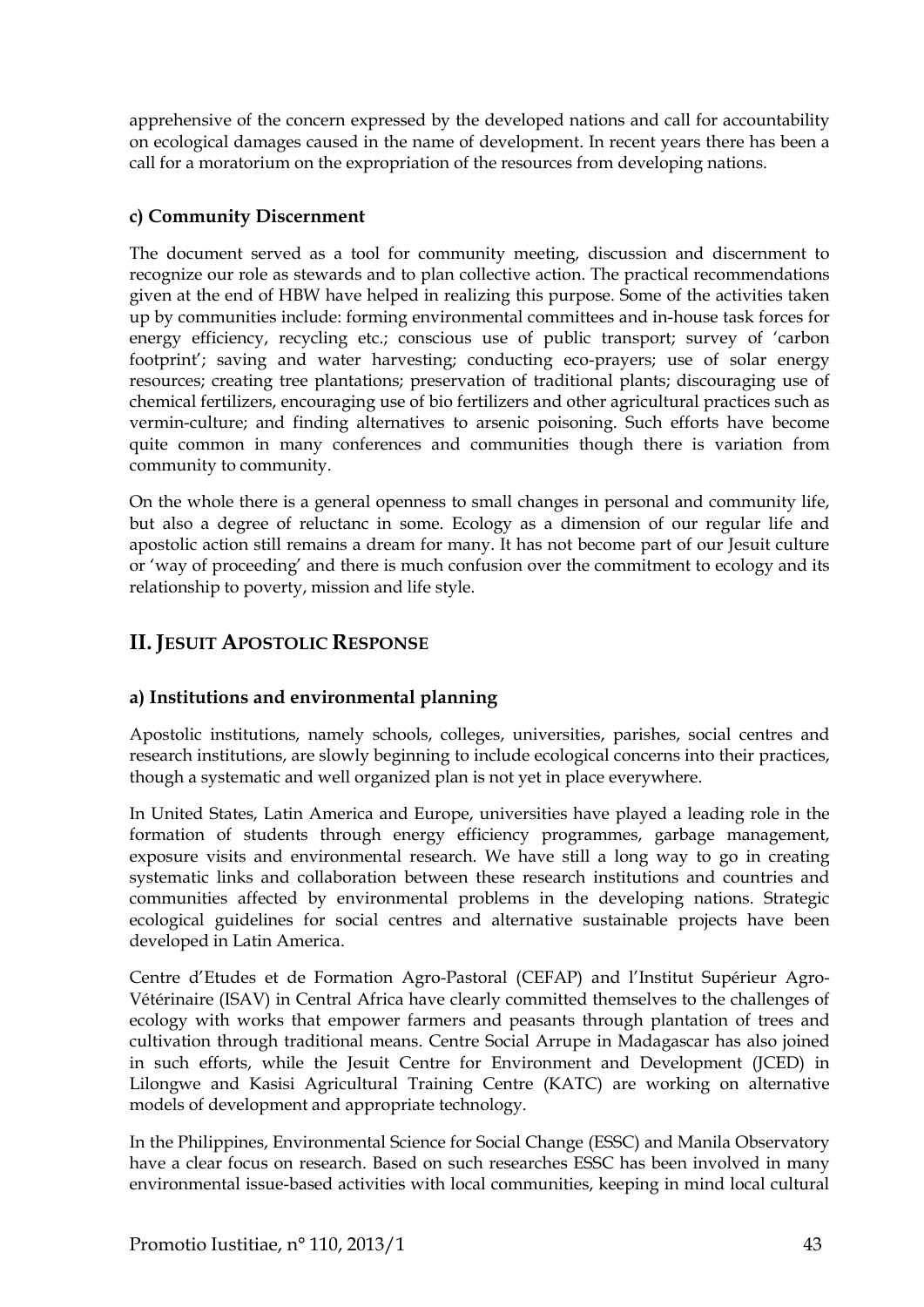elements and the impact on the marginalized. Other centres such as Simbahan Linkod ng Bayan and Ateneos have also responded to disasters and raised their voice against mining and other activities that cause environmental damage. Korea, Indonesia and Australia have taken formation initiatives both for Jesuits as well as students.

In South Asia, particularly in India and Sri Lanka, the reality of of denial of rights of the marginalized dalits and tribals over land, water and forest have forced Jesuit social centres into direct involvment with the struggles of the people across the country[13.](#page-43-0) Empowerment of the people through awareness programmes and training, leading to rights-based action form the focus of these centres. Awareness creation and tree plantation have become common practice in many parishes, educational institutions and youth movements. Many social centres committed to ecological actions concentrate more on community based water harvesting and watershed management<sup>[14](#page-43-1)</sup>, organic and natural farming<sup>[15](#page-43-2)</sup>, biogas, verminculture [16](#page-43-3), compost preparation, harvesting solar energy, [17](#page-43-4) in addition to tree plantation. While a few individual Jesuits through scientific research projects in educational institutions have made a contribution in the field of ecology and environmental Science,<sup>[18](#page-43-5)</sup> studies and research on the impact of ecological and environmental damages need further strengthening. Scientific research by the two Indian Social Institutes (ISIs) and other social research institutions[19](#page-43-6) on issues of displacement, migration and other environmental related studies; training sessions conducted on the social alienation of dalits and tribals from natural resources, and publications on eco-friendly agriculture, animal husbandry, forestry and aquaculture have considerably boosted awareness of ecological concerns in the country. Some educational institutions have adopted the policy of 'No plastic and polythene bags' inside the campus. Celebrating 'Environment day', 'Forest Day' and organizing 'Earth summits' and debates on ecological issues have become common among many institutions and social centres, providing opportunities to create ecological consciousness among all.

#### **b) Student Involvement in Ecology**

Irrespective of Provinces or conferences, works with student involvement in ecology are the widespread. In every educational institution, be it school or college, students are informed, trained and invited to take part in activities that will protect the environment. Many schools all over the world have included environmental studies in the syllabus. Students are encouraged to adopt responsible life styles, to cut down consumerism, and not leave ecological footprints. The schools have also created nature/environmental clubs, herbal/eco gardens, and organised exposure trips for students. Institutions of higher education and universities offer many more academic programmes, courses and research possibilities that are related to ecological issues.

<span id="page-43-0"></span><sup>&</sup>lt;sup>13</sup> Around 36 social centres out of 130 are directly working on environment and ecology related issues.

<span id="page-43-1"></span> $14$  Pioneering centres in this include 'Social Centre – Ahmednagar' in Pune Province and MPSM in Nashik in Bombay Province.

<span id="page-43-2"></span><sup>&</sup>lt;sup>15</sup> Centres involved in are: SASAC in Darjeeling; Tribal welfare centre in Dumka and TRTC in Jamshedpur,

<span id="page-43-3"></span>Jharkhand.<br><sup>16</sup> Sangath and Adivasi Khet Yojna in Gujarat; LATC-Jhingo in Madhyapradesh; Gansoville in Madurai;<br>AROUSE-Gumla in Ranchi.

<span id="page-43-5"></span><span id="page-43-4"></span><sup>&</sup>lt;sup>17</sup> SAAP in Patna.<br><sup>18</sup> Fr. Anglade at Sacred Heart College in Shembaganur; Fr. Ethelbert Blatter and Santapau in St. Xavier's College, Bombay; Fr. KM Mathew in St. Joseph's College, Trichy and Fr. VS Manickam at St. Xavier's

<span id="page-43-6"></span>College Palayamkottai, Tamilnadu. 19 NESRC- Guwahati and XISR – Bombay.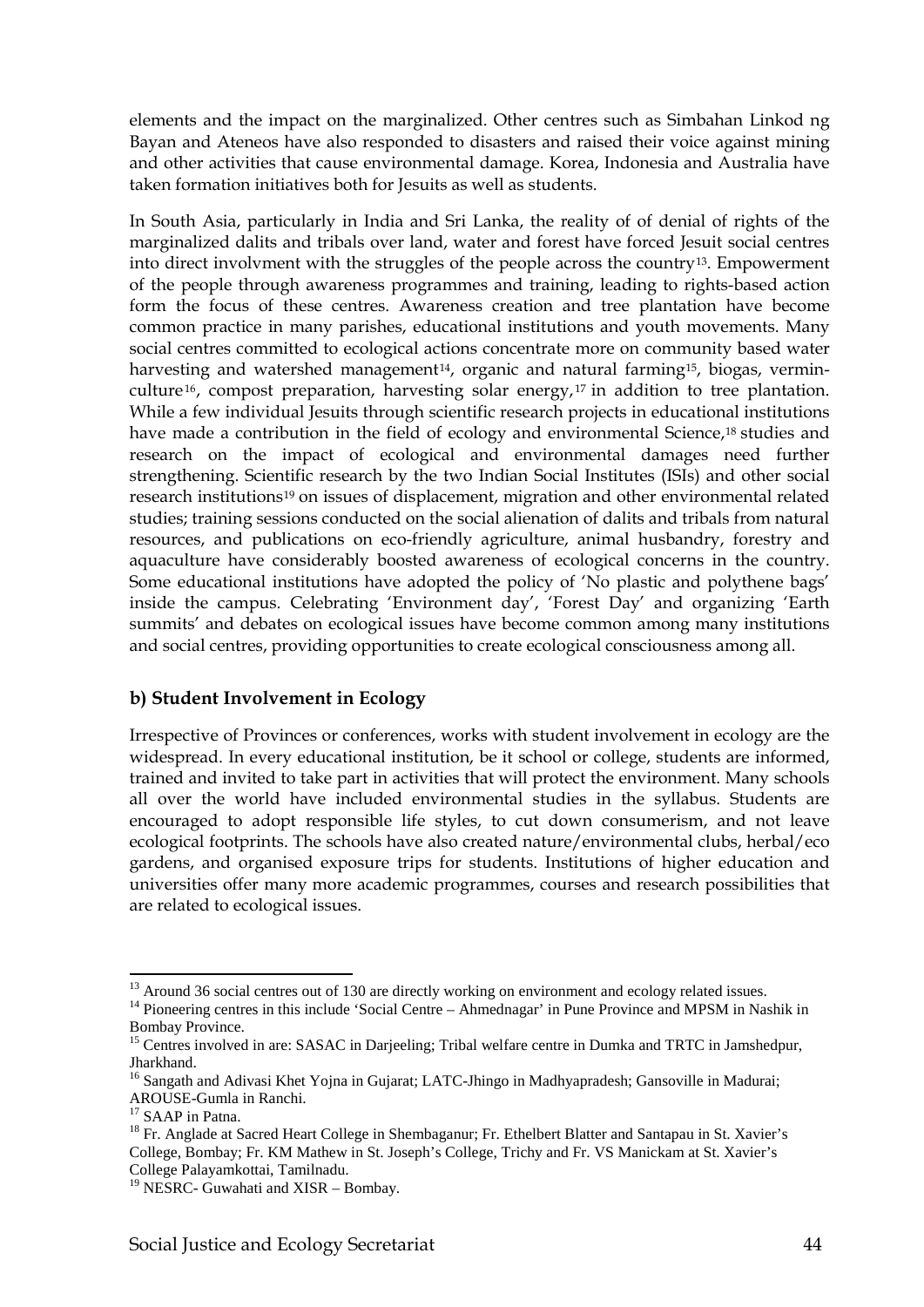*Tarumitra*[20](#page-44-0) (friends of trees) in Patna works with around 1,000 schools and colleges having about 200,000 members ( from all over India) creating awareness on ecology and environment. The Catholic Social Academy of Austria has created an association of "Pilgrim Schools"<sup>[21](#page-44-1)</sup> and works with 120 certified Schools on issues of sustainability and spirituality. These are two very good examples of effective mobilization of the student community. Many of these educational institutions have also developed their own material for training and mobilization for ecology<sup>22</sup>.

#### **c) Collaboration in people's movements to defend Ecology and protect endangered communities**

Participation in, and collaboration with, peoples' movements have become a necessity for Jesuits, particularly those working in countries and zones where there is a constant struggle for survival (Latin America, South Asia, Asia Pacific and Africa). The Jesuits in these places realize that by participating and becoming part of the struggles of the peoples' movements, they are at risk from people who are politically and economically powerful, and view them as threats to their power and control over natural and mineral resources.

It is in these continents, particularl in regions where the indigenous and vulnerable people live, that there is large scale mining, land acquisition, deforestation, construction of mega dams, privatization of water and other natural resources. Many of these governmental projects lead to large scale migration, displacement, war, violence and destruction of natural resources. It is remarkable and consoling to see that there are some Jesuits, however few, who are willing to risk their lives by being part of the peoples' movements in challenging government structures and policies that go against the interest of the environment and the local people.

There are examples of Jesuits in India joining hands with civil society movements against mega dams in Gujarat, Maharashtra and North East India, and against construction of nuclear plants in Koodankulam, Tamilnadu. Anti-mining and anti displacement campaigns by several social centres, particularly in Central India, are not only a call to some but a 'frontier mission' taken up by the Provinces and Zones in their collective endeavour. Many social centres, parishes and educational institutions have also been part of national campaigns for many years to bring in laws such as Panchayat Extension in Scheduled Areas Act, National Rural Employment Guarantee Act, Forest Rights Act, Right to Education Act, and Right to Food Act, all of which are favourable to the poor and the marginalized.

A considerable number of Jesuits in Korea have participated in broad-based civil movements opposing the dredging of four major rivers of South Korea. The Korean Province has also opposed the planned construction of a naval base on Jeju Island where a Jesuit has also been arrested along with the people.

In Latin America too, social centres, universities and projects with indigenous peoples and communities have been part of the larger network of movements for protection of indigenous people and their rights. These movements are in defence of land, water, mineral resources as opposed to construction of mega dams, and in favour of river cleanups and

<span id="page-44-0"></span><sup>&</sup>lt;sup>20</sup> http://www.tarumitra.org/

<span id="page-44-2"></span><span id="page-44-1"></span><sup>&</sup>lt;sup>21</sup> http://www.pilgrimschule.at/<br><sup>22</sup> AUSJAL (Association of Jesuit Universities in Latin America) has developed training material on ecology and ecological problems.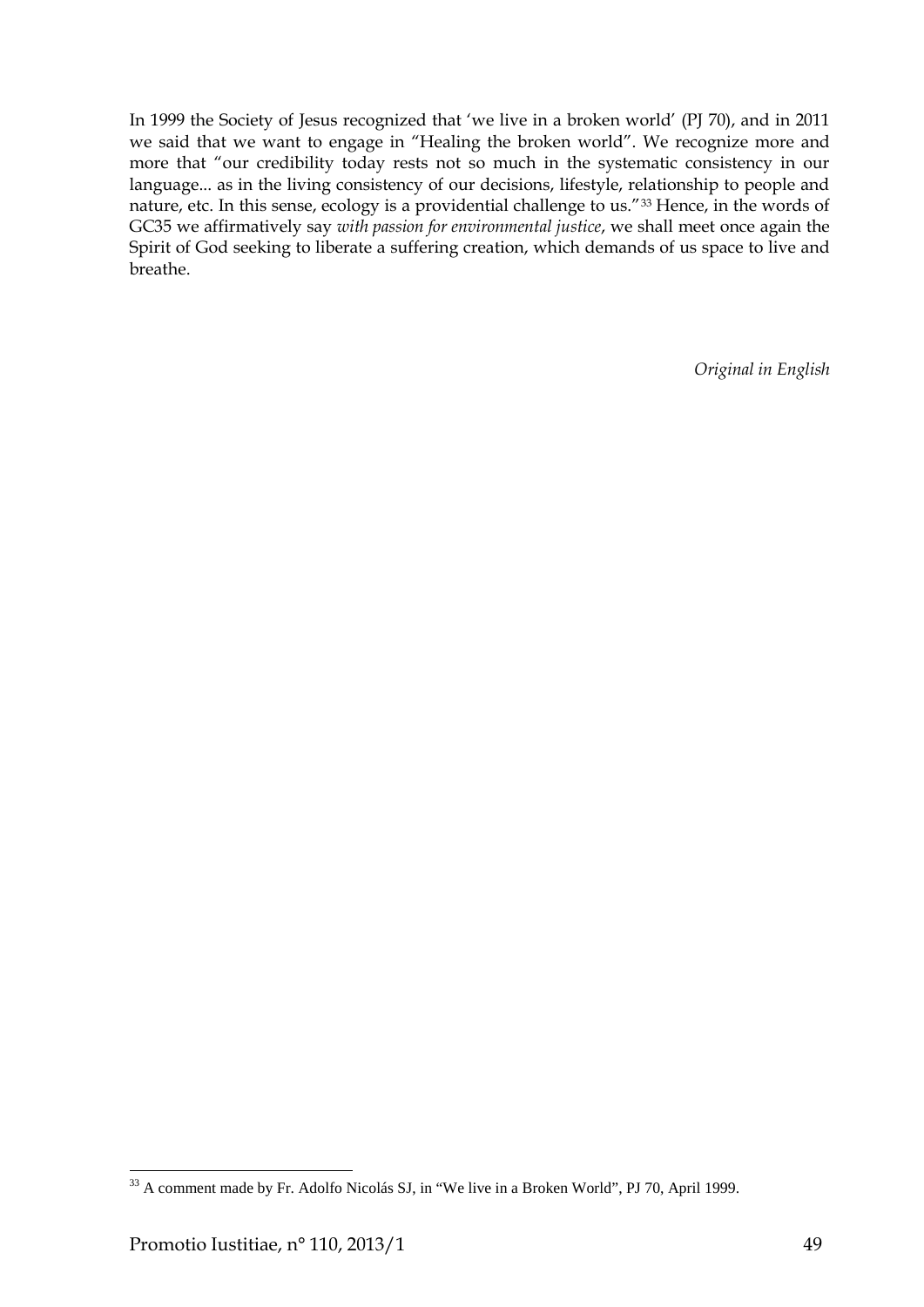

## Right to quality education for all

Position document

#### **Introduction**

The Society of Jesus has a long trajectory of work in education. From the very beginning education was considered a critical component of our mission to promote the dignity of all persons as children of God. Inspired by the principle of the Ignatian Magis, the Society has, through many initiatives around the world, given special attention to offering quality education in its educational centres and to providing support to people on the margins of society. Despite the work of the Society and the efforts of many other organizations, there are still many challenges in the field of education today. Many groups are still deprived of the right to education; the quality of education in many places, even those with greater economic resources, still continues to be poor; and education in values and citizenship is often neglected.

In the light of these challenges and the many other problems that affect our brothers and sisters, GC 35 issued a direct call to the whole Ignatian family to promote political advocacy. This is deeply rooted in our history, and the call to make it a new dimension of our apostolic mission is in decree 3.28 which says: "The complexity of the problems we face and the richness of the opportunities offered demand that we build bridges between rich and poor, establishing advocacy links of mutual support between those who hold political power and those who find it difficult to voice their interests."[1](#page-49-0) Our educational activity needs to be reviewed and enhanced in the light of this call as we contemplate the reality of education in our world.

As a group of Jesuit organizations working in education within different conferences and under the leadership of the Social Justice and Ecology Secretariat (SJES), we have decided to unite forces and resources in order to collaborate in political advocacy for the right of all persons to quality education. We seek to promote the cultural and political changes that are needed to achieve this right of quality education for all. The task of applying political pressure complements our educational work, for it extends beyond our educational centres and our students, channeling our concerns and our solidarity toward those who are marginalized and denied the right to quality education. We are convinced that we can develop this work of political advocacy effectively if we draw on the potential of our existing resources and make networking a universal practice. Decree 3.43 notes: "In this global context it is important to highlight the extraordinary potential we possess as an international and multicultural body. Acting consistently with this character can not only

<span id="page-49-0"></span> $\overline{\phantom{a}}$  $1$  GC 35, d. 3, n. 28.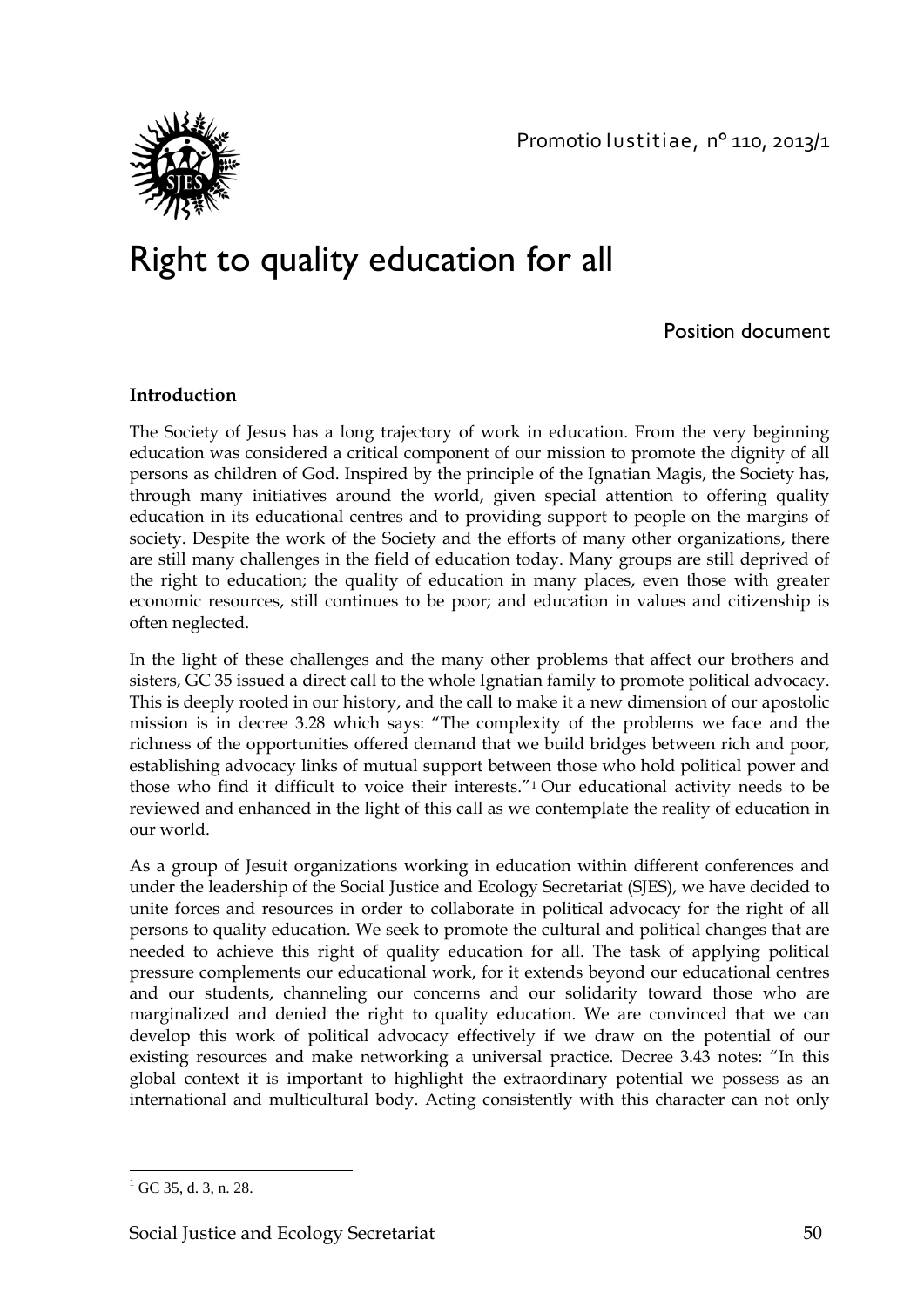enhance the apostolic effectiveness of our work, but in a fragmented and divided world it can bear witness to the reconciliation in solidarity of all the children of God."[2](#page-50-0)

### **1. Education and human dignity**

1. When we view the world, we are confronted with the extreme poverty of more than one billion people. Among the many causes and negative effects of poverty we find the denial of the right to good, life-long education for all persons[.3](#page-50-1) In a globalized world described as a "knowledge society," this lack of education perpetuates poverty and marginalizes those deprived of it to mere subsistence levels, and denies them opportunities to live with dignity. In contrast, where the right to education is guaranteed, people have greater access to the enjoyment of other rights.

2. In the area of formal education from early childhood through secondary school, there have been considerable advances in recent times, but there are still 67 million children and adolescents today who are denied the right to education. If the present trend continues, in the year 2015 there will still be 56 million children without access to schooling. Providing schooling for all of them would require an investment equivalent to what the rich countries spend on their military in six days, nothing more.

3. Access to education is the first step, but the rate of dropouts is very high. According to the data of UNESCO for 2010, for example, in Nicaragua only 27 of every 100 children finish primary school. Even though access to secondary school and technical training has improved modestly, and even though many countries consider at least the first cycle of secondary school to be mandatory, only 4% of poor girls in Sub-Saharan Africa finish that level. Some 774 million adults have been denied the right to education and can neither read nor write. They represent 17% of all the adults in the world, and two-thirds of them are women.

4. This reality affects the most vulnerable sections of the population: rural communities, indigenous peoples, refugees and displaced persons, the elderly, girls and women.

5. The quality of education continues to be a tremendous challenge, given the inefficient educational systems, poorly paid teachers, dilapidated infrastructure, content that is irrelevant for large sections of the population, top down pedagogical practices, and extremely high levels of school dropouts. Millions of students finish primary school without even the minimum skills needed to survive in a globalized world. UNESCO calculates that it would need to train and hire 18 million more teachers in order to guarantee adequate basic education for all persons.

6. This reality challenges those of us who identify with Ignatian spirituality and work in diverse forms of education in more than 70 countries. As we enter into dialogue with this unacceptable reality of our world, we commit ourselves to doing our utmost to influence public policies so as to make life-long, quality education a guaranteed right for all persons, especially those now deprived of that right. We commit ourselves to uniting our efforts and our contributions to the many other movements that are working to transform national education policies. Our experience in using education to transform the quality of life of the poorest and most marginalized of our countries is a key element in this work of mobilization

<span id="page-50-0"></span> $2$  GC 35, d. 3, n. 43.

<span id="page-50-1"></span> $3$  Here we refer to all education: obligatory basic education for everybody, higher education, and education for adults; we also refer to the various modalities: formal (classroom) and non-formal.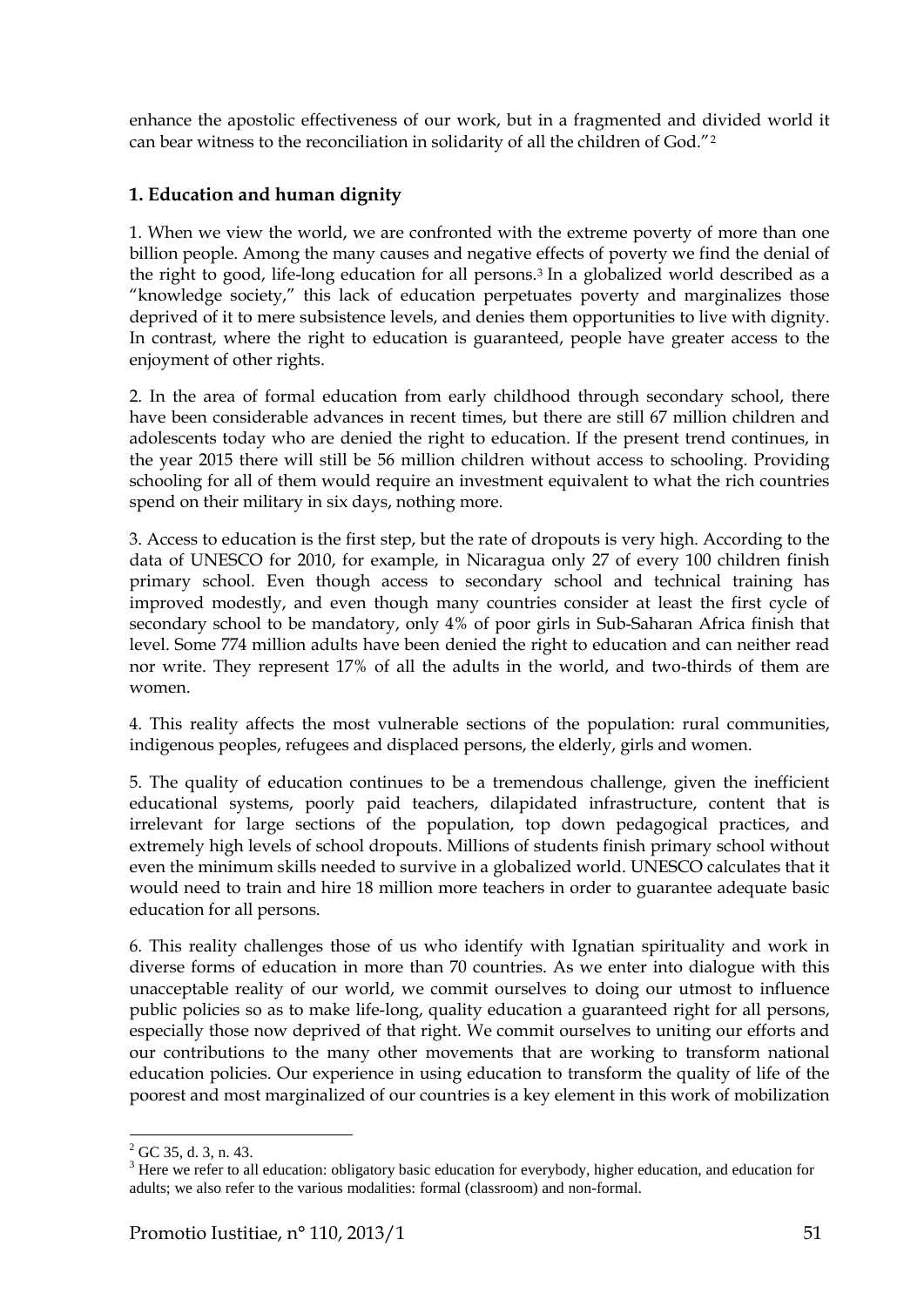and advocacy. Through this we can influence national education policies that will make this fundamental right a reality.

## **2. Jesus and the dignity of the excluded**

7. God does not bless any form of exclusion of his children. Jesus tells us, "Whoever sees me see my Father," and we truly see him by seeking out the excluded people of our time so that we may free them with the embrace of God who loves them, receives them, cures them, pardons them…. They have the incredible experience that God is love and does not exclude them. God does not begin by asking them to account for themselves, but he places them in the centre of his love and tells them, "Rise up and walk." When the disciples of John asked Jesus if he was the one sent by God, he told his apostles to look at the works he did and to draw their own conclusion (Luke 7,18-23).

8. The mission of Jesus' disciples today is to comprehend the eloquent signs of God's presence and to respond to the call to conversion and change presented to us by the excluded. Our mission today is to do what we can to help restore to them their dignity and the opportunity for a decent life that has been denied them; our mission is to meet God in our brothers and sisters and take stock of the ways in which we are complicit with the system that excludes them.

9. As educators who share Ignatian spirituality, we want to work in such a way that we are seen as followers of Jesus and as clear signs of God's Love; we want that identity to shape all our work in the field of education. We are called to defend quality education, not only for the small numbers whom we attend to directly in our works, but for all those who are in need of education. We know that quality education "for all persons" means the poor and the marginalized must be included, and we speak therefore from the perspective of the poor who have been deprived of good education. We declare ourselves in solidarity with them and their future. Today, being illiterate is like being blind in the time of Jesus. Having access only to poor- quality education perpetuates hereditary poverty. Centuries ago such a lack was not offensive since the majority of people had no schooling and felt no need for it, but education today has become a fundamental right, an absolutely necessity for human dignity and success in modern life.

10. Both, discrimination in access to education and poor school quality, put the poor at a disadvantage and play a key role in the perpetuation of poverty. In contrast, quality education with advancement in schooling helps people escape from poverty. Poor-quality education hurts not only individuals, but entire social sections and classes. The best springboard for human development, personal dignity, and political and economic participation in the poorest nations is high quality education for the whole population. That is why we speak of this as a national and a global task, a special challenge to our Ignatian identity and our educational mission.

## **3. The Mission and the educational identity of the Society of Jesus**

11. The Society of Jesus is known historically as a religious order that imparts quality education. At the present time the number of students in the Society's different institutions is close to three million world-wide.

12. Even though the Formula of the Institute approved in 1540 by Pope Paul III at the birth of the Society of Jesus makes no mention of school education, the first Jesuits soon realized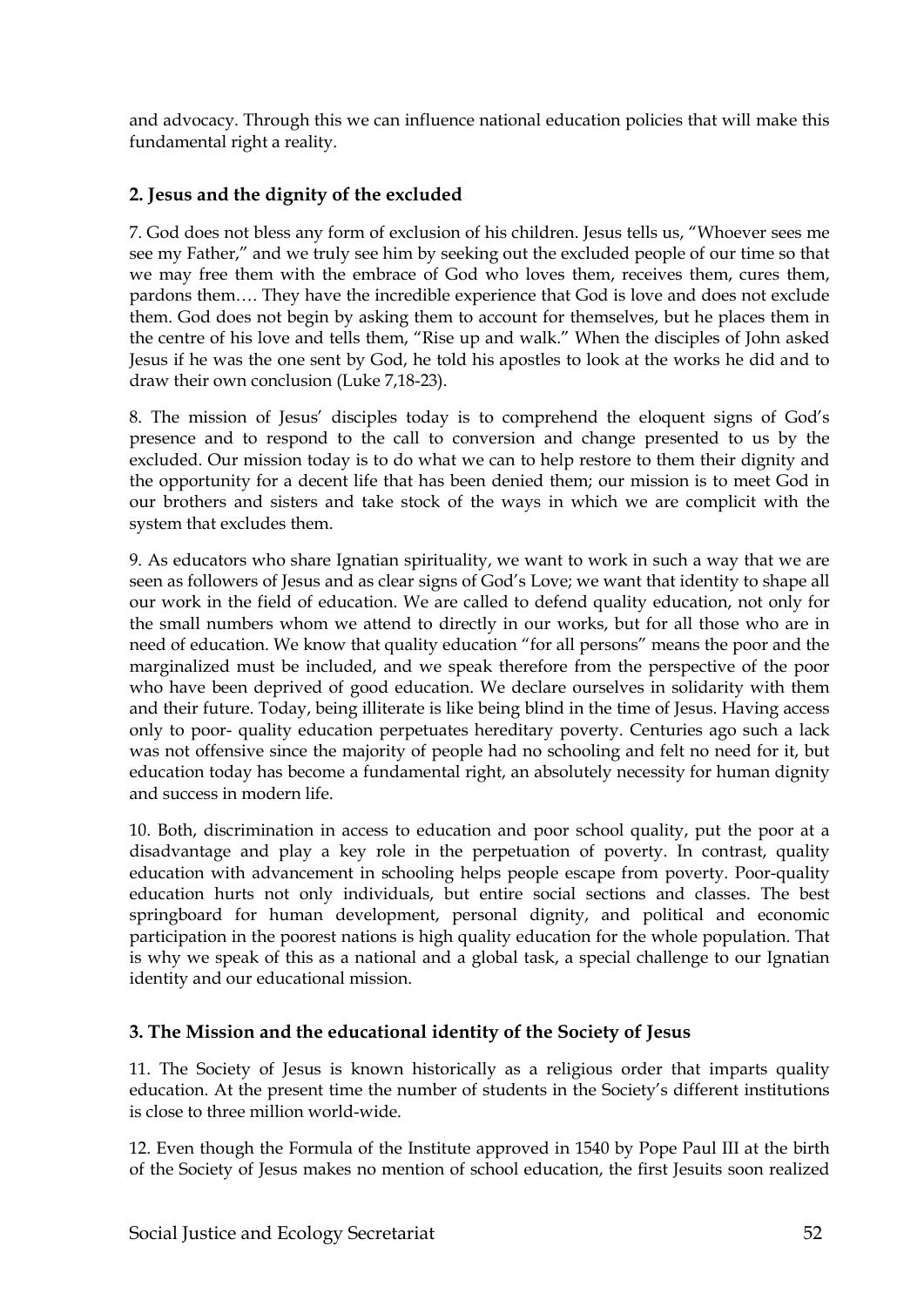the importance of good education as a way to "help their neighbors." Discernment of the needs of the time moved Jesuits to dedicate themselves to education by adapting to "diverse places and times." Before Saint Ignatius died in 1556, more than 40 colleges had been founded in different countries.

13. At that time, however, the great majority of people were illiterate. They received a basic social education in their homes and learned their skills and trades without going to school. School education was for only a minority of people; the rest felt no need for it in their lives.

 14. Today anyone without a good education of at least twelve years is today effectively denied the possibility of developing as a person and of gaining access to what is important for a dignified life in our society. Such a person is condemned to poverty, unemployment, and discrimination.

15. The dignity of persons and of societies and the quality of national and international cooperation depend on the improvement of education for all men and women. Quality education is essential in a world that recognizes the equality and the dignity of all persons; it is essential for establishing cultural dialogue among peoples who are equal but diverse; it is essential if we wish to live together as a human community that is differentiated and not uniform. We are immersed in a new context and faced with new realities that oblige us to reinterpret the educational mission of the Society of Jesus.

16. In the 16th century Fr. Diego de Ledesma, professor at the Roman College, proposed four reasons for Jesuits to work in education. The first reason was that the schools "*provide people with many advantages for practical living*." Even though most people learned useful trades outside of school, the usefulness of education for the successful carrying out of certain professions was clear. In our own days the great difference is that a good education is not just useful but essential for anyone to be useful and productive; only with a good education can their labour provide them with what they need for a decent life. It is therefore a tragedy that hundreds of millions of people are not adequately prepared for useful employment and for that reason miss the chance to get productive, well-paying jobs.

17. At the same time, there is the danger that stressing only the utilitarian aspect of education may lead us to disregard education in values. Practical, instrumental knowledge may be pursued almost exclusively, and in that process, preparing students to apply their knowledge to the construction of a society of justice and peace may be neglected. Ignatian education requires the formation of persons who are **competent** and at the same time **conscientious**.

18. The second reason Fr. Ledesma gave for Jesuits to be involved in schools was that educators "*contribute to the proper governing of public affairs and the appropriate formulation of laws*." At that time government was the province of kings and princes who needed a competent bureaucracy. As monarchies gave way to democracies, the governing of public affairs required citizens to be well trained for public responsibility; they had to develop participative forms of organization that would prevent aristocratic or dictatorial impositions favoring the interests of rulers over the common good of the nation. In our modern world, the old logic of political and economic domination needs to be replaced by forms of participative democracy that are instruments of life for everybody, and this requires **education in citizenship**.

19. Nowadays in Ignatian education we insist on formation for life and work "for others" and "with others," and we stress a humanism and spirituality that can help our students recognize the dignity of others and nourish a sense of responsibility for public affairs.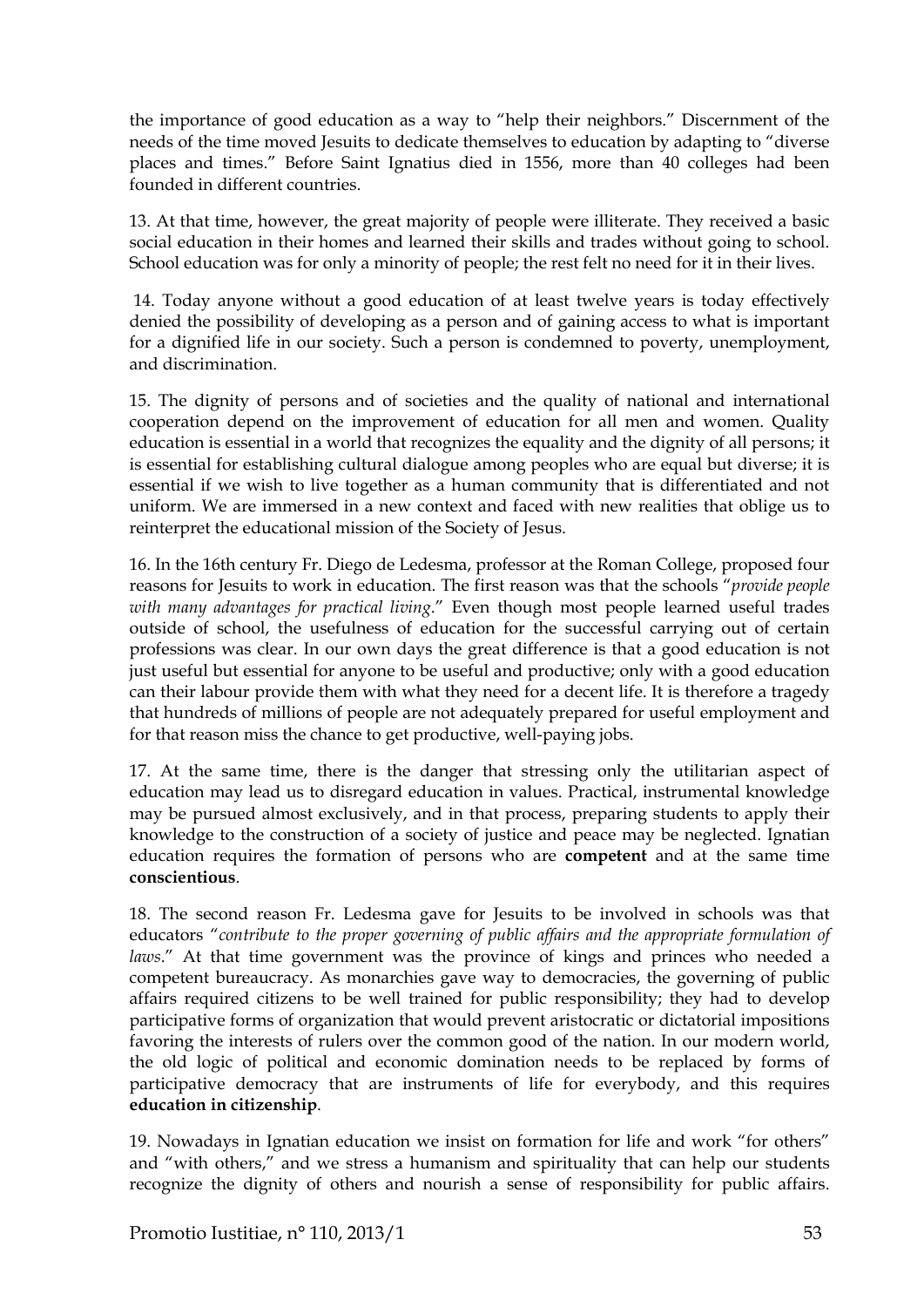**Solidarity** is found in persons who recognize themselves as men and women "*for others*" and "*with others,*" who seek to organize society in such a way that affirmation of themselves is at the same time affirmation of others. A **compassionate** spirituality "loves the other as oneself" and contributes to an anthropology of solidarity, which joins with a spirituality of solidarity. This solidarity forms the basis for our **commitment** to the mutual recognition of all persons in all the diversity of political organizations which do not depend on the exclusion and the oppression of others, especially those who are weakest.

20. The third reason given by Fr. Ledesma is that a good education gives "*decorum, perfection to our rational nature*." Beyond the instrumental rationality so evident in the prodigious development of modern science and technology, the humanly reasonable objectives of the human condition revolve around the pivot of a decent life for all persons. At the present time, however, we are faced with the difficult challenge of preventing economic prosperity and the political power of states from becoming ends in themselves instead of instruments and means to achieve the ultimate goal of human dignity and integral development for all.

21. This brings us to "*defence and propagation of faith in God*," the fourth reason given for Jesuit education by Fr. Ledesma. As persons who believe in the God who is Love, the God who reveals himself to us in the human face of Jesus, we try to live with a religious sense that moves us to love our neighbour as ourselves. We reject the reduction of people to simple instruments; we reject every form of negation, exclusion, and discrimination of other persons. Jesus tells us that to find true life we have to be compassionate towards the wounded persons we meet daily, following the example of the Good Samaritan of the parable (Luke 10, 25-37).

22. Moreover, education which is exclusively instrumental and utilitarian makes us incapable of contemplating and caring for the human habitat out of true love for ourselves and those who will come after us; purely pragmatic formation leads us to destroy nature for the sake of profit and domination.

23. This anthropology and spirituality of solidarity form the basis of our human formation and the religious sense of our Ignatian educational centres of Christian inspiration. That is why we speak of an education which forms persons who are **competent, conscientious, compassionate, and committed**.

24. We understand that to make this kind of education a reality in the whole of our society we need to exercise effective **influence on public policies**. Our educational communities should view themselves as only a small part of the whole educational system – national and global – and they should work to promote and defend the policy of quality education for all persons.

#### **4. Education as a Human Right**

25. **Education today is an inalienable right of every human being**, recognized as such in the Universal Declaration of Human Rights of 1948, in Article 13 of the Charter of Social, Economic, and Political Rights, and in the constitutions of most nations, as well as in other legal instruments. The right to education is not just any right, for it is the right without which it is practically impossible to gain access to other human rights and to enjoy basic human freedoms. Nevertheless, the reality is that hundreds of millions of persons are excluded from education, and most of humankind is not even aware of this right. Recognition of this right produces a public obligation in the family, the society, and the state, and we need to combine forces to guarantee its fulfilment.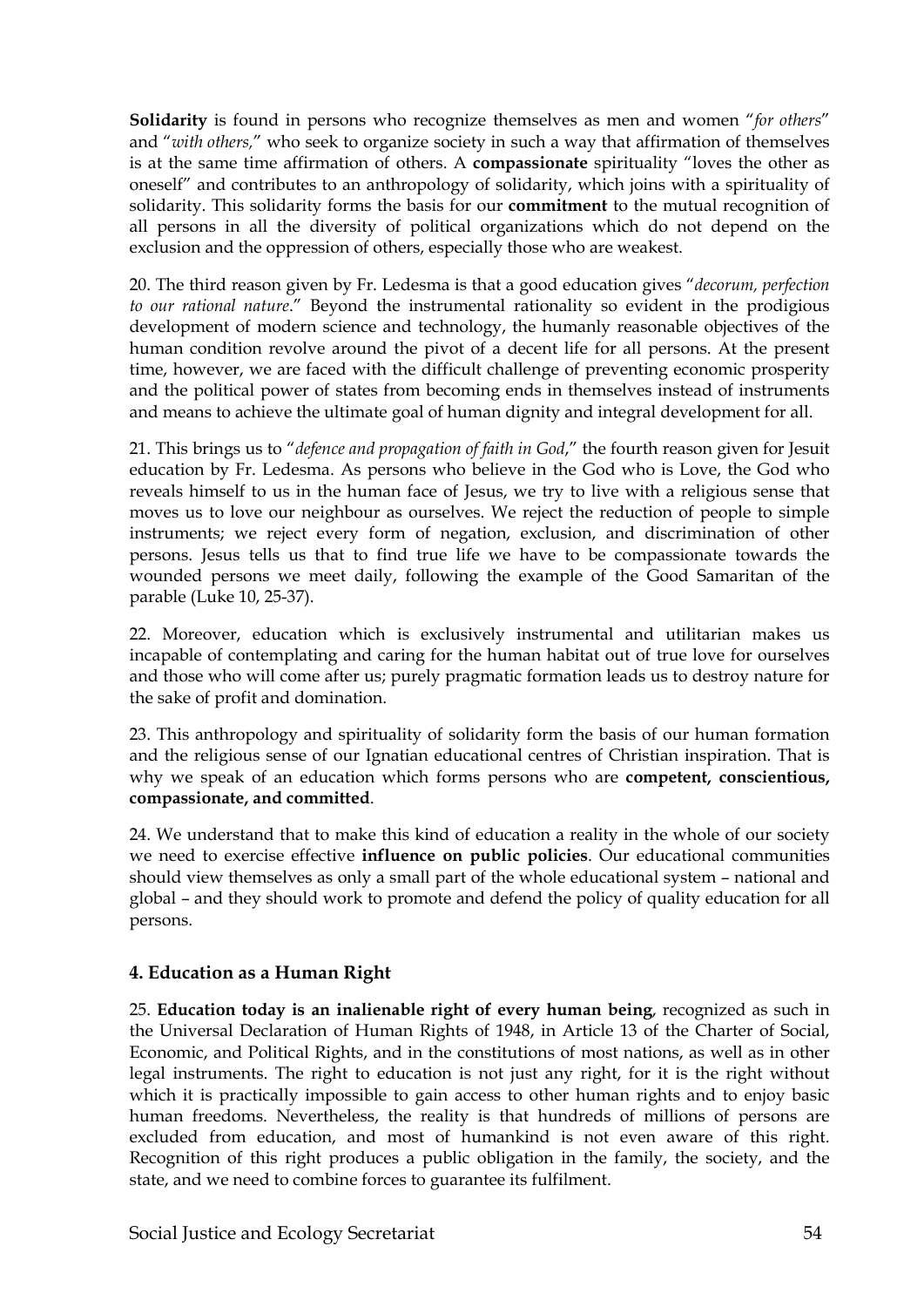26. We cannot remain with proclaiming the right but must commit ourselves to making it a reality for all persons and in all societies. To that end we consider it necessary to create awareness about what needs to be done to ensure that quality, life-long education reaches all persons, especially those who today are deprived of it. Likewise, we must increase social consciousness about what needs to be changed to make sure 1) that children receive as many years of education as will provide them with the learning they need to live decently; 2) that adults become literate and have access to pertinent, ongoing, quality education; 3) that the universities open their doors to the diverse sections of society and to all those interested in pursuing university studies; and 4) that the necessary means be provided so that all this can be achieved.

27. We understand that access to education by itself is not enough to ensure fulfilment of this basic human right. Katerina Tomasevsky, the U.N.'s first relater for the Right to Education, formulated four A's related to this right, and the Global Campaign for Education added a fifth A. The first A is **Availability**. The second is **Accessibility**: the school or educational service may be available but not accessible to all those who require it. The third A is **Adaptability**, that is, the education offered should take into account the linguistic, cultural, contextual, and personal characteristics of the students so that it will be relevant for them. The fourth A is **Acceptability**, meaning that the students accept the education offered them because they appreciate it as quality education, because it uses appropriate methodologies, because it teaches what is meaningful for their lives, and because the students play an active role in the learning process. The fifth A is **Accountability**, which means that the government, as the principal guarantor of the right to education, should be accountable to the citizenry for guaranteeing this right.

28. The right to a quality education belongs **to every person**. The diverse living conditions of different populations requires that the educational starting points of persons and communities be different. It is not possible to offer the same thing to everybody if similar results are desired; it is necessary to apply criteria that go beyond equal opportunity and attempt to reach true equality, which means that more needs to be given to those who have less and so need more. The distribution of financial, material, and human resources assigned to education should give priority to those who live in conditions of greater difficulty in order to achieve the hoped for results of education. In other words, priority should be given to very poor sectors, indigenous people, minorities, girls and women, handicapped people, and those such as refugees and displaced persons who find themselves in extremely difficult conditions. Every educational development goal should be accompanied by a goal of equality that documents the closing of gaps in the educational attainment of different sections. Equality in education derives from the focus on rights and thus contributes to the creation of societies capable of living in peace because they pursue justice.

#### **5. Meaning, values, and quality**

29. The educational system of every country should exist for all persons, regardless of race, caste, social class, language, culture, religion or gender. Such quality education should be provided as allows maximum personal and national development within a model of society that is democratic, intercultural, harmonious, and inclusive. We aspire to impart an education that seeks to transform countries by instilling a horizon of excellence and forming a population capable of reaching that horizon by its creativity, its talents, its values, and its productivity.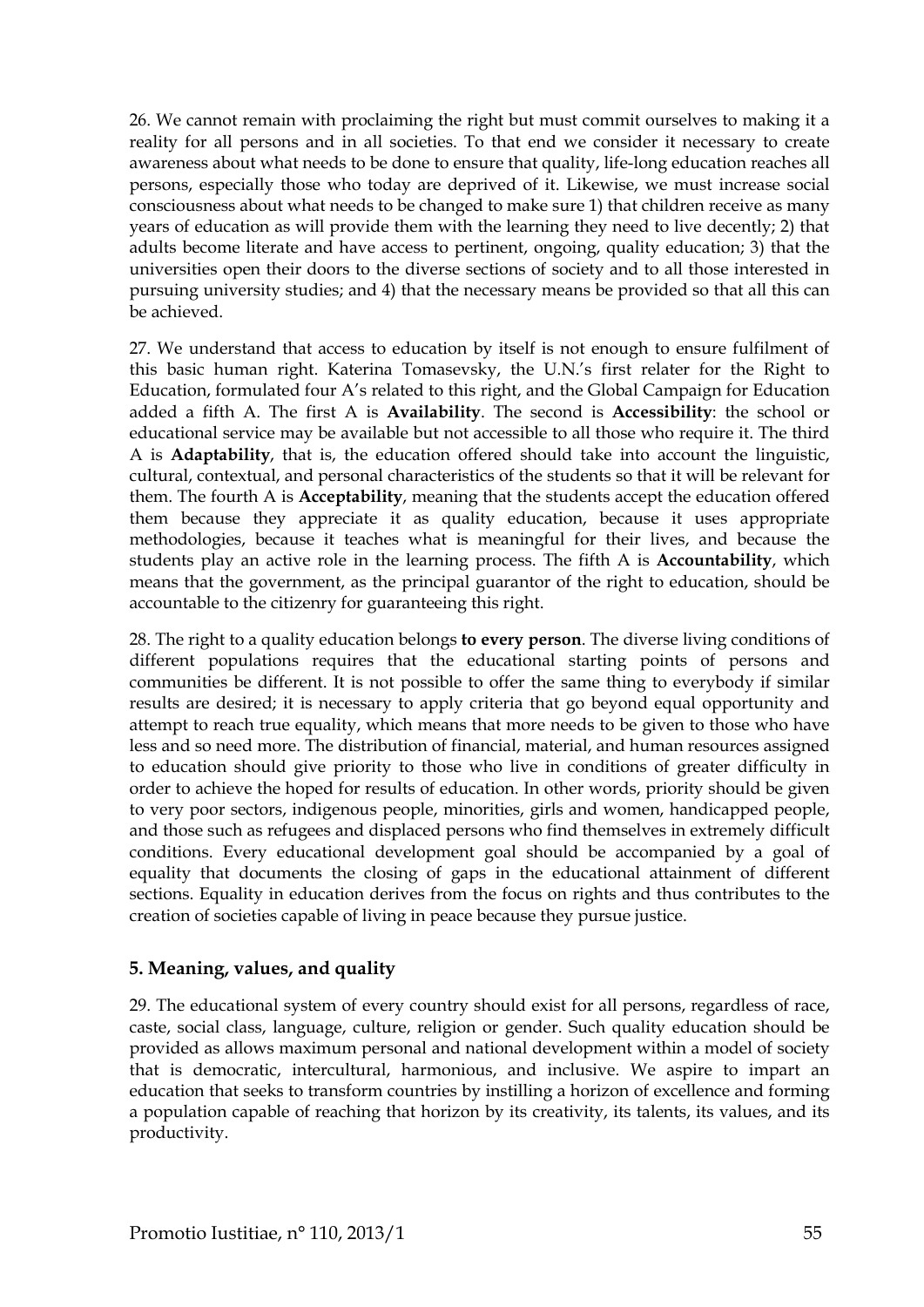30. Every person and entire nations require quality education with a twofold aspect: (1) *Acquisition of knowledge and skills* (reading, writing, mathematics, languages, information technology, specific trades and professions…). (2) *Human formation that fosters a sense of solidarity and offers a humanistic vision*. Education should cultivate solidarity, intercultural sensitivity, and a civic sense of an inclusive "we" in which personal achievement goes outside self and takes in 'the other' –both defence of the rights of others and satisfaction in their achievements. Education should enhance the impulse to contribute – in terms of rights and duties – to the fulfilment of the nation's constitution and laws and ensure the functioning of the public institutions so indispensable for society's development. Important also is the development of personal liberty, critical thought, and creativity that are capable of confronting socially produced submission and manipulation. Solidarity, liberty, and social and ecological responsibility move us to participate in the many associations created by civil society to enrich social diversity and make it possible for persons to develop responsibly.

#### **6. Some factors for achieving quality education for all persons**

#### **a. Public policies**

31. The realization of the right of all persons to quality education requires a labour of advocacy to influence government educational policies in systematic fashion. Such systematic advocacy should seek to replicate successful experiences among the very poor; it should influence public opinion through the mass media to strengthen a growing conviction and public consensus about this basic human right. Only thus can governments feel motivated and pressurized to make the required political decisions. In every country studies should be done of successful programmes and of the measures and policies which will in due course produce the changes needed. Also needed are follow-up studies that measure educational coverage and the quality of education received by those most excluded from the world's most successful programmes.

32. Awareness of quality education as a human right must be raised and fostered in everybody, including those who most need such education; this can deepen people's conviction and motivation till it becomes organized and publicly expressed. It calls for commitment on the part of many sectors, governments, and world-wide movements.

#### **b. Education to transform persons and societies**

33. The aim of education is to transform persons and help them achieve their full human potential. At the same time, education is a key element in building the society we desire, for only through education can there be the full development of those qualities and abilities that lead to the development of a nation's social and political institutions and its economic capacity.

34. Every one of our countries is in need of profound transformation if they are to overcome poverty and offer true opportunities for people to develop their freedom. We need to build societies that are democratic, just, diverse, and inclusive. To that end we need not only social policies, but a type of education which, among other things, gives all women and men skills and abilities and equips them to be producers of quality goods and services and builders of societies that are democratic, just, and free. When half of society is excluded from quality education,[4](#page-55-0) it is impossible for individuals to have equal opportunities or for the politics and

l

<span id="page-55-0"></span><sup>&</sup>lt;sup>4</sup> From the viewpoint of integral education we can say that a much larger proportion of persons is being deprived of quality education since, for example, training in values and citizenship is not sufficiently developed even for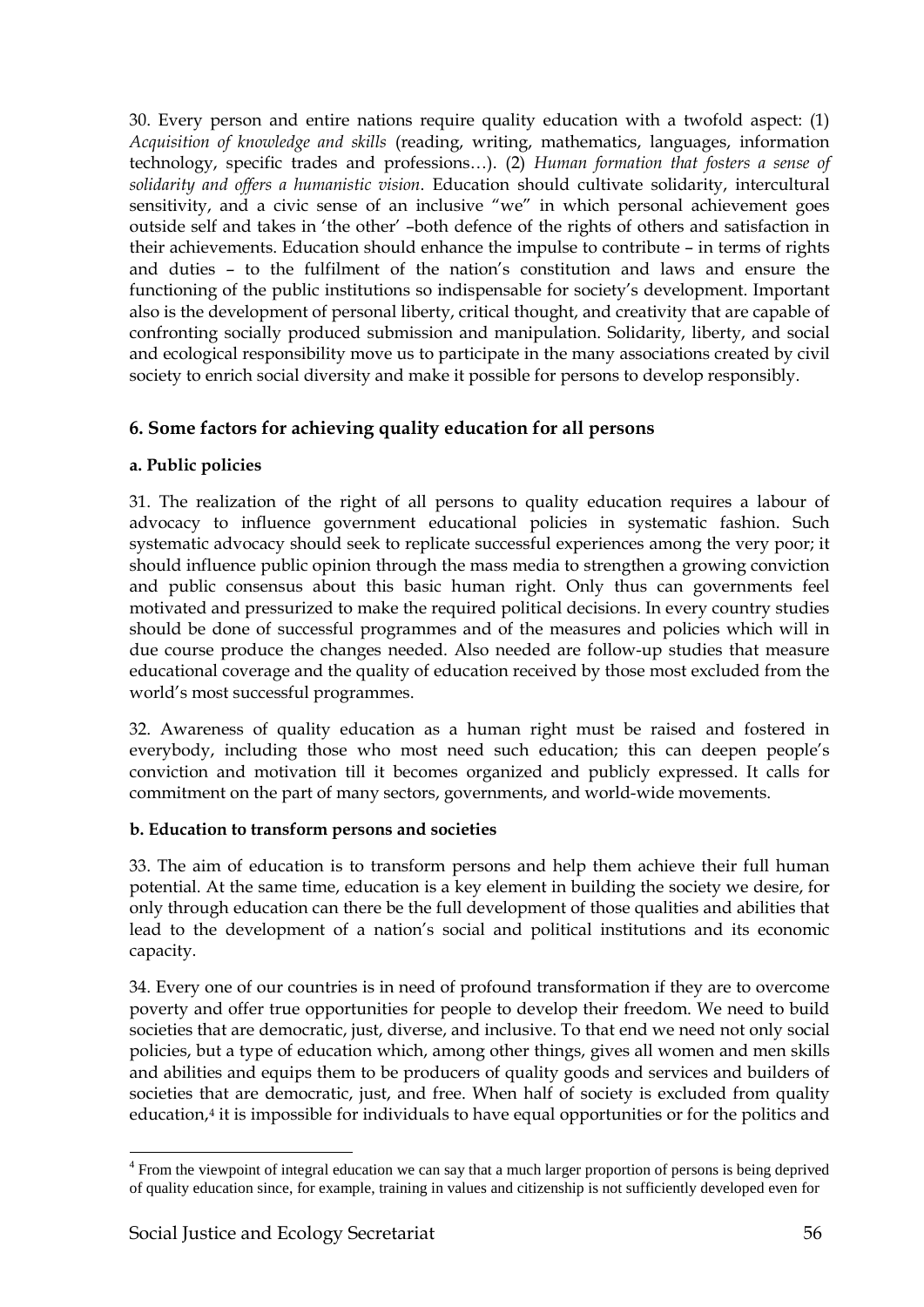economy of a country to be balanced and beneficial. We therefore affirm the right to quality education from the perspective of the poor. A radical transformation of education alone allows poor people to become active agents of social transformation.

#### **c. Family, society, and state as educators. Synergies.**

35. The family educates, society and its institutions educate, and given the fact that education is an ongoing process, the state should guarantee, promote, and develop systems of quality education. Students are the key element in their own human development. Beyond formal basic education, the learning process should last a whole lifetime, fed by many forms of learning, both formal and informal. Informal learning includes correspondence courses and various electronic media, the latter being very useful in alleviating the serious educational deficit.

36. Families are the first units responsible for the good education of children; as such, they should endeavour to provide an education for their children that will enable them to live and work with dignity when they are grown. Beyond the level of home and primary school, however, education requires specialized educational bodies and government assistance. Parents should realize that both they and their children have a right to quality education, and efforts must be made to help parents collaborate in their children's education and demand that their own rights be respected.

37. Society also considers quality education to be a priority and a basic right that should be available to all. Without quality education for all the whole of society loses in many ways: in values and in harmonious living, in the social capital needed for internal cohesion and social peace, in the benefits of knowledge, in urgently required practical training, and in the requisite formation for responsible citizen action.

38. At the present time the constitutions of many nations affirm the priority of quality education for all persons. They require compulsory education until the end of secondary school and provide possibilities for studying at higher levels and for continuing formation all during life.

39. To achieve all this it is essential to have an understanding and synergy of the diverse factors: family, communities, educators, government, and business. If education is a basic human right, the state is ultimately responsible for guaranteeing it and therefore must assume direct responsibility for promoting this synergy. The family and civil society should not only demand realization of this right but also collaborate in that realization.

From the viewpoint of integral education we can say that a much larger proportion of persons is being deprived of quality education since, for example, training in values and citizenship is not sufficiently developed even for those who are not disadvantaged. For educators in Jesuit schools this should certainly be a matter of concern. Here, however, we are referring only to those who are not acquiring basic abilities such as reading, writing, basic math, and the essential elements for coping in modern society.

#### **d. Quality education as a human right and a public good**

40. Quality education is a public good and a basic right of all persons, a right that produces obligations in the family, in the state, and in civil society. It is a public good to which all

 $\overline{\phantom{a}}$ 

those who are not disadvantaged. For educators in Jesuit schools this should certainly be a matter of concern. Here, however, we are referring only to those who are not learning basic abilities such as reading, writing, basic math, and the essential elements for coping in modern society.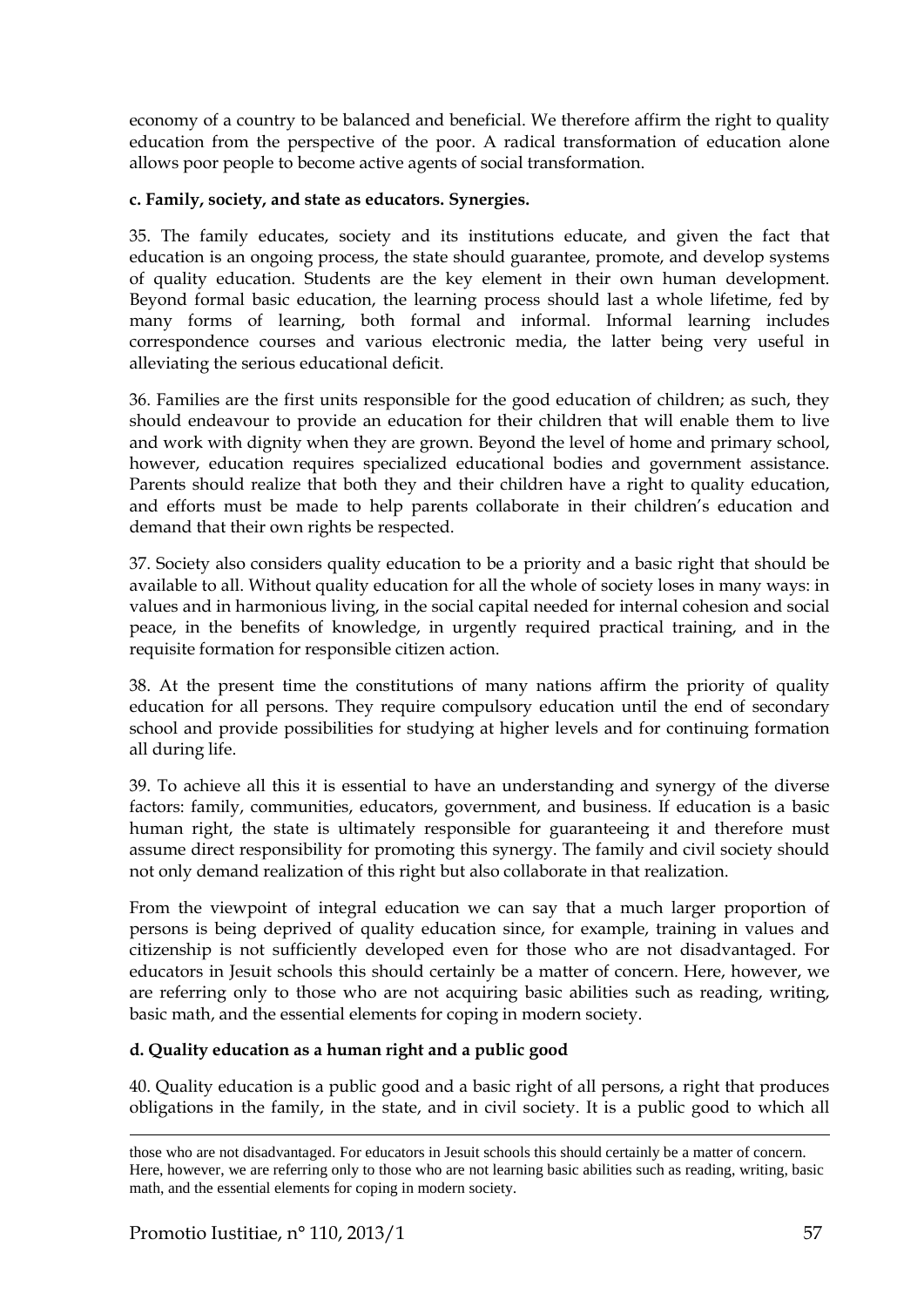should have effective access; it cannot therefore rest as only a general principle that all give assent to but few act upon or respect. On the contrary, it must be an operative principle which motivates and orients an ambitious programme that allows family, civil society, and government to support and stimulate one another. Only then can this principle become a social human right for one and all, an operative reality with measurable results.

41. The actual denial of this right is a crime which, when committed, has diverse responsibilities and culpabilities. The right to education must be accompanied by the personal responsibility of the student to be educated and to develop his or her potential. Society must respond adequately to this right and this duty of the student; among other things, there is need for a national educational system with adequate organization, personnel, and finances to achieve the established objectives.

42. Education as a public good does not mean that only the government can offer education. Private organizations that contribute to the right to an education are providing a public good. As such they are responsible for the realization of that right, and the state has the obligation to guarantee that they are complying.

43. When provided by the private sector, the public good of education also contributes to the transformation of society to the extent that it explicitly proposes to engage in such transformation and provides the means for achieving that purpose.

44. The lack of sufficient resources to pay for the direct and indirect costs of education, and even the cost of the opportunity for education, should not be an obstacle to the realization of this right. Excluding persons who are not able to pay for the costs of educational services is a way of suppressing this basic right. The government and those providing the public service of education must assume the responsibility for not excluding persons on economic grounds.

45. Consequently, any attempts to privatize education which close off access to persons and communities who cannot pay are initiatives that suppress the right to education.

#### **e. Educational priority and financing**

46. Making the right to education effective requires serious changes. One very decisive change involves the financing necessary to achieve three basic objectives: a) quality basic education through schooling of all children and adolescents from early childhood to at least the end of secondary school, b) literacy training for the adult population, and c) professionalization and hiring of teachers.

47. The level of education available to a person should not be determined either quantitatively or qualitatively by the economic resources of the family; in other words, neither the level of schooling nor the quality of education provided for poor students should be inferior to that available for the more affluent. On the contrary, every person has a right to the highest level of education that he or she chooses to pursue beyond the basic level. The government should guarantee forms of financing and educational opportunity so that all citizens reach the highest levels possible, as long as they do what is required on their part.

48. Public financing of education is required if the right to education is not to be frustrated. Since the socio-economic reality of families varies, government financing should pay preferential attention to those with fewer resources.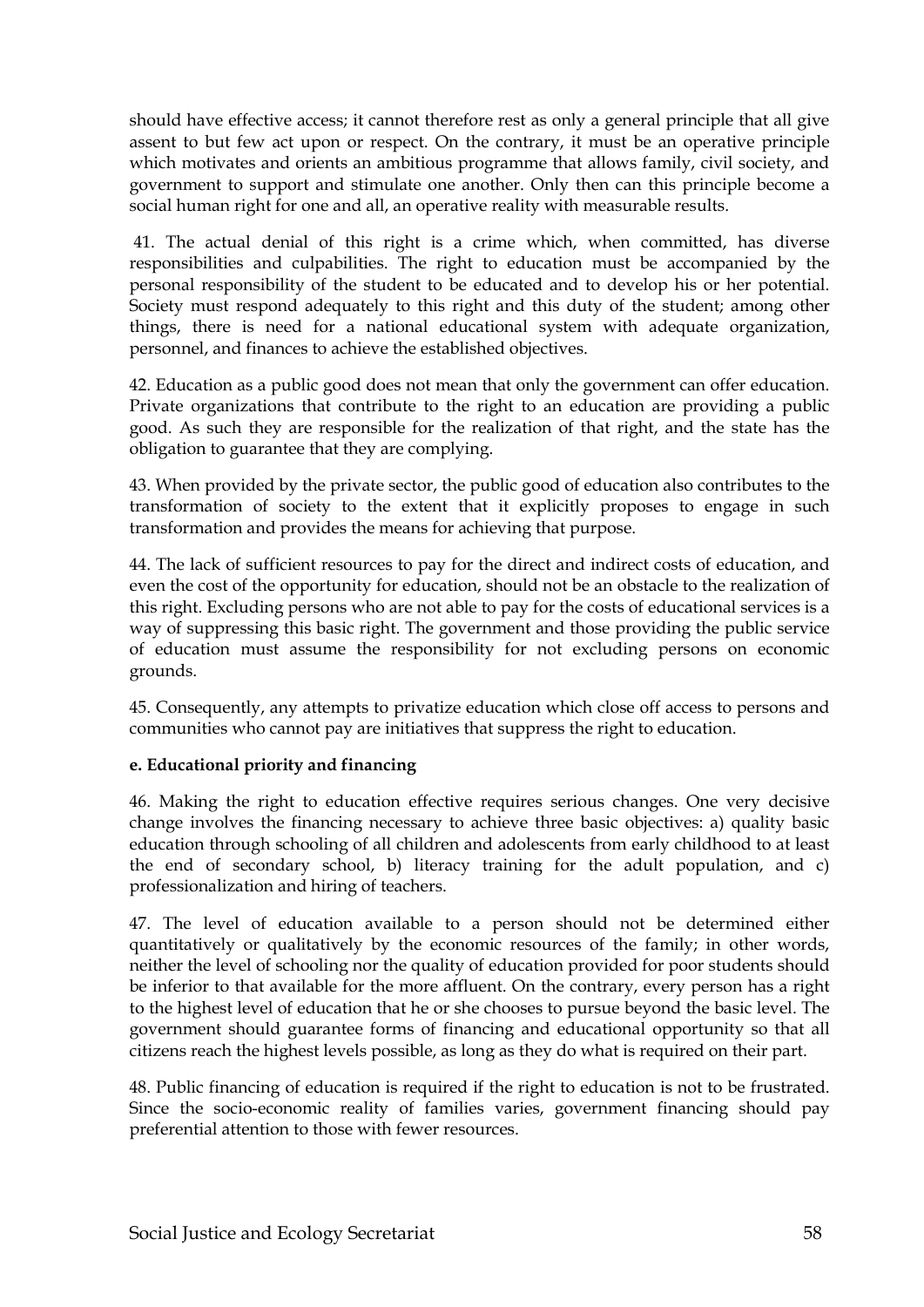49.Public financing for investment in education should be an effective priority, just as the effort to provide education for the children should be a priority in every family. To this end public policies should stimulate and reinforce the efforts of families and the contributions of civil society with its businesses, foundations, and various educational initiatives. And as already stated, this financing should be used from the perspective of equality, making sure that the neediest persons receive greater resources to enable them to attain the quality education to which all have a right.

#### **f. Educators**

50. If education is a true strategic priority, it is important that the most outstanding sons and daughters of a country become educators. At the same time, in most countries young people are in practice dissuaded and discouraged from the pursuing a teaching career and are denigrated if they persist, just as those who are already educators do not get the recognition they deserve. The scant social esteem and low salaries for teachers are at the root of the failure of educational systems. In many countries the tragic result is that there is a severe lack of suitable educators. The key to a good education is the availability of well prepared educators who are vocationally motivated, decently remunerated, and conscious of their social worth.

51. It is essential that priority be given to finding the resources needed to pay decent salaries to teachers. Furthermore, it is important to ensure that accounting of educational costs is efficient and transparent so that civil society can see that funds are being spent effectively in paying teachers well and providing them with good working conditions.

52. Priority should also be given training of the highest quality in order to attract the best candidates to the profession. This training should include at least the following: mastery of the matter to be taught; pedagogical practices most appropriate for attaining the learning objectives in an inclusive and intercultural manner; the ability to create classroom settings that are welcoming, respectful, safe, and suited to learning. Other important skills include: the ability to plan keeping in mind the specific context and the needs of each student; the ability to evaluate student's all-round growth; understanding the social, economic, and cultural factors that affect the learning processes; the ability and attitude for encouraging the family and the community to participate in the educational task; and awareness of the social and ethical responsibility of every educator. To sum up, we want our educators to be competent, conscientious, compassionate, and committed.

#### **g. The educational centre**

53. The educational centre constitutes the basic unit of the educational system, which should therefore revolve around the service provided by the centre. The directors of the centres should be carefully chosen and trained to manage them in collaboration with their teaching teams and with community participation. Each centre is a basic unit of planning and evaluation, and it is the duty of the government to provide it with the infrastructure, the finances, and the didactic materials required to function well. At the same time, the government should grant it autonomy to make the decisions which will allow it to adapt the education it gives to its specific context and to resolve its particular educational problematic in the best way possible. The educational system should support the centre's needs, allow it freedom in its processes, and hold it accountable for its results.

54. A national educational system is large, involving millions of persons, but the basic schooling process takes place in a particular school and in a particular classroom where a two- way relation between teacher and student is established. In this regard, each one of the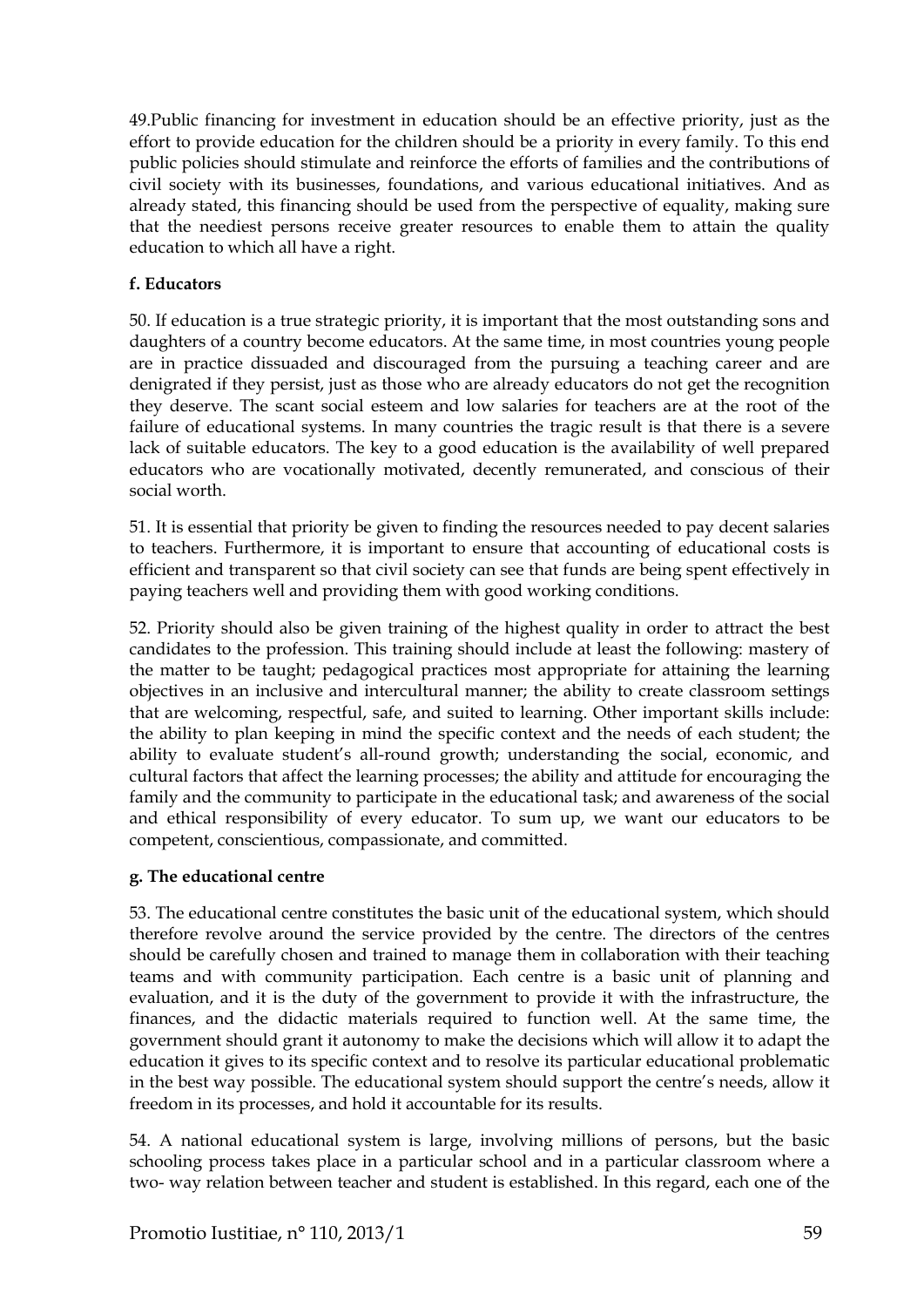thousands of schools in a system requires a first-class educational administration in which both the director and the educational team are committed to achieving high-quality education. Such a team communicates its determination to the students and their parents. In order for this to become a reality in all schools, there must be highly qualified management teams, skilled team facilitators, and first-class educational administration. A system must be created to train educators for pedagogical management so that they are capable of administering school budgets, equipping and maintaining the plant, and above all guiding and motivating the educational team towards the attainment of very concrete, measurable objectives.

55. Experience teaches us that behind a good school there is a good administration, one that is able to coordinate and orient the whole team of educators. Naturally, good school administration requires a certain autonomy that allows important decisions to be made at the school level for no one can do that better than the director with his/her team.

56. Being a good teacher does not necessarily mean being a good educational administrator. Given the serious lack of good administrators, it is impossible to transform education without a clear, precise, and ambitious training programme in educational management that reaches every corner of every country. Such a programme should provide training of directors for centres, but should also train public officials at local, regional, and national levels so that they can accompany, support, and orient those working in the school and the classroom. All of this training, however, will serve no purpose unless it is accompanied by better pay for those have the responsibility for successful school administration.

#### **h. Ends, means, and evaluation**

57. We place special value on the development of a culture which trains people to relate the ends desired with the means for achieving them and with the responsibility of each person to dedicate his/her best qualities and abilities to the same end.

58. It is necessary to foster a culture of evaluation which measures the extent of school coverage

and the progress of students to gauge the advances made. It is also necessary to measure the acquisition of knowledge and skills and to evaluate the learning of such values as solidarity, social responsibility, creativity, sensitivity, and openness to pluralism. The last named is difficult to assess. It is therefore appropriate that we explore new ways of evaluating the quality of the liberating education which is our objective; we are convinced that such education cannot be adequately judged by standardized examinations. Perhaps more important than any measurement is the degree of inspiration the student finds in the school system, in the family, and in the larger society, for this alone will advance the cultural productivity of a country.

59. In every nation it is important that a broad variety of institutions, both religious and secular, be invited to contribute to the society's s educational and training capacities. Drawing on the depths of their conscience and their deep-rooted spiritual convictions (religious or lay), they should inspire people to embrace a pluralist harmony and a peaceful solidarity that includes highly diverse groups with all their particularities in a unity that is not uniform.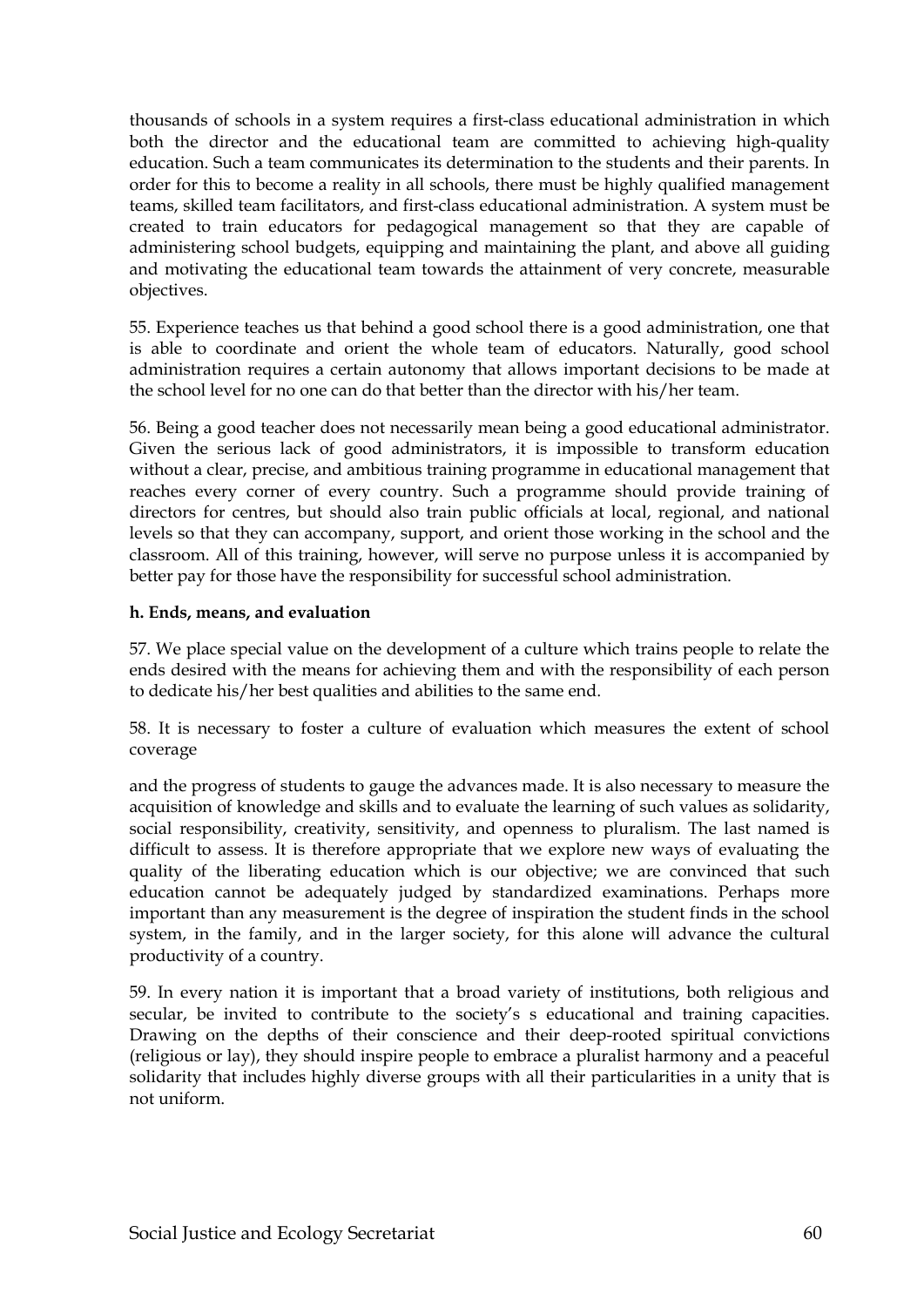#### **Questions for personal and group reflection among Jesuits and their collaborators in mission:**

- **1.** As you read the text, what is there that produces in you feelings of consolation: idealism,hope, light, …?
- **2.** What is there in the text that produces in you desolation: despair, worry, darkness, …?
- **3.** Questions to ponder:
	- − In your Province/Conference, how is the Society responding to its educational mission with regard to the defence and promotion of the right to education, especially of marginalized populations?
	- − What do you think should be the priorities of the Society in the 21st century as regards working for the right to education? How do those priorities relate to the criteria of greater need, greater fruit, and the more universal good?
	- − How can the Society grow so that it will function as a true apostolic body in the defence and promotion of the right to education for persons who are now deprived of it?
- **4.** How do you feel called, in your Province or Conference, to collaborate in working for the right to education for all persons, especially those who are most deprived of it?

*Original in Spanish Translation by Joseph Owens SJ*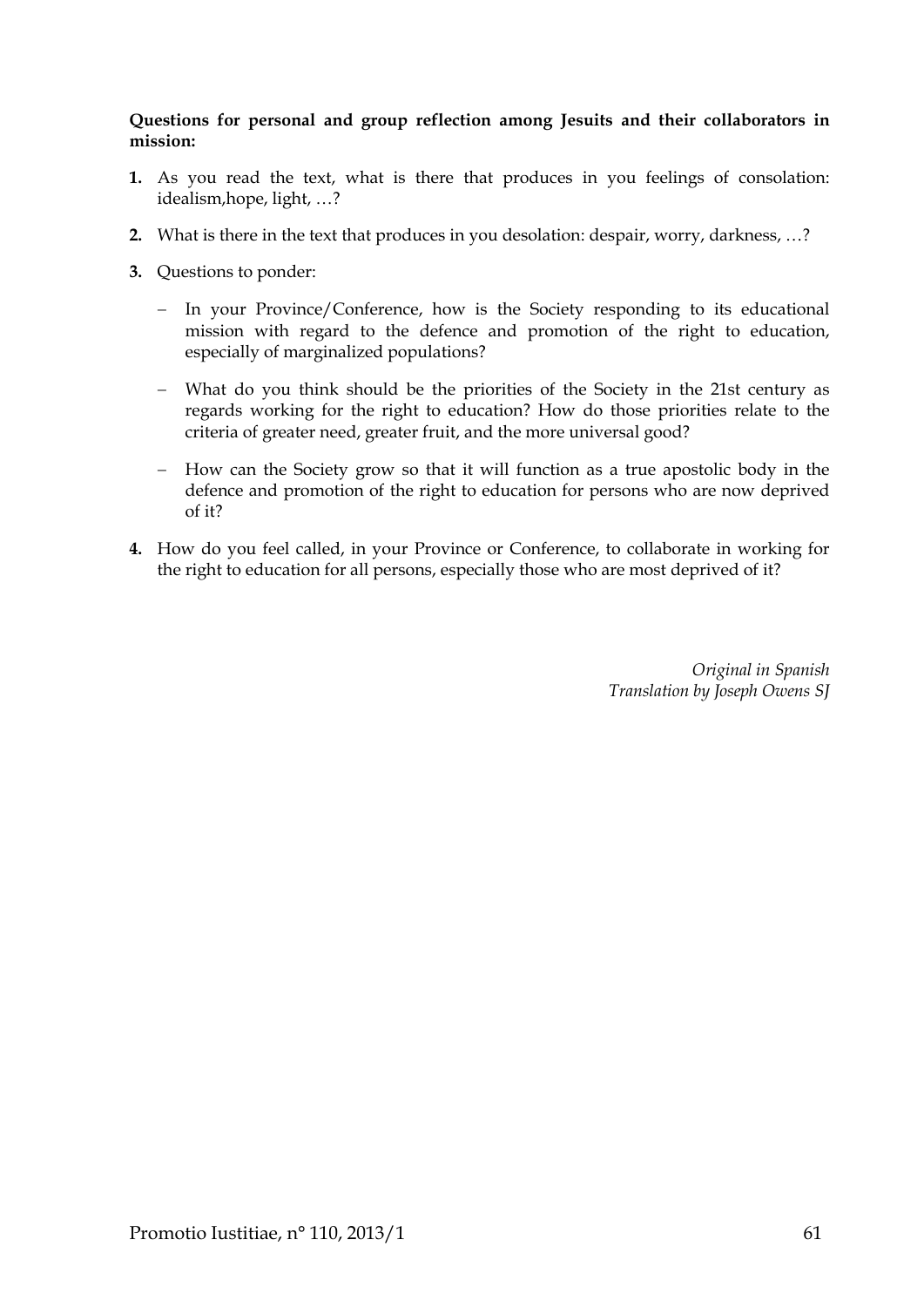

# Governance of Natural and Mineral Resources

## Position document

#### **1. Our context: The challenge of living in harmony with creation**

1. General Congregation 35 of the Society of Jesus (GC 35) called attention to the many changes brought about by globalisation<sup>[1](#page-61-0)</sup>, and in response to this the Social Justice and Ecology Secretariat of the Society of Jesus (SJES) has established five advocacy networks: peace and human rights, the right to education, migration, ecology, and the governance of natural and mineral resources.

2. GC 35 also recognised the fundamental relationship between ourselves and creation and called for a deepening of this relationship with the life giving gift of God. This relationship touches the core of our faith in, and love for, God.[2](#page-61-1)

3. Humanity is gifted with life and we celebrate with gratitude the gift of all creation. We therefore take up with hope our responsibility for sustaining the earth and seeking opportunities for true human development.[3](#page-61-2) We also recognise that creation has come to be considered by many to be material, extractable and marketable. As part of the Society of Jesus' mission to heal our relationship with creation,<sup>[4](#page-61-3)</sup> we have been called to respond so that we can live in harmony with creation. Natural and mineral resources provide abundance, providence, and the means with which to enhance our wellbeing and dignity. However, the approach taken to governance of natural and mineral resources can often be driven by greed and exploitation. Where this occurs, the impacts are borne mostly by the poor and vulnerable. However, there are also broader consequences for all of us, including damage to our natural environment and the acceleration of climate change.

#### **2. Experience**

4. We are a group of Jesuit related organisations committed to living a faith that does justice with a particular care for the impoverished and excluded of our world. We have been

 $^{1}$  GC 35, d. 3, n. 10-12, 20, 26.

<span id="page-61-2"></span>

<span id="page-61-1"></span><span id="page-61-0"></span><sup>&</sup>lt;sup>2</sup> GC 35, d. 3 and "Healing a Broken World", *Promotio Iustitiae* 106. <sup>3</sup> In using the term 'development', we recognise the contested meaning of the term and its negative connotations for many communities throughout the world. The term is used in this position paper to denote the practical side of the organisation of society in a way that promotes human welfare, wellbeing and the expansion of human freedom and capabilities. We accept that the notion of development does not necessarily equate to progress or justice and through our work we seek to interrogate many of the negative premises of development associated with neo-liberalism.<br> $4 \text{ GC } 35$ , d. 3, n. 31-36.

<span id="page-61-3"></span>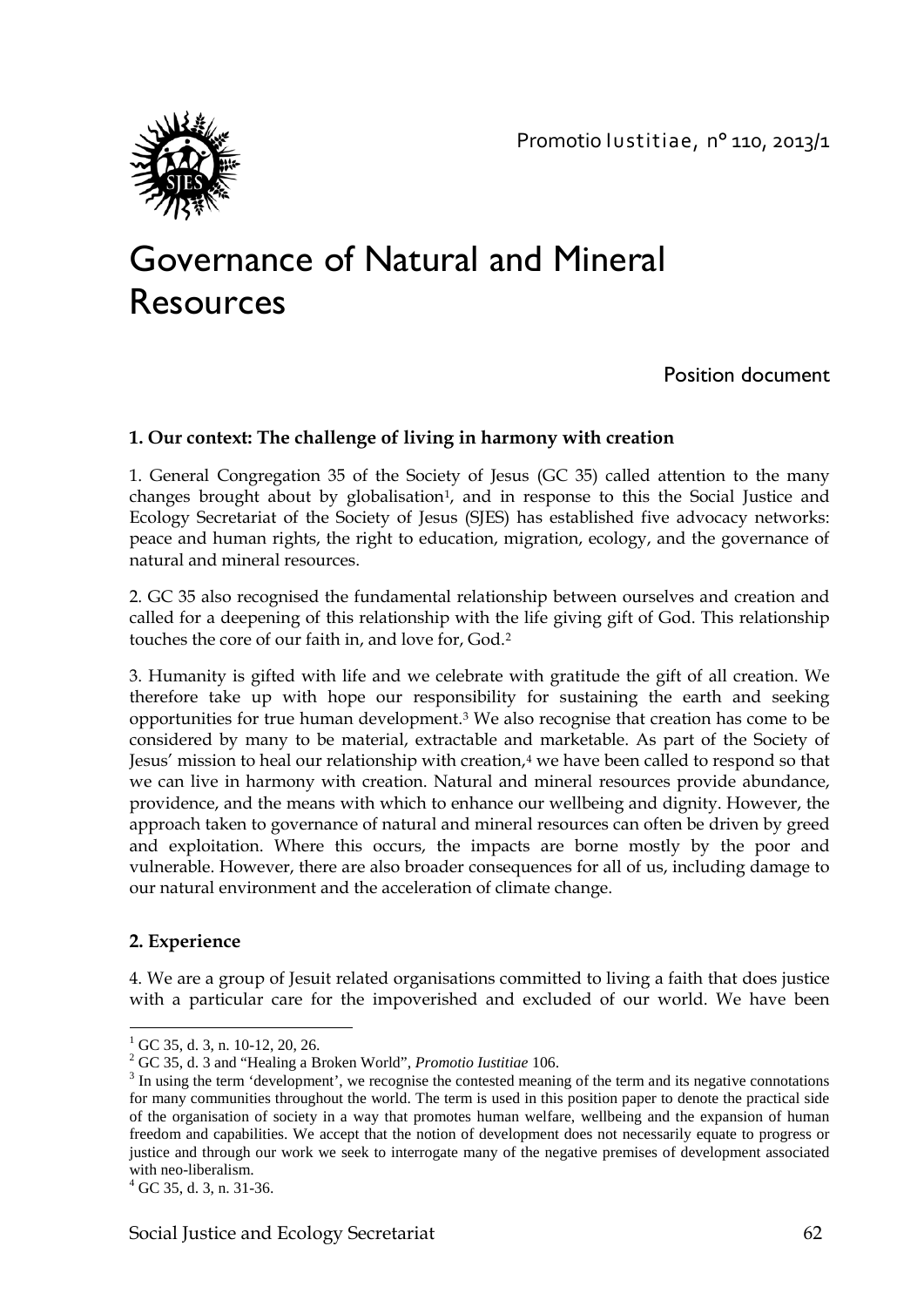witness to the way in which many indigenous and rural communities have been able to sustain their natural environment, drawing from it what they need to live, flourish, and achieve fullness of life. It is these same communities who now often experience the worst impacts of the expansion of the frontiers of extraction of natural and mineral resources. Poor governance of resources results in environmental degradation, loss of forests, the deterioration of soil and biodiversity, and in water and air pollution. It leads to disease, reduces the quality of life, and destroys the livelihoods of communities, especially those that have traditionally developed a culture of sustainable management of these resources.

5. However, the consequences of current arrangements regarding the governance of natural and mineral resources extend beyond individual communities. They result in a range of interdependent and adverse consequences across localities, countries and globally. These consequences include conflicts, population migration and displacement, human rights abuses, and economic exploitation - and it is the poor, the marginalised and indigenous communities who suffer the worst consequences. The complex nature of this issue reminds us of Mahatma Gandhi's words *"The world has enough for everybody's need but not enough for anybody's greed"[5](#page-62-0).* 

6. Through our work we have seen not only the negative consequences of our present approach to resource governance, but also how effective advocacy can prevent or reduce the worst impacts on vulnerable communities.

- Africa is blessed with an abundance of natural resources, yet the Society of Jesus in Africa has seen how exploitation of these resources, frequently by foreign companies working hand in hand with governments, has aggravated poverty and seriously damaged the environment. In Chad, for example, a mechanism for distributing revenues resulting from resource extraction existed for five years. However, the government abruptly altered key elements of the distribution mechanism by including new priorities (military capacity building), cancelling the funds intended to provide for the needs of coming generations, and raising the proportion of revenues (from 10 to 15 per cent) allocated for the use of the government. In the Democratic Republic of the Congo, richly endowed with mineral resources, there is a close connection between resource exploitation and the violent conflict and wars,<sup>[6](#page-62-1)</sup> which directly and indirectly have caused millions of deaths and have plunged parts of the country, especially the east, into humanitarian crisis and ongoing insecurity. Armed groups also fund themselves with the proceeds of mining. There are also serious economic, social and environmental problems resulting from high-risk, small scale mining carried out under pitiful working and living conditions. Civil society is striving to have the country's mining code changed to provide greater transparency, accountability and participation for local communities.[7](#page-62-2)
- In South Asia, the water, forest, and even the land on which tribal peoples (who call themselves indigenous) depend have been appropriated by mining companies without their consent, and sometimes by force. As a result, the mining areas have become centres of conflict.[8](#page-62-3) Powerful mining and industrial companies are seeking to

 $\overline{\phantom{a}}$ <sup>5</sup> Quote from Mahatma Gandhi, India.

<span id="page-62-1"></span><span id="page-62-0"></span> $^6$  UN Reports 2009, 2010, 2011.

<span id="page-62-2"></span><sup>7</sup> Proposals for reform have been drafted by Jesuit Social Centre CEPAS, see CEPAS, *Proposals for Mining* 

<span id="page-62-3"></span>The Indian Minister for Rural Development has acknowledged in public more than once that the Maoist struggles are caused by forced displacement of hundreds of thousands of persons from the tribal communities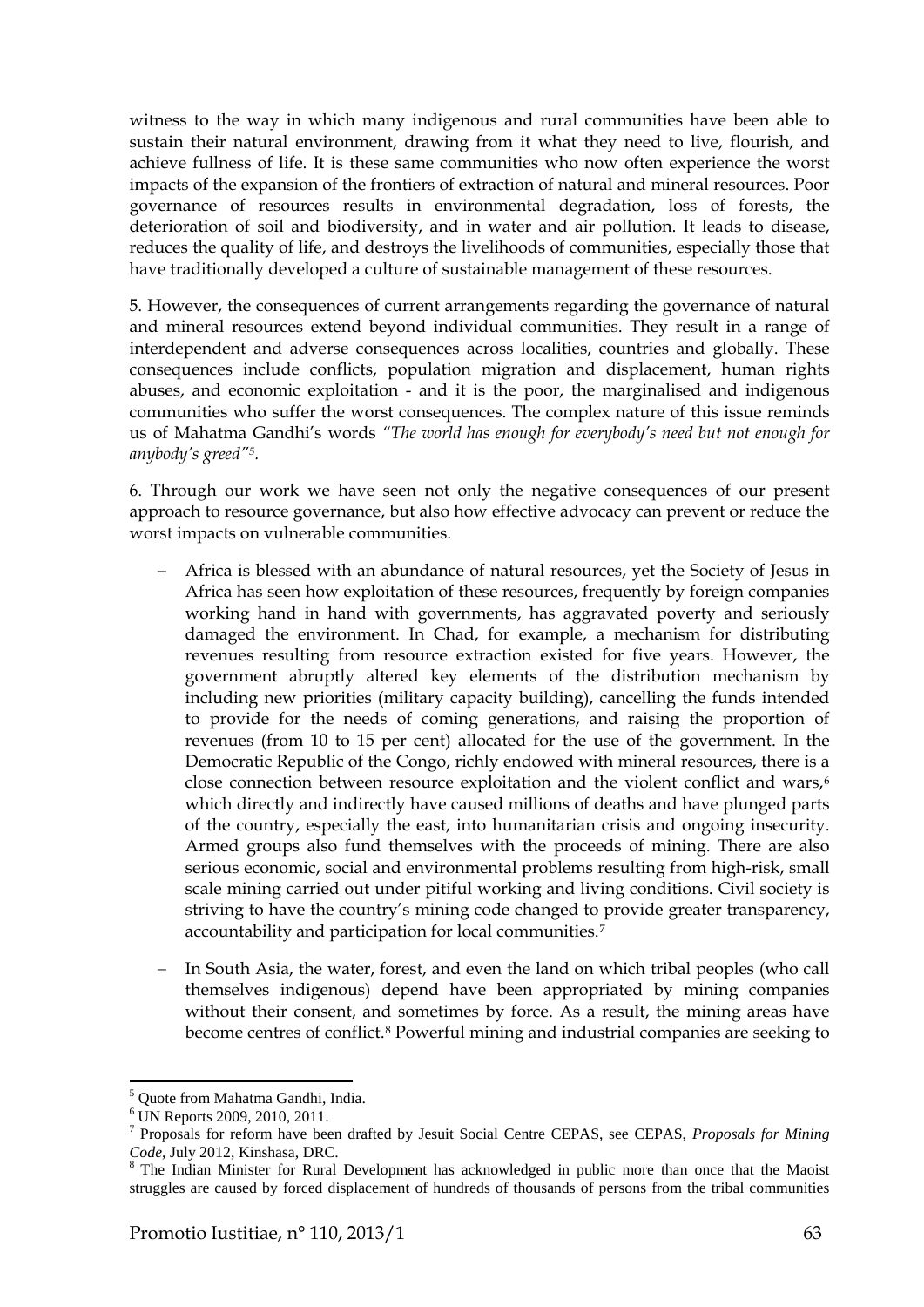obtain mining concessions in Central India and are planning massive hydro-power dams in the Northeast, taking land inhabited by the tribal communities.<sup>[9](#page-63-0)</sup> In these areas, resistance to forced displacement is presented as an anti-national act and is suppressed with force. The human rights of people resisting dispossession are violated. High levels of corruption have been reported in the allocation of mining contracts to private companies - for coal all over India, for copper in eastern India and for iron ore in western and southern India. In Goa, in western India, some success has been achieved in mobilising the community in a campaign to prevent the expansion of Special Economic Zones (SEZ). In Afghanistan and parts of Pakistan, the competition for natural and mineral resources has been a factor that has influenced armed foreign interventions and ongoing conflicts. These conflicts have displaced millions of people[10](#page-63-1) and pushed the poor to the edge of existence. We have seen that the post civil war political agenda in Sri Lanka has been to invite as many foreign companies as possible to exploit the rich natural resources of the island. In Bangladesh the demands of the domestic energy market for greater exploitation of natural gas reserved is causing tension between the government and the people and between India and Bangladesh. Thus the quest for minerals is now a major source of tension and violation of human rights.

In Latin America, the degradation of natural environments caused by extractive industries has directly impacted upon the health and livelihoods of communities. In La Oroya, Peru, public health studies have shown that young children in the community are suffering from lead poisoning caused by contamination from the Doe Run Peru company's smelting complex. In Colombia, the El Cerrejón open pit coal mine in the Guajira region has contaminated the local environment and affected the wellbeing of local indigenous and Afro-Colombian communities. Mining companies have plans to divert the River Rancheria which is the only source of water for many local communities in the Guajira region. Efforts to exploit natural and mineral resources have also resulted in division and conflict within communities throughout Latin America. Members of the Guaraní-Kaiowá indigenous community in Brazil have been the victims of violence in response to their campaign to avoid being displaced from their land by mining interests. Communities in the woodlands of Tetel, Mexico, the Huasco valley in Chile, and Famatina in Argentina continue to participate in struggles to prevent the exploitation of their land. These struggles often take on a national character such as the "gas wars" in Bolivia or the campaign for Hondurans to consent to the Mining Act passed by that countries parliament. In trying to address these situations a number of Jesuit organisations have undertaken studies and research, made public statements and have participated in resistance activities of affected communities. These organisations oppose the injustices and appalling consequences of the indiscriminate exploitation of natural and mineral resources.[11](#page-63-2) 

l

that call themselves indigenous. The *Sen Gupta Report* (2009) of the Planning Commission of India stated that hundreds of people died in the Maoist rebellion.<br><sup>9</sup> IWGIA. *The Indigenous World 2004*, p. 314.

<span id="page-63-0"></span>

<span id="page-63-1"></span><sup>&</sup>lt;sup>10</sup> See, Elizabeth Ferris, Erin Mooney and Chareen Stark. 2011. *From Responsibility to Response: Assessing National approaches to Internal Displacement*. London: The Brookings Institution. London School of

<span id="page-63-2"></span><sup>&</sup>lt;sup>11</sup> These include the Environment, Natural Resources and Agriculture Institute of the Jesuit University Rafael Landívar in Guatemala, the Humánitas Institute of the Sinos University in Brazil, the Gumilla Centre in Venezuela, the Environmental and Rural Studies School at Xaveriana University and the Center for Research and Popular Education, both in Colombia, the Jesuit Province of Central-East Brazil and the National Coordination of Indigenous Pastoral in Panama, among others.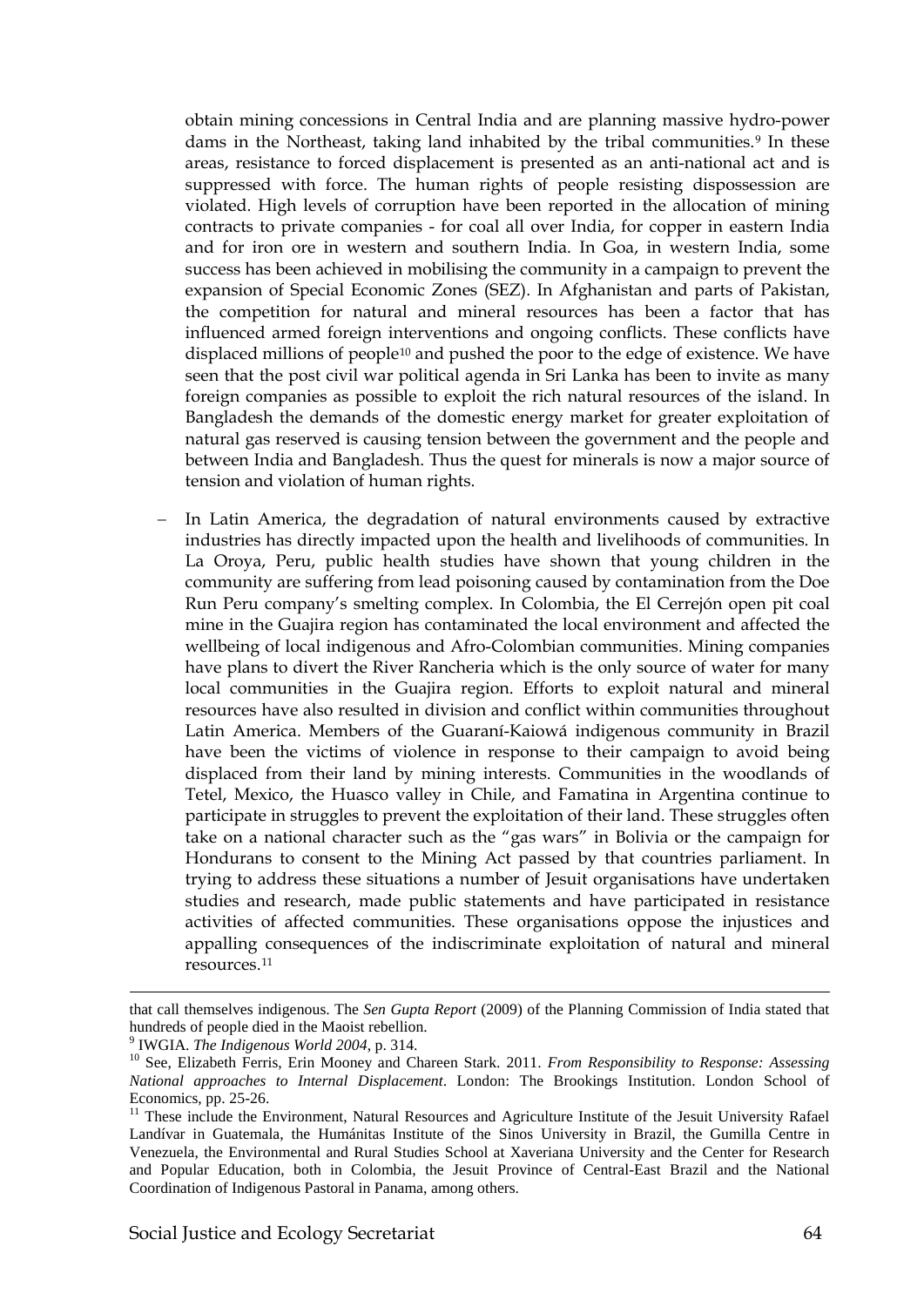- In North America (Canada and the US), civil society organisations including churches, labour unions, and NGOs, campaign for the right of communities to exercise free, prior and informed consent (FPIC) over developments that will affect their well-being and for binding legislation to regulate Canadian extractive companies working abroad. They also undertake shareholder advocacy as currently over 40 per cent of mineral exploration capital globally is raised on the Canadian stock exchange.
- In Asia and the Pacific, the fragile ecosystems on which indigenous and other communities depend have been degraded by mining. For decades, mining operations in Bougainville, Papua New Guinea and Grasberg-Ertsberg, Indonesia have severely damaged the environment and provided very little economic benefits to local communities and national economies. In the Philippines, the waste material left over after mining has resulted in contamination of environments that local communities depend on for their livelihoods. Throughout the region, the relatively new phenomenon of extraction of rare earths (which are used in many modern electronic devices) is now responsible for the destruction of local landscapes, and there are also problems with small-scale and artisanal mining. Mining companies have divided local communities and in some instances incited violence in order to proceed with controversial plans to exploit mineral resources. Although countries such as Australia and the Philippines have legal processes that require indigenous peoples to grant free prior and informed consent prior to mining on their lands, this has often involved the local leadership without the community fully understanding the consequences. The focus of governments and communities in Asia and the Pacific must shift from the often hollow financial promises of mining to its environmental and social impacts. This is especially the case for indigenous groups whose ancestral lands often host quality ore bodies.
- In Europe, Jesuit institutions are part of a wider civil society effort which is working to enhance the transparency and accountability of European based mining companies. This involves research, engagement and dialogue with European institutions, including the Commission and the European Parliament. Progress towards Europe-wide regulation, however, is often hampered by inconsistency in national and international standards.

#### **3. Reflection**

#### **Expansion of the frontiers of extraction**

7. As the frontiers of the exploitation of natural and mineral resources expand, the need for effective advocacy in favour of vulnerable and marginalised people increases. Mining and the exploitation of natural resources, especially timber, continue to spread into ecologically and socially sensitive areas. Billions of dollars of investment in the exploration and development of new mines and oil wells is being driven by an ever increasing demand for resources. This demand comes from emerging economies like Brazil, China, India and South Africa as well as the already rich countries of the 'global north', and is the consequence of an economic system which measures success in terms of financial wealth, mostly for the benefit of a select few, with scant regard for the environment and the natural resources on which future generations will depend. Governments are part of this system because they support and authorise extractive companies to appropriate natural resources. This poses a threat to the land, biodiversity and other resources on which peoples and communities depend for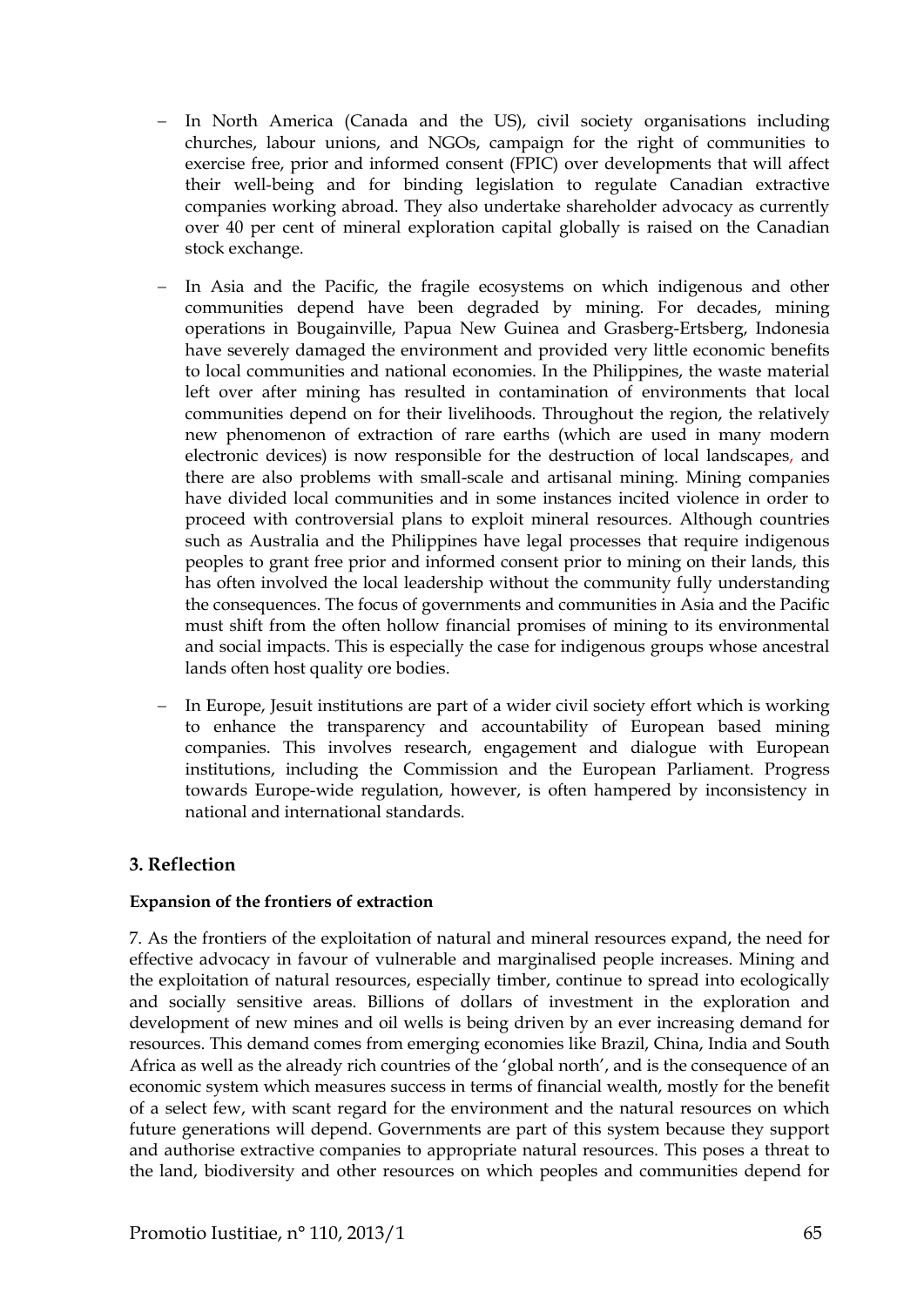their livelihoods. Land use changes resulting from extractive activities are also fuelling climate change. The negative impacts on the most vulnerable, including women and indigenous peoples, are well documented. The demand for minerals also provides livelihoods in every continent for millions of people working as small scale artisanal miners – a form of mining noted for its poor rewards, dangerous working conditions and destructive environmental impacts.

We are aware of the damage caused by the exploitation of timber, large-scale plantation agriculture and the depletion of aquifers which can have equally destructive impacts on poor and indigenous communities; however at present the focus of our advocacy will be on extractive industries.

#### **Unjust economic development**

8. Extraction and exploitation are justified in the name of economic development but few direct benefits filter down to communities in need and frequently the revenues paid by extractive companies to governments are shrouded in secrecy. Moreover, in many countries governments use the imperative of national development as a justification for reforms which loosen regulation and permit indiscriminate exploration and exploitation. The identities of smaller communities are ignored and stifled by the assertion of national identity and destiny. At the same time there is a dramatic contrast between the enormous financial gains which individuals, companies and governments make from exploiting resources and the extreme poverty, insecurity and intimidation that frequently characterise communities directly affected by mining. The huge imbalances of power between huge national and multinational mining and oil companies, on the one hand, and communities which struggle to make their voices heard on the other, is a problem in many developing countries. The power and influence of these companies are increasingly reflected in 'investor-friendly' legislation and regulation, removing the few constitutional protections which vulnerable communities still enjoy.

#### **The ecological and social consequences of resource extraction**

9. The continuing expansion of the frontiers of natural and mineral resource extraction calls for reflection on current approaches to economic development. We believe that development strategies which emphasise material progress to the exclusion of other considerations, hardly ever result in improvements to individual and community well-being. In *Caritas in Veritate* (No. 48) Pope Benedict XVI stated that this model does not sustain the earth and the environment. On the contrary, it disrupts and destroys the ecological cycles and balances that have developed and evolved over thousands of years. This model is therefore the cause of significant social volatility and great ecological risk, including climate change. In the end it produces greater marginalisation, sharpens social inequalities and causes more violence.

#### **Violence and repression**

10. The exploitation of natural resources and the responses of communities often results in violence, counter-violence and ongoing militarisation. There is a growing trend in Africa, Latin America and Asia to criminalise legitimate social protest and trade union activity around development projects. Many of us have witnessed violence and death on the doorstep of the places where we work. When communities try to defend their livelihoods and environment, those who want to appropriate resources often respond with violence, mobilising the police, security forces and even criminal elements to quell protests. People's resistance, met with repression, combines to create a climate of violence. This vicious circle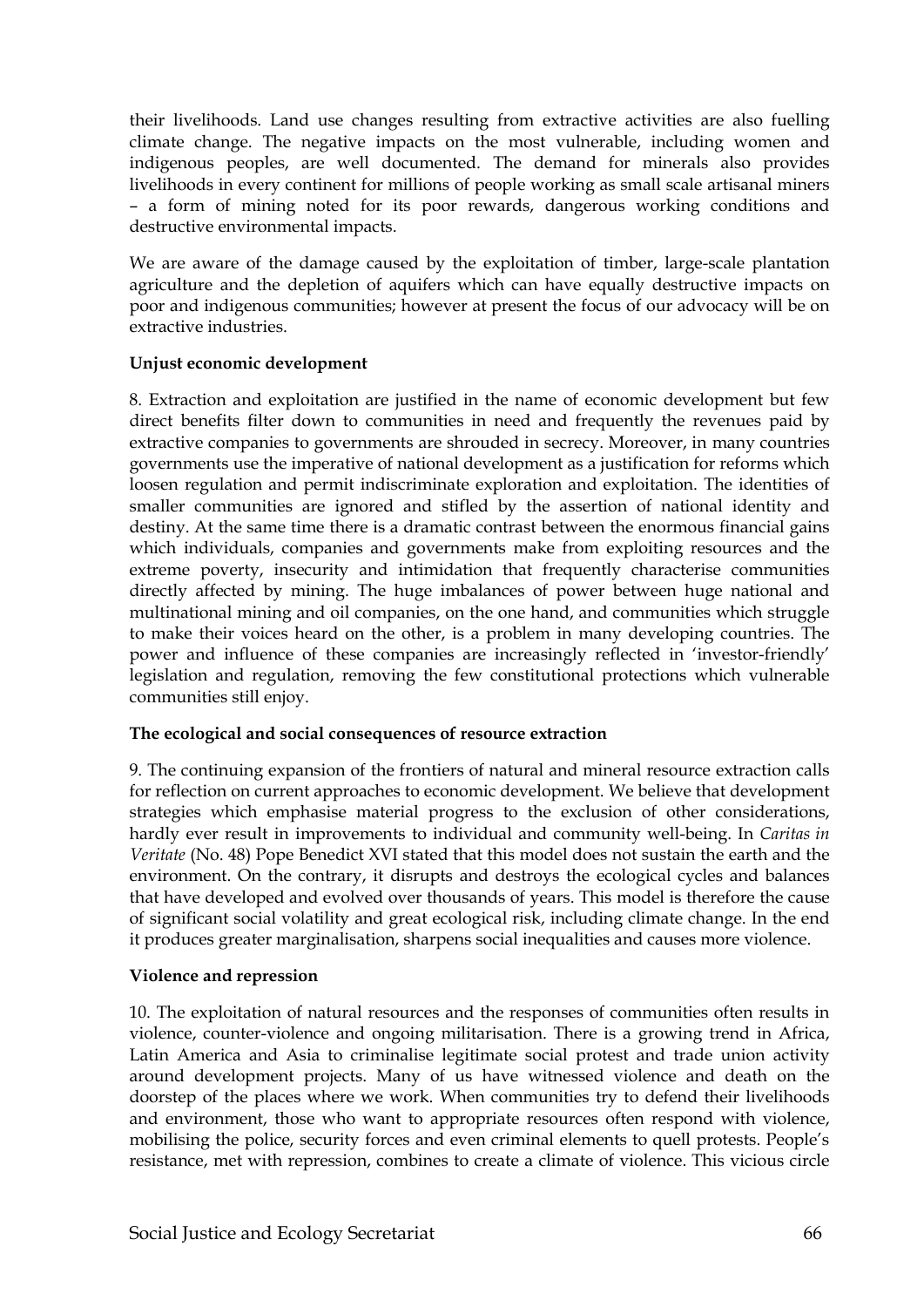of violence and counter-violence has been witnessed in South and South East Asia, East, West and Central Africa and in some parts of Latin America.

#### **The absence of free, prior and informed consent**

11. Although it is usually companies that move in to appropriate and exploit natural resources, they do so with the authorisation and support of local and/or national governments. The quest for economic development leads governments to enter into arrangements with companies for the extraction of resources, often with little regard to the rights and wellbeing of communities living on the affected lands. It is rare that such communities are afforded the right of free, prior and informed consent to mineral exploration and resource extraction on lands with which they have deep historical and cultural ties and where they may have lived sustainably for generations. Where national laws and policies are in place, and the community has the capacity to utilise them, they can be effective. Initiatives such as the Dodd Frank Act in the United States and the Right to Information Act in India provide powerful tools to obtain information and undertake advocacy on decision-making in relation to the use of natural resources. However, laws and policies differ between countries, and in many countries they are biased towards the interests of the wealthy and powerful.

#### **Emerging global advocacy efforts**

12. The process of natural and mineral resource extraction and exploitation often transcends local and national boundaries. Transnational advocacy on the regulation of natural and mineral resource extraction is needed to respond to the activities of multinational mining and oil companies active in the increasingly globalised economy. International advocacy has already resulted in initiatives such as the *Extractive Industries Transparency Initiative* (EITI), the UN Protect and Respect Framework, and regional frameworks in the European Union and the African Union. Despite some progress, these initiatives have their limitations. Participation in these schemes is often voluntary, as in the case of the EITI, and remedies under them can be limited, as is the case with the UN Protect and Respect Framework.

#### **Our shared responsibility**

13. From our experiences we have gained an understanding of both the complex and interrelated drivers and the consequences of the current approach to governance of mineral and natural resources. This complexity in part reflects the interconnectedness of our modern world referred to in GC 35. This complexity has the potential to both support and hinder advocacy efforts. Communities often have open to them the possibility of engaging and negotiating with companies and national or local authorities. However, these negotiations are rarely successful at stopping companies going ahead with mining or forcing them at least to adopt best practice in terms of environmental safeguards. It is clear that notions of shared responsibility are critical, and that advocacy efforts must be focused on a variety of levels, calling for engagement and partnership within and across the Society of Jesus, local communities, nations and international institutions.

#### **Challenging contemporary paradigms of development and lifestyle**

14. Throughout the world many communities are raising their voices to demand more ecologically and socially sound models of development. In poor and marginalised communities, collective action has, at times, prevented inappropriate exploitation of natural resources and ensured that communities have received their due benefits from resource extraction projects. Successful advocacy through international civil society organisations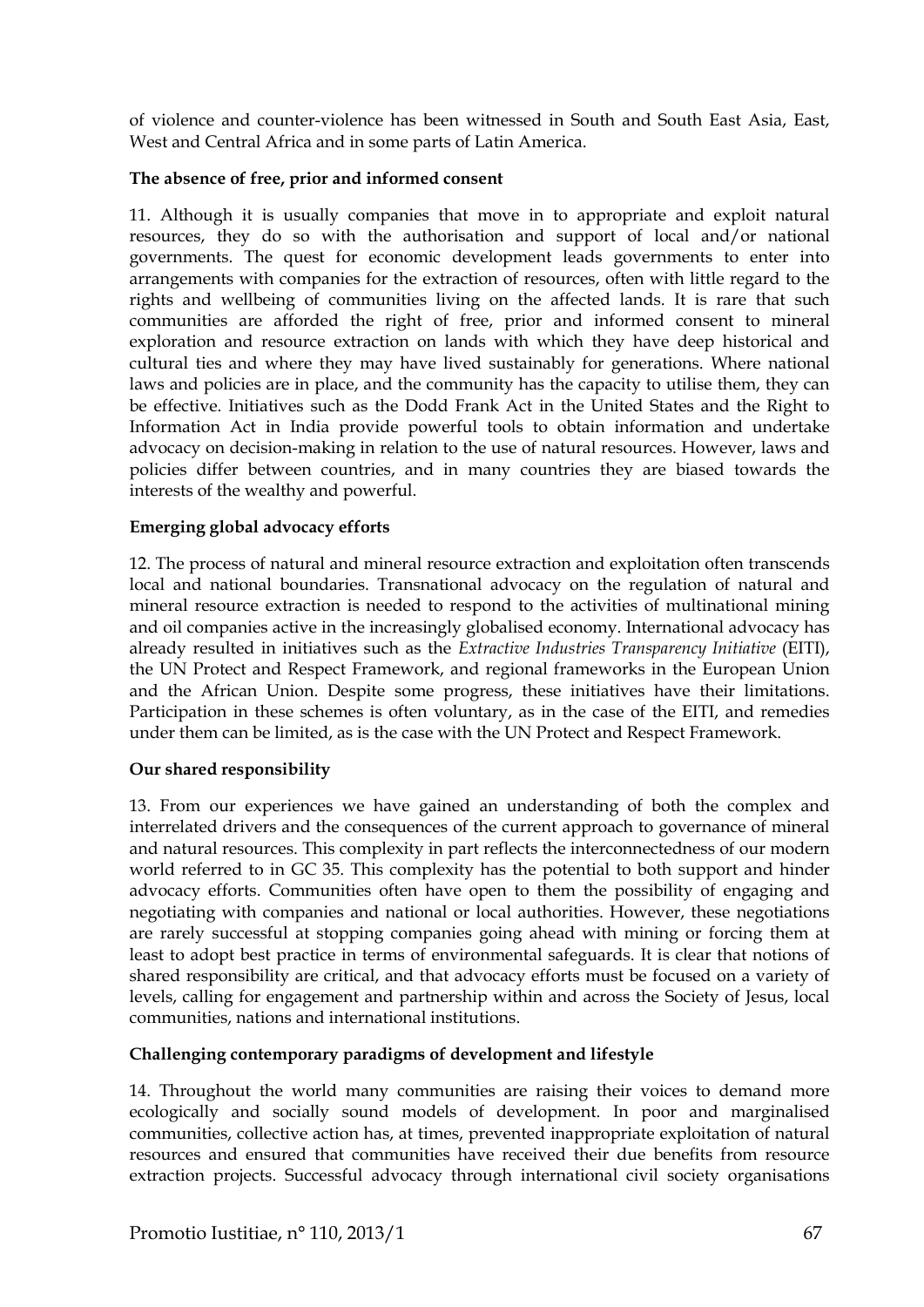shows that there is also a growing understanding of the interconnectedness of our wider global community and the impact of our lifestyles on others. However, there is a need for well off communities to develop a greater awareness of the impact of their lifestyle on the environment and on their fellow human beings. In particular, we must understand that products which many people throughout the world regard as essential to modern life, such as cars, computers and mobile phones, contain and are powered by natural and mineral resources and that the everyday choices and consumption patterns of the well-off have a negative impact on impoverished and marginalised people and the environment.

### **4. Our way of proceeding**

15. Drawing on our traditions of Ignatian heritage[12](#page-67-0) and Catholic Social Teachings[13](#page-67-1), our experience grounded in our direct engagement with affected people and communities, and reflecting on and analysing principles (including international human rights law) and the evidence coming from valid research, we have discerned a series of principles for a more appropriate approach to the governance of natural and mineral resources and our way of proceeding:

#### **Peace and the promotion of dignity**

16. Every human being has a right to a life with dignity. Development models should ensure each person's most fundamental needs are met. One has, therefore, to work for genuine peace that is not merely the absence of armed conflict but a society in which all have the right to a life with dignity. Resource use should enhance the dignity of individuals and communities rather than divide people into winners and losers.

#### **Equity and justice**

17. Every human being and every community should have an equal opportunity to flourish in the world. The heaviest impacts of extraction, exploitation, use and disposal of natural and mineral resources fall on particular individuals and communities, especially the poor, indigenous and rural communities, and women. Equity and justice require more than the mere softening or elimination of these disproportionate impacts. We believe that positive action must be taken to promote dignity and to provide individuals and communities with opportunities to realise their hopes and fulfil their full human potential.

#### **Hope and solidarity**

 $\overline{a}$ 

18. The complex and interconnected nature of the causes and consequences of natural and mineral resource extraction requires us to forge new relationships and commit ourselves to work for change that will make these hopes and aspirations a reality. We stand in solidarity with communities and groups affected by the exploitation of resources, notably the poor and women. Through our actions we seek to promote solidarity of consciousness and action between individuals and communities throughout the world.

<span id="page-67-0"></span> $12$  Sp. Ex. 23, 230-237; GC 34, d. 20, n. 2; Peter-Hans Kolvenbach, Introduction to 'We live in a broken world', Promotio Iustitiae n. 70, April 1999.

<span id="page-67-1"></span><sup>13</sup> John Paul II, *World day of Peace Message* in 1990, 1998; Chapter 10 of The Compendium of the Social Doctrine of the Church, "*Safeguarding the Environment*"; Benedict XVI, *Message of Peace* (1 Jan. 2008)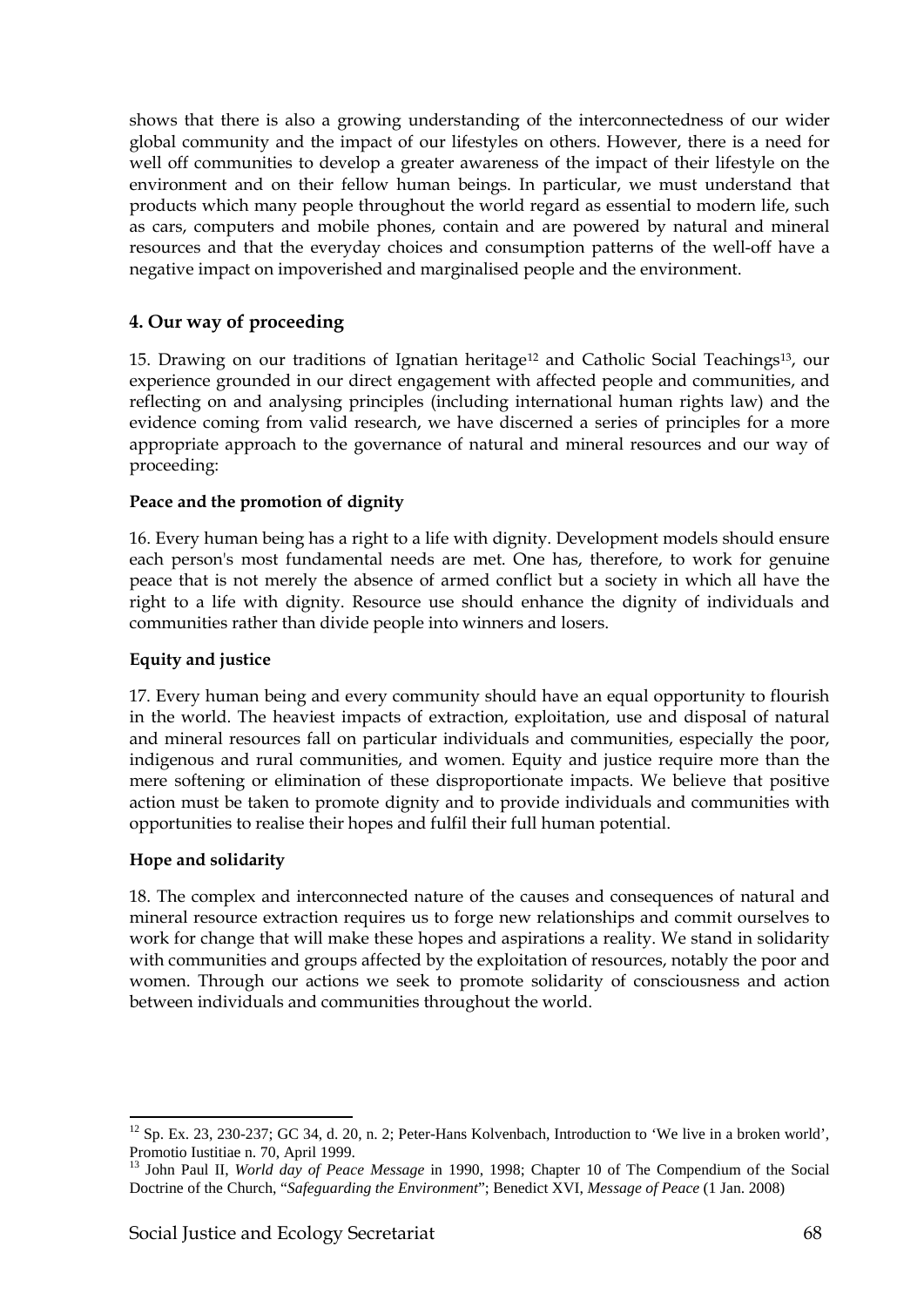#### **Stewardship**

19. Resources must be managed in a judicious way that is mindful of the fact that they are not unlimited and that we are merely the custodians not only for our own, but also for future generations who will be dependent on them.

#### **The common good**

20. The main principle governing such resource management is the common good. The processes that result in certain groups of people or organisations appropriating resources and diverting them for the benefit of a few at the cost of the majority have to be reversed. Under the common good, all people and all social groups are provided with opportunities to achieve their potential. Most importantly, these opportunities are not and cannot be provided at the cost of violating the rights of minorities. The common good cannot be calculated only in economic terms, but must include consideration of less tangible imperatives such as identity, culture and healthy environments. Authentic governance of resources should ensure that the benefits reach all groups and all people and that these resources are properly conserved for future generations.

#### **The precautionary principle**

21. We have seen a multitude of examples of the negative and unintended results of mining and the exploitation of natural resources. The people we work with and their children have to live into the future with these perverse consequences. Risks, therefore, should be managed according to the precautionary principle: "when any activity threatens to affect human health or the environment, precautionary measures should be adopted even if some cause-effect relationships are not sufficiently scientifically established."[14](#page-68-0) This may mean that certain extractive activities should be halted altogether.

## **Participation and subsidiarity**

22. Meaningful participation of communities in decisions concerning their livelihood is critical. Any process that affects the resources of local people and communities should be clearly explained in the relevant language and in a culturally appropriate manner and their voice should be central to all decisions affecting their lives. Decisions relating to natural and mineral resources must be made only with the free, prior, informed consent of the communities who depend on these resources for their sustenance. In the case of indigenous populations, this right is protected by International Labour Organisation 169 and Declaration 13 Sept 2007. Meaningful participation extends to rights of association. Local communities should have the right to organise themselves and the power to make decisions over matters that affect their lives, providing that they too adhere to the principle of the common good. External interests and institutions should respect these rights.

## **The dignity of labour and livelihoods**

23. The right of peoples and communities to choose and protect livelihoods that promote dignity is basic to human wellbeing. Only inclusive and participatory decision making processes can generate and nurture a culture that combines the protection of resources with a range of productive activities that go beyond economic growth and whose benefits reach the communities most in need. For centuries indigenous and tribal communities have treated the natural environment which surrounds them and is the source of their livelihood

l

<span id="page-68-0"></span><sup>&</sup>lt;sup>14</sup> Tickner, J, Raffensperger, C, and Myers, N. n/d. "The Precautionary Principle in Action. A Handbook." In [www.sehn.org/rtfdocs/handbook-rtf.rtf](http://www.sehn.org/rtfdocs/handbook-rtf.rtf)*,* visited in January 2013.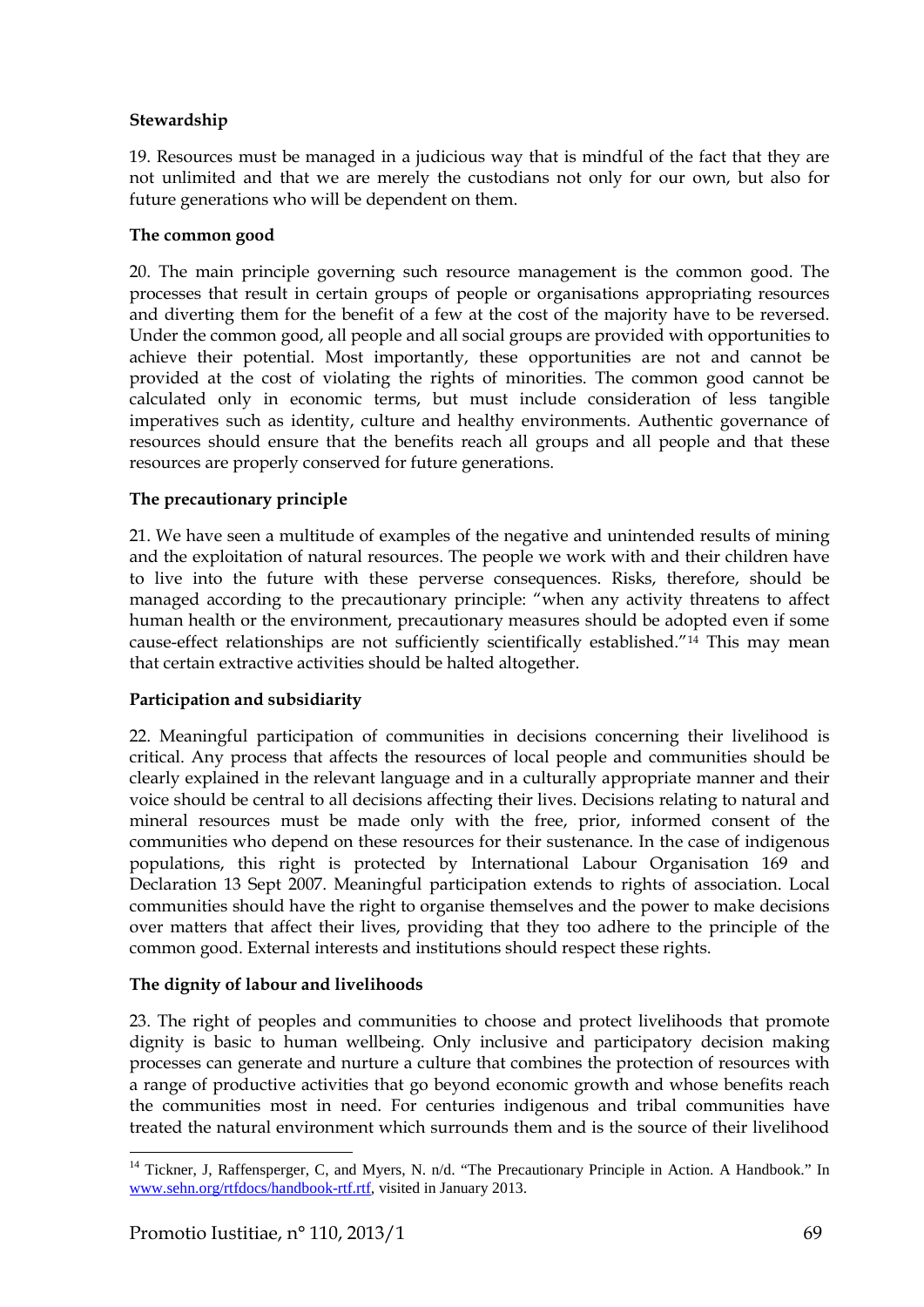as an inheritance from their ancestors, to be used by the present generation according to its needs and environmental imperatives and preserved for posterity. This concept of managing all natural and mineral resources for the benefit of present and future generations has to be a fundamental part of any development paradigm.

#### **Transparency and accountability**

24. Transparency is a precondition for accountability. It involves making available to communities and to wider societies all relevant information about decisions that will affect their lives and have an impact on the environment. This information should be in an accessible and understandable form, and provide a comprehensive statement of all relevant matters such as mineral deposits to be exploited, mine plans, environmental and health risks, contracts, revenues, rehabilitation plans, and royalties paid. Accountability is the ability to hold companies and official bodies responsible for their actions and, if necessary, to obtain redress for harm done to communities and societies.

#### **5. Action**

25. The network on the Governance of Natural and Mineral Resources, guided by gospel values and Ignatian ideals, stands in solidarity with communities affected by resource extraction and exploitation and those throughout the world who seek justice for them. After reflection on our shared experiences and discernment over how to proceed, we have identified pressing needs for action. We have made plans for coordinated advocacy efforts, drawing on the experience and expertise of affected communities, rigorous research and scientific evidence and local and global advocacy organisations. We seek transparent and just policies, laws and practices which will guarantee the proper participation of people and local communities in those decision-making processes that relate to the management of natural and mineral resources, the protection of their rights, care for the earth, and the restoration and protection of the local environment and public health. Our immediate focus will be on **promoting and strengthening solidarity with those affected by mining and resources exploitation, and also on enhancing the levels of transparency within, and accountability throughout, the governance of natural and mineral resources**. We invite members of the Society of Jesus and Jesuit institutions, as well as the wider global community, to stand in solidarity with us as we embark on this endeavour.

*Original in English*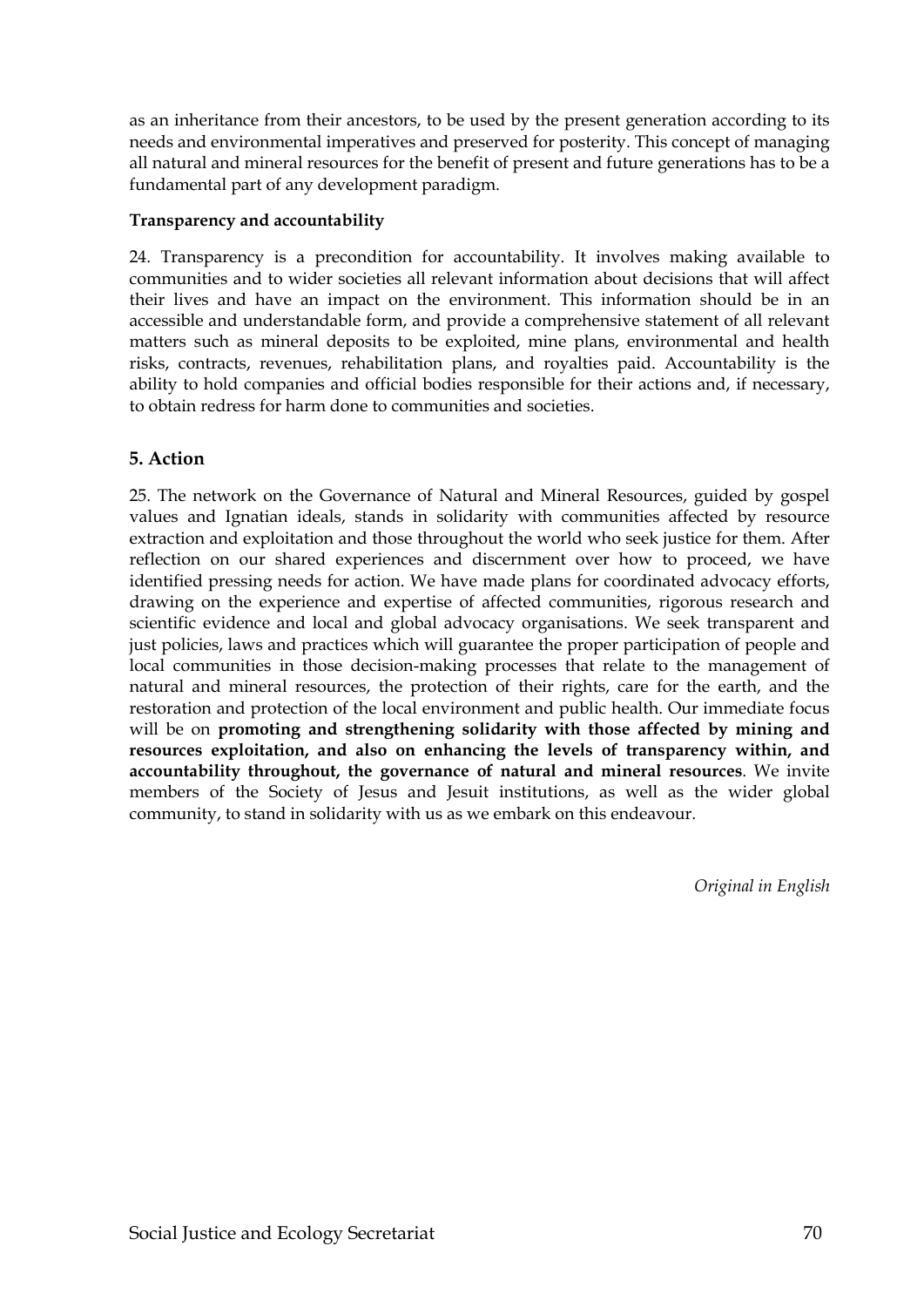

## Migrants and Displaced people

## Building a culture of hospitality and inclusiveness

## Position Document

*A wandering Aramean was my ancestor…* Deuteronomy 26.5

This is how Israel begins professing his faith in the book of the Deuteronomy, acknowledging himself and his people as descendents of a migrant family. These migrants were the rescued people of God, looking for the Promised Land. It was not strange, then, that the people of the land felt bound to serve and take care of the foreigners who, together with the widow and the orphan, constitute the human conditions for which the Bible demands for a special commitment of care and concern (Deuteronomy 26.12).

All people on earth can begin the narration of their own origins in a similar manner, recalling their past as a community on the move, full of hope, longing for good land on which to build their lives and raise their children. Migration is an essentially human activity, which dates back to the earliest stage of recorded history. Today the scientific community provides evidence that all human beings have a common ancestral home in the plains of Africa thousands of years  $ago<sub>i</sub>$  and it is from that geographic location that people migrated to all corners of the earth. Consequently, we are all children of migrants.

## **1. A world on the move: causes and realities**

Migration is central to human history. Some nation-states are primarily composed of relatively new migrant communities that emigrated within the past one hundred to two hundred years. The history textbooks of these countries describe the arrival of immigrant groups as part of the process of nation building. Other countries are composed of migrant groups that arrived more than a few centuries ago, however, no matter when they arrived, it is clear that the migration phenomenon has shaped, and continues to shape, all countries.

The recent globalization process has accelerated this phenomenon in the last three decades. Never before have so many people been on the move in the world<sup>2</sup>: there are approximately

 $\overline{\phantom{a}}$ 

<span id="page-70-0"></span> $1$  Currently available genetic and archaeological evidence is generally interpreted as supportive of a recent single origin of modern humans in East Africa: Liu H., Prugnolle F., Manica A., Balloux F., "A geographically explicit genetic model of worldwide human-settlement history", *American Journal of Human Genetics* vol. 79, n. 2, August 2006, 230–7.<br><sup>2</sup> Many of the data we offer in this activity.

<span id="page-70-1"></span>Many of the data we offer in this position paper come from Swing, William L., *Remarks by the director* general on the state of migration: current realities, future frontiers, 2011, in http://www.iom.int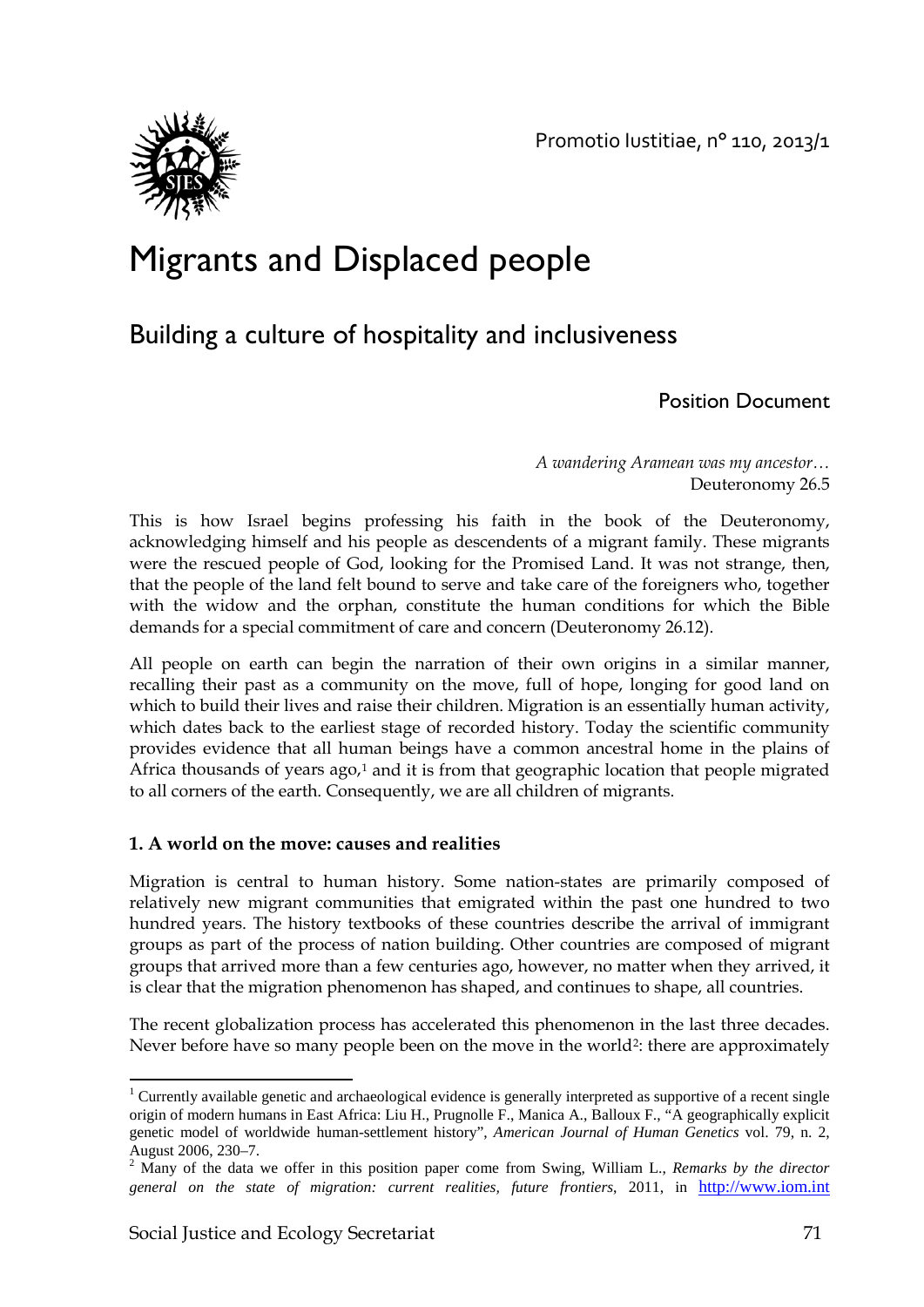one billion people who have left behind the land where they were born and reside elsewhere, be it inside or outside their country. Given this scenario, one can surmise that almost every country can be considered a country of origin, transit or destination for migrants.

The number of people living outside of their native country has doubled from 1970, and it is estimated at present there are more than 200 million people who do not live in their country of birth. This trend is expected to grow further in the future, reaching more than 400 million over the next four decades.

There is also a significant trend involving the movement of people from rural areas to urban areas. In 2010 for the first time in history, it is estimated that there are more people living in cities than in rural areas. Some studies predict that roughly 500 million people will move into the cities in the next 50 years[3.](#page-71-0)

Additionally, it is becoming more common for people to be forcibly displaced within their own countries because of conflict, land grabbing, environmental degradation or natural disasters.

We are speaking about an enormous amount of people migrating due to very different situations. We can roughly summarize these situations as follows:

| <b>Regular</b><br><b>Migrants</b>                         | <b>Irregular</b><br><b>Migrants</b>                             | <b>Forced Migrants</b><br>and Stateless                                              | <b>Internally</b><br><b>Displaced</b><br><b>People</b>                          | <b>Refugees and</b><br>asylum seekers |
|-----------------------------------------------------------|-----------------------------------------------------------------|--------------------------------------------------------------------------------------|---------------------------------------------------------------------------------|---------------------------------------|
| Migrants, skilled<br>or low skilled,<br>with legal status | Migrants, skilled<br>or low skilled,<br>without legal<br>status | No nationality or<br>no legal status,<br>no protection,<br>exploitation by<br>mafias | Due to<br>developmental<br>projects, natural<br>disasters or<br>armed conflicts | Due to conflict<br>and persecution    |
| About 150 millions                                        |                                                                 | About 20 million                                                                     | About 30 millions                                                               | Over 10 millions                      |

**In the first three columns at the right side of the chart**, people are affected by "push factors" that compel them to leave home. This is the case of those forcibly displaced and caught in the midst of armed conflicts or political persecution. These people are deemed refugees or internally displaced people (IDPs), and it is estimated that today there are 1.500 million people living in countries affected by fragility, violence and conflict and subject to potential forced displacement[4](#page-71-1).

Natural disasters and the deterioration of the environment – such as deforestation, land and river impoverishment, mineral resources exploitation, pollution, water scarcity – are also

 $\overline{\phantom{a}}$ 

<sup>/</sup>jahia/webdav/shared/shared/mainsite/about\_iom/en/council/100/MICEM\_4\_2011.pdf, visited in March 2012.<br><sup>3</sup> Swing, William L., *Remarks... op. cit.* 

<span id="page-71-1"></span><span id="page-71-0"></span><sup>&</sup>lt;sup>4</sup> World Bank, World development report 2011, Conflict, Security and Development, 2011, 2 in [http://siteresources.worldbank.org/INTWDRS/Resources/WDR2011\\_Full\\_Text.pdf,](http://siteresources.worldbank.org/INTWDRS/Resources/WDR2011_Full_Text.pdf) visited in October 2012.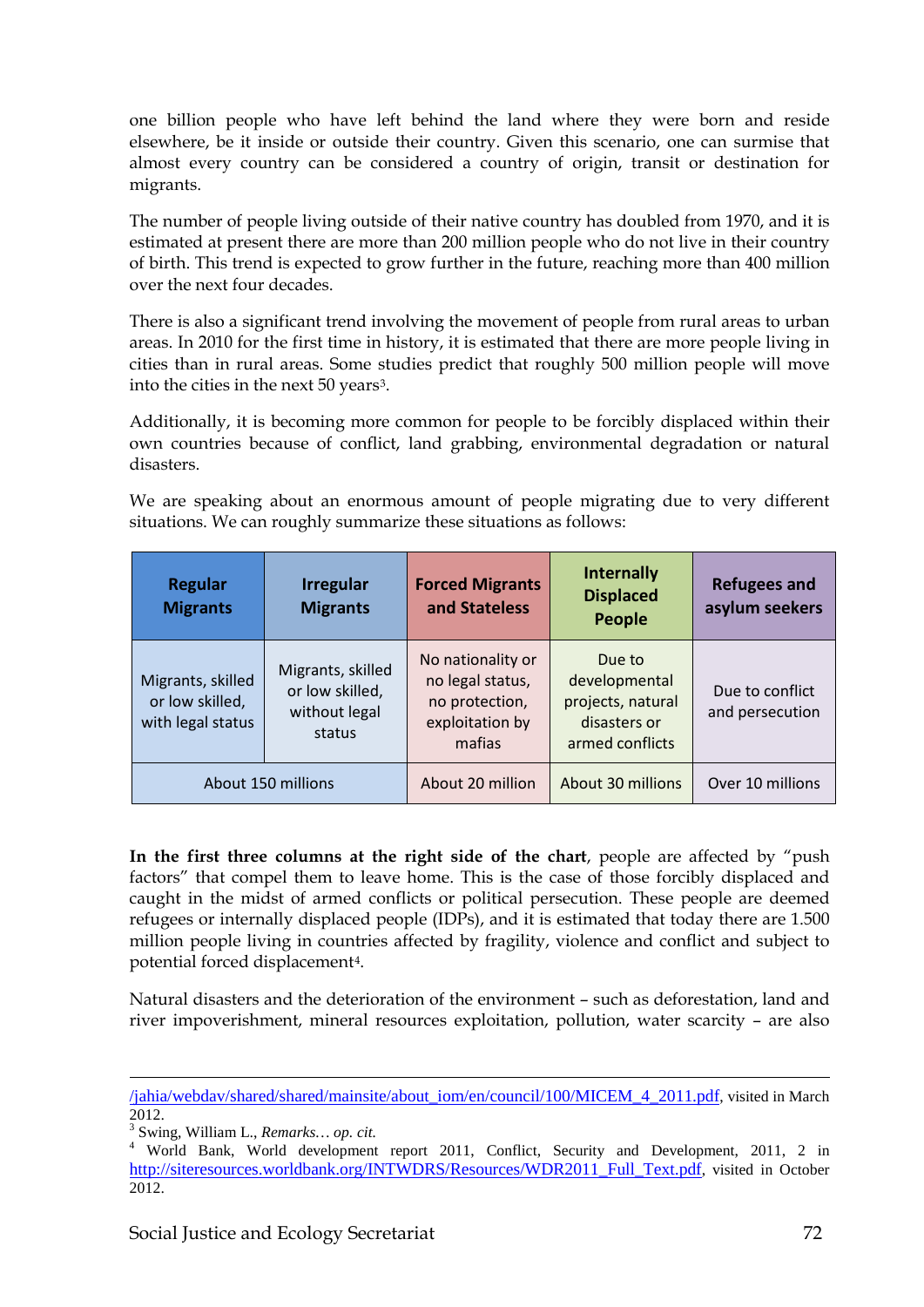causing sudden and disorganized movements of people. These kinds of events are increasing in intensity and frequency, and will cause more displacement in the future[1](#page-72-0)5.

Additionally, economic development has created a massive demand for minerals, and mineral extraction and exploitation is taking place all over the world in order to feed the hunger of the technology and energy sectors of the world economy. Rural communities in nearby these extractive mineral projects are the most affected, and in many cases, are compelled to migrate. It is noteworthy that frequently those most affected by mineral extraction are the indigenous communities.

In India most of the mineral rich hills, agricultural land, and forest areas have been thrown open to the corporate sector for economic development. The lands are left for plundering and exploiting by corporate actors with no respect for the environment or the indigenous people who have tended the land for centuries. The immediate victims of such development projects are the tribals, dalits and agricultural laborers. The tribals hold Common Property Resources (CPR) that cannot be owned by individuals, but only by the community. However, the government takes away these CPR depriving the tribals of their community resources and destroying their collective resources and communal bonds. Most of the displacement and migration start with loss of land, which is their major source of income and survival.

It is important to note that these actions by the extractive industry are not highly visible. They take place in remote, rural areas within the countries, leading to internally displaced people. Those displaced end up in urban slums where they feel uprooted, culturally disoriented and beaten down by a strong sense of failure. Conversely, urban denizens having no understanding of the cause of the tribals displacement, criticize and ostracize the newcomers, remaining ignorant of the fact that the urban lifestyle and economy depend upon the minerals and land of the newly arrived tribal slum dwellers.

In these cases – displacement by armed conflicts, mining and natural disasters – the poor are the most affected. Though in normal circumstances they would never envision a family strategy for migration, they are forced to abandon their land with meager resources to build their lives in a new location. The migration of the poorest is mainly forced.

**In the first two columns at the left side of the chart**, the most important cause of displacement is the disparity of wealth and population decline among industrialized countries[6](#page-72-1). The working population of rich countries is aging and decreasing, while the need for workers to produce goods and maintain the economy is increasing. The demand is primarily for low-skilled workers and cheap labor; however, industrialized economies are also demanding and reaping the benefits of high-skilled labor. It is expected that by 2050 most industrialized economies in the world will lose up to 25% of their native population, which will increase the demand for more migrant workers. This is also expected to happen in emerging economies, though in a different scale. Consequently, the demand of developed

l

<span id="page-72-0"></span><sup>5</sup> Natural disasters and climate change induce the movement of people: UNDP, *Human Development Report 2011, Sustainability and Equity: A Better Future for All,* 2011, 58.<br><sup>6</sup> According to this theory migration would be mainly linked to labor market and economic incentives. There are

<span id="page-72-1"></span>other theories that try to explain migration according to a center-periphery pattern, while others do it based on social networking. This can be found in Hooghe M., Trappers A. et alter, "A structural explanation of patterns, 1980-2004", *International Migration Review*, vol. 42, n. 2, summer 2008, 476-504. For a broad analysis of the causes of migration from an historical point of view: Arango, J., "La explicación teórica de las migraciones: luz y sombra", *Migración y desarrollo*, vol. 1, octubre, 2003, pp. 1-30.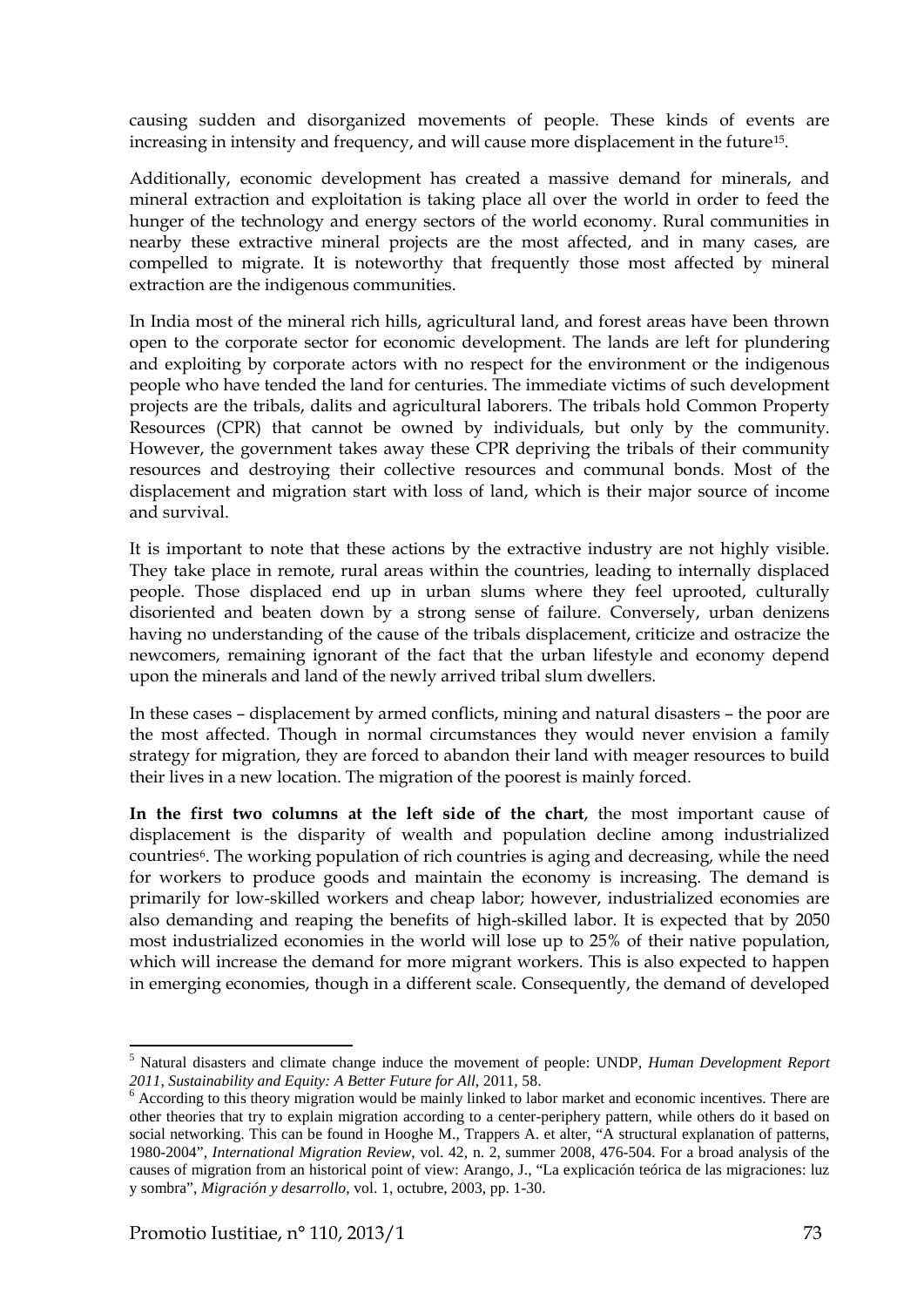economies for a low-skilled labor force will be met by the supply of men and women from poorer developing countries with growing populations and few economic alternatives [7.](#page-73-0)

Those who migrate are neither the poorest ones, nor those most in need. The poorest can neither afford the effort, nor dream about it. The people arriving are those who have sufficient resources and skills; they are ready to struggle and persevere in their desires, and they are generous in providing for the families they left behind. In many cases, migration is a family strategy that requires a significant expenditure. The most capable sacrifice and migrate in order to offer the family a new source of income. However, this also means that there is a movement of human capital from poor to rich countries, and this loss is only partially compensated for by remittances<sup>[8](#page-73-1)</sup> and the mutual enrichment that results from the exchange of ideas and cultural perspectives.

The *cause* that we have described is an economic "pull factor." Migrants mainly respond to a call from richer countries, and they feel attracted ("pulled") by it. There can also be other pull factors, such as historical links, cultural similarities or existing social networks.

In all the situations described above, the most important difference is the legal status of the migrants, which determines their level of protection or vulnerability. Irregularity is an open door for exploitation of migrants. States do not recognize their rights and feel little obligation to make efforts to protect them. This situation fosters lower salaries and promotes greater industrial competitiveness.

Migrant networks also create channels and mechanisms for the flow of people, often from a specific city or a country to a specific destination city or country. In the case of cities they are called "sister cities." This gives them a strong socio-cultural, linguistic and national bond and helps them to acclimatize on arrival and receive support and protection in difficult moments. Among these places of origin and destination transnational communities are created.

The growth of migration in accordance with the increase in economic globalization is inevitable and necessary. There are not only more migrants, but the phenomenon itself has evolved (i.e. circular migration). This will necessarily force states to enact laws and policies to control migration, which will undoubtedly affect many people. This may bring some benefits, but also many challenges, and we will now describe some of them.

#### **2. Benefits from migration**

Most academics acknowledge that the benefits of migration are mainly in the *receiving countries*. It is acknowledged that migrants help a country grow economically. In fact, studies suggest that salaries rise to a larger extent in societies where there are migrants<sup>9</sup>. Nevertheless, among low-skilled workers, the presence of migrants creates a feeling of threat and competition for employment.

Migrants also generate important fiscal revenues for host countries through taxation. In the first years, when young migrants arrive for work in a country, the revenue collected exceeds

<span id="page-73-0"></span> $^7$  Also from Swing, William L., op. cit.

<span id="page-73-1"></span><sup>&</sup>lt;sup>8</sup> Depending on countries, these remittances can represent a big share of the GDP of the sending country. But the economic contribution can never compensate the loss of people.

<span id="page-73-2"></span><sup>9</sup> Borjas, G. J. & Aydemir, A., *A Comparative Analysis of the Labor Market Impact of International Migration: Canada, Mexico and the United States*. NBER Working Paper 12327. Cambridge, MA: National Bureau of Economic Research, 2006.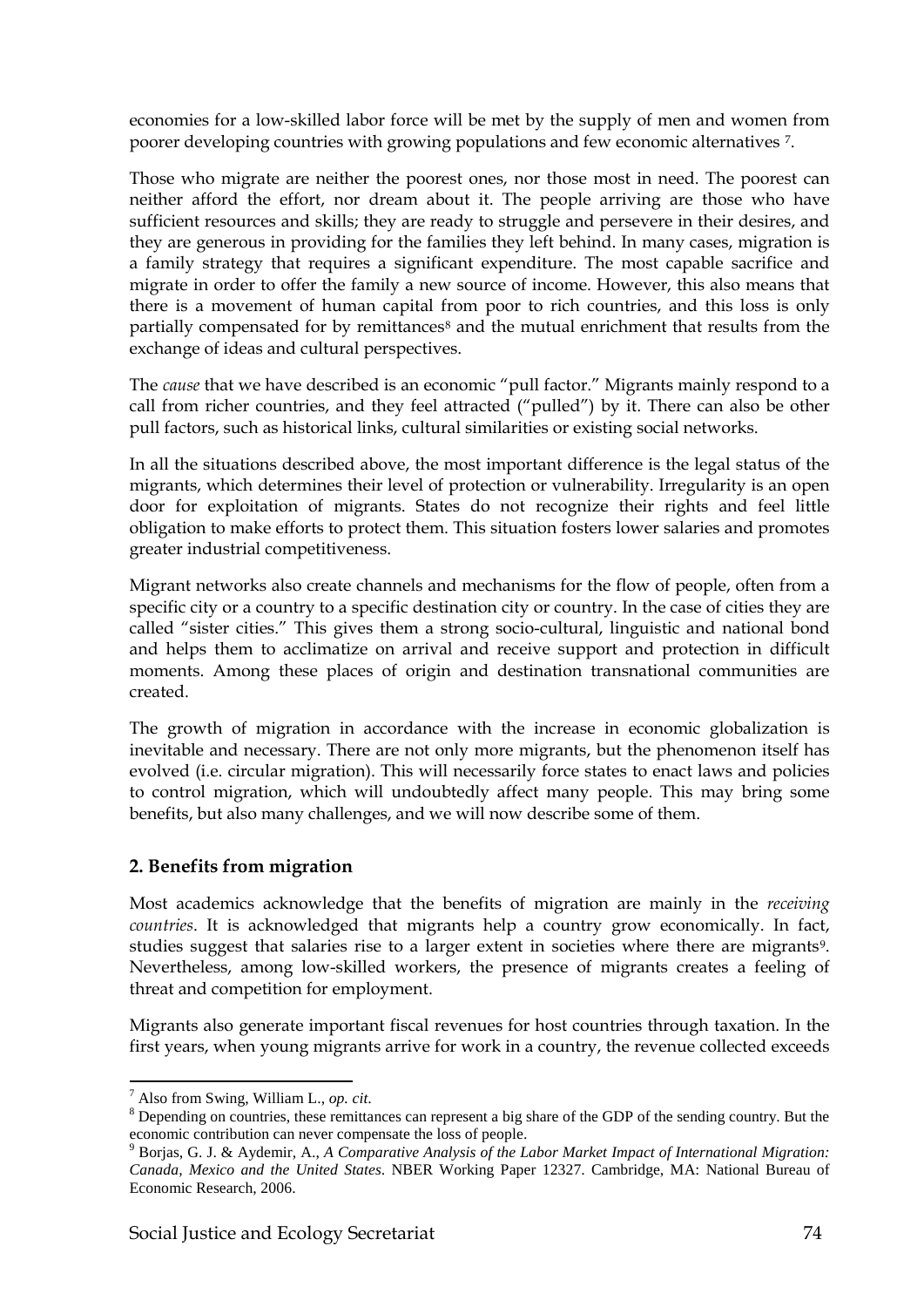the investments that States have to make in order to take care of the population. Migrants contribute to State treasury revenues more than the local population<sup>10</sup>.

Creativity and innovation also grow with cultural diversity. In United States of America, for example, the number of migrants who have been awarded in science or arts exceeds by three or four times that of Americans living in the United States for generations. This number increases even more when second generations are taken into account<sup>11</sup>.

Migrants also create revenue streams and innovation for their countries of origin through economic and social remittances (ideas and technologies), which partially compensate for the home country's loss of human capital. This means that migration may have very important benefits for communities of origin ("sending communities") in terms of wealth, cultural change and knowledge. At present, when communication has become much easier, migrants may have a bigger and more positive impact in their countries of origin, notably through networking, lobbying and new cooperative enterprises.

All of this data supports the idea that migrants bring "richness" because of their capacity to overcome difficulties, their desire to progress, and their willingness to sacrifice. A migrant is a gift, which is why the European Union states that when the arrival of migrants is well managed, economies grow, social cohesion becomes stronger, and security and cultural diversity increase<sup>12</sup>. On the other hand, migrants also contribute to the dialogue of people and cultures.

## **3. Challenges from migration**

Migration also presents challenges for both countries of origin and those of reception.

First of all, some *borders* have become death places. As States control the migration flows on its borders, in an attempt to limit and organize them, crossing over becomes more and more difficult and dangerous, especially for the vulnerable migrants who become the target of these controls. These difficulties cause people to risk their lives as they seek ways to circumvent the increased surveillance and often militarized border areas. We will never know how many people have died in the last decades in the Mediterranean Sea or the Sonoran desert of Northern Mexico and Arizona. Migrants are abused by human traffickers and smugglers, or when they "enter without inspection" and are caught by the border authorities, they are detained and locked up in detention centers. Subsequently, they suffer deportation, humiliation, lack of legal assistance, and disorientation.

Borders are now areas of great vulnerability, where in many instances people remain in juridical limbo with very little protection. Migrants may remain in detention centers for long periods of time depending upon countries of origin, not because of having committed a crime, but because of trying to enter a country in an irregular manner.

Secondly, there are also difficulties in *receiving countries*. Ideally, migrants should become part of a society with full rights, which requires that the person who migrates will have to

 $\overline{\phantom{a}}$ 

<span id="page-74-0"></span><sup>&</sup>lt;sup>10</sup> As in the case of US, <u>http://siteresources.worldbank.org/INTWDRS/Resources/WDR2011\_Full\_Text.<br>
<u>pdf</u>, visited in November 2012.<br>
<sup>11</sup> Dutnom, B. D. "E Blunibus Unum: Diversity and Community in the Trustational Centu</u>

<span id="page-74-1"></span> $\frac{11}{11}$  Putnam, R. D., "*E Pluribus Unum*: Diversity and Community in the Twenty-first Century. The 2006 Johan Skytte Prize Lecture" in *Scandinavian Political Studies*, vol. 30, n. 2, 2007, pp. 137-174, 140.

<span id="page-74-2"></span><sup>&</sup>lt;sup>12</sup> Council of the European Union, *Press Release, 2618<sup>th</sup> Council Meeting*, Justice and Home Affairs, 2004 in [http://www.consilium.europa.eu/uedocs/cms\\_data/docs/pressdata/en/jha/82745.pdf,](http://www.consilium.europa.eu/uedocs/cms_data/docs/pressdata/en/jha/82745.pdf) visited in March 2012.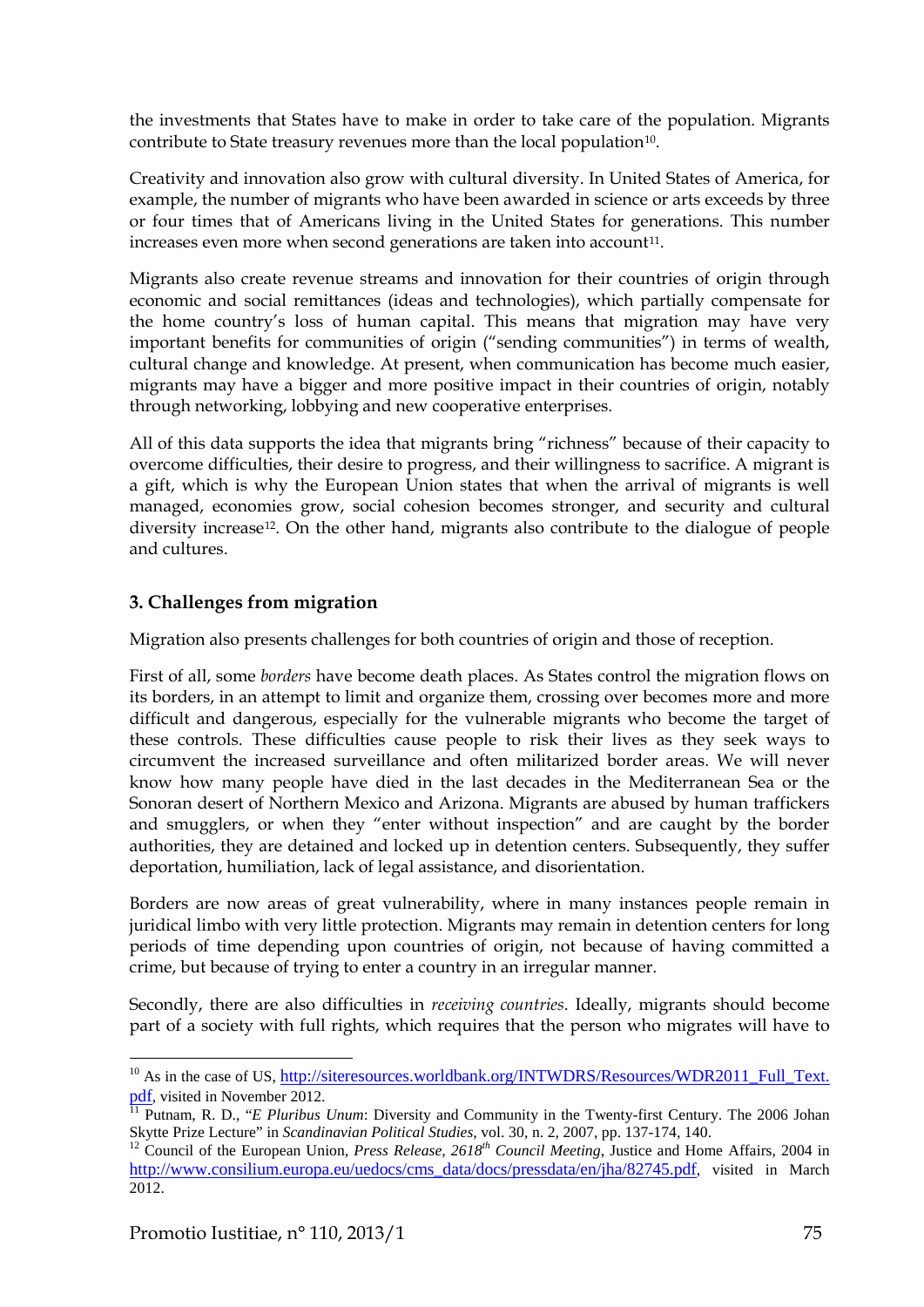look for a job, get accustomed to a new culture, learn the ways for social participation and acquire a legal status as close as possible to national citizenship, because only then will his or her basic human rights be protected. This process can be fostered or jeopardized by the legal dispositions of the States. At the same time, this process also affects the local population that needs to adapt to the changing social dynamics that migration brings, something of which local populations are often not aware. Integration, as some governments assert, is a reciprocal process<sup>[13](#page-75-0)</sup>. In the long term societies need to redefine their common social identity, based more on civic values rather than on ethnic values.

In many of the receiving countries it is taken for granted that new arrivals should fully assimilate themselves into the new country to the point of losing their own cultural identity. To demand this is immoral[15](#page-75-1) and to expect it is illusory. The person who arrives in a new country goes through a process of redefining his or her own identity. In fact, some posit that the newly arrived migrant possesses a third culture, which is neither of his country of origin nor of his country of destination. Such an identity with roots in the culture of origin will slowly show new forms of expression within the receiving culture. Personal identity should not be diluted in the new culture, but it is diluted when migrants are not accepted or are forced to assimilate. A person comes with all of her or his cultural background. When the integration process is a process of forced assimilation, it produces pain and future social problems.

Cultural diversity – which is always a benefit – also becomes a challenge to social cohesion, participation and integration, especially in the short term<sup>[16](#page-75-2)</sup>. According to some authors, cultural diversity lessens social capital – social trust and cohesion in any given society.[17.](#page-75-3) Nevertheless it would be more correct to say that this depends on the way the cultural diversity is managed<sup>[18](#page-75-4)</sup>. Countries that are more culturally homogenous have greater difficulties in receiving this diversity. Other countries with a longer tradition of receiving migrants have a better record of accepting cultural diversity<sup>19</sup>. In general, receiving countries tend to think of migrants as strictly laborers, and only later do they begin to realize that migrants are persons, with their own hopes, dreams, needs and desires, possessing all of the complexity that being human entails[20](#page-75-6). The reception of migrants into a society carries many more responsibilities than simply incorporating them into the labor market.

The arrival of migrants frequently sparks off xenophobic feelings and reactions among the local population, which feels that newcomers are overprotected and pampered by employment offers, social assistance programs, housing assistance, etc. that locals do not receive. Unfortunately, political leaders seek to advance their careers and worsen the situation by demonizing and scapegoating migrants. Since migrants cannot vote, they are *used* in the political debate. The spread of political populism uses the discourse against

l

<span id="page-75-1"></span>

<span id="page-75-3"></span><span id="page-75-2"></span>

<span id="page-75-0"></span><sup>&</sup>lt;sup>13</sup> This is one of the basic principles proposed by the European Council.<br><sup>15</sup> Etxeberria, X., *Sociedades multiculturales*, Mensajero, Bilbao, 2004, 48.<br><sup>16</sup> Putnam, R. D., op. cit.<br><sup>17</sup> Alesina, A. & Ferrara, E. L., "P <sup>18</sup> Zubero, I., Confianza ciudadana y capital social en sociedades multiculturales, Bilbao, Ikuspegi, 2010. Observatorio vasco de migración.

<span id="page-75-5"></span><span id="page-75-4"></span><sup>&</sup>lt;sup>19</sup> Data can be consulted at International Organization for Migration, *World Migration Report 2011: Communicating effectively about migration*, 2011, 20.

<span id="page-75-6"></span><sup>&</sup>lt;sup>20</sup> As it used to be said in Germany after the II World War when many migrants were arriving, "we expected workers, but people arrived".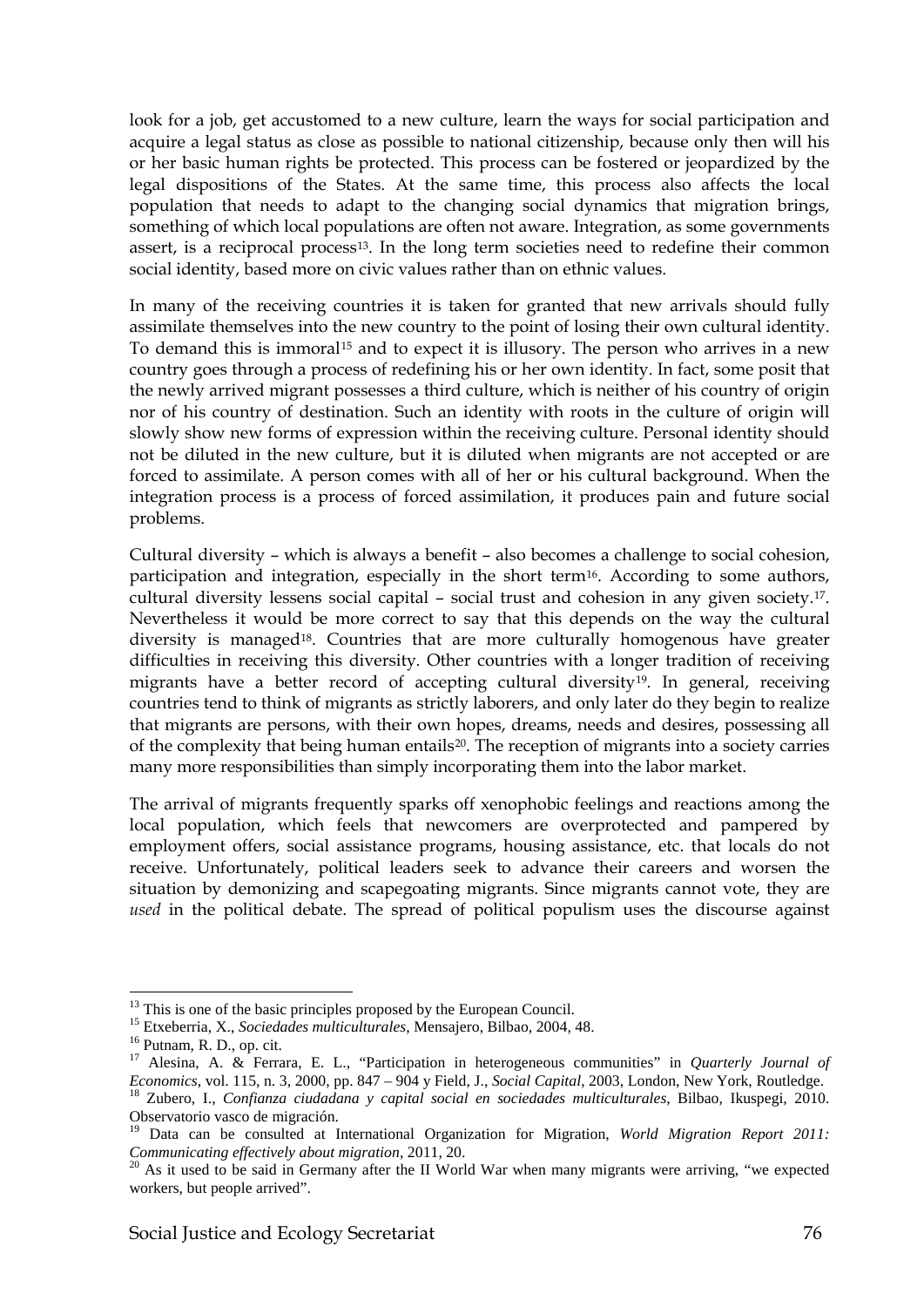migrants to gain new voters. Doing so political candidates twist the perceptions of their citizens against migrants, putting migrants' lives at risk[21.](#page-76-0)

Finally, *sending countries*, too, experience their own problems. In fact, they lose some of their most educated and talented people, which slows down the country's development. Families without parents increase, and in some places only elders and children remain in the village or town. The absence of adults cannot be offset by economic remittances.

When these talented people leave their country, the local communities also suffer cultural disorientation and lose their identity and traditional roots. Communities then become transnational, which brings a drastic change in their identity.

## **4. The Christian tradition**

In the book of Genesis we read a puzzling story<sup>22</sup>: three men come to Abraham and sit at the entrance of his tent by the oaks of Mamre. They are foreigners and unknown. Abraham, instead of becoming frightened, receives them as brothers, even more, as divine messengers. Christians have recognized the Holy Trinity in these three men. This story of Abraham teaches that the foreigner is to be venerated in his sacred condition, received for the promise and novelty he brings, and looked after in his needfulness. The foreigner awakens *hospitality*. It is not strange, then, that Yahweh in the Torah forbids exploiting the foreigner – something that has always been too easy, because of his or her vulnerability –, because "you know the heart of an alien, for you were aliens in the land of Egypt" [23.](#page-76-2) This hospitable capacity to welcome the divine dimension of every human being can still be found in many contemporary cultures that we call *traditional*. They know how to welcome with care, respect and gentleness.

Genesis also shows us the common origin of all human beings and helps us discover our human fraternity. We can find this in the narrative of Creation, in which we can acknowledge that we all have the same parents whom were created by God<sup>[24](#page-76-3)</sup>. Fraternity is a gift from God. However, the text also acknowledges differences among us. Fraternity comes from God, who makes us equal in our dignity, while rejection or fear of differences come from our sin and ignorance. Our shared origin and dignity involves a call to *inclusiveness*.

The New Testament discovers that every person can be blessed by the Holy Spirit that reaches everyone. There are no differences based on ethnic origins: "There is no longer Jew or Greek, there is no longer slave or free, there is no longer male and female".[25](#page-76-4) In this sense, some authors will say that there is a strong Christian cosmopolitanism<sup>26</sup>. As the letter to Diognetus says, Christians "live in their own countries as though they were only passing through. They play their full role as citizens, but labor under all the disabilities of aliens. Any country can be their homeland, but for them their homeland, wherever it may be, is a foreign country". Christians are united in faith and love; blood does not divide them. They are citizens of the world.

 $\overline{\phantom{a}}$ 

<span id="page-76-0"></span><sup>&</sup>lt;sup>21</sup> Zapata-Barrero, R., Fundamentos de los discursos políticos en torno a la inmigración, Madrid, Trotta, 2009.<br><sup>22</sup> Genesis 18. 1 – 15<br><sup>23</sup> Exodus 23. 9<br><sup>24</sup> Genesis 1. 27 – 28<br><sup>25</sup> Galatians 3. 28<br><sup>25</sup> Hollenbach, D.,

<span id="page-76-1"></span>

<span id="page-76-2"></span>

<span id="page-76-3"></span>

<span id="page-76-4"></span>

<span id="page-76-5"></span><sup>812, 808.</sup>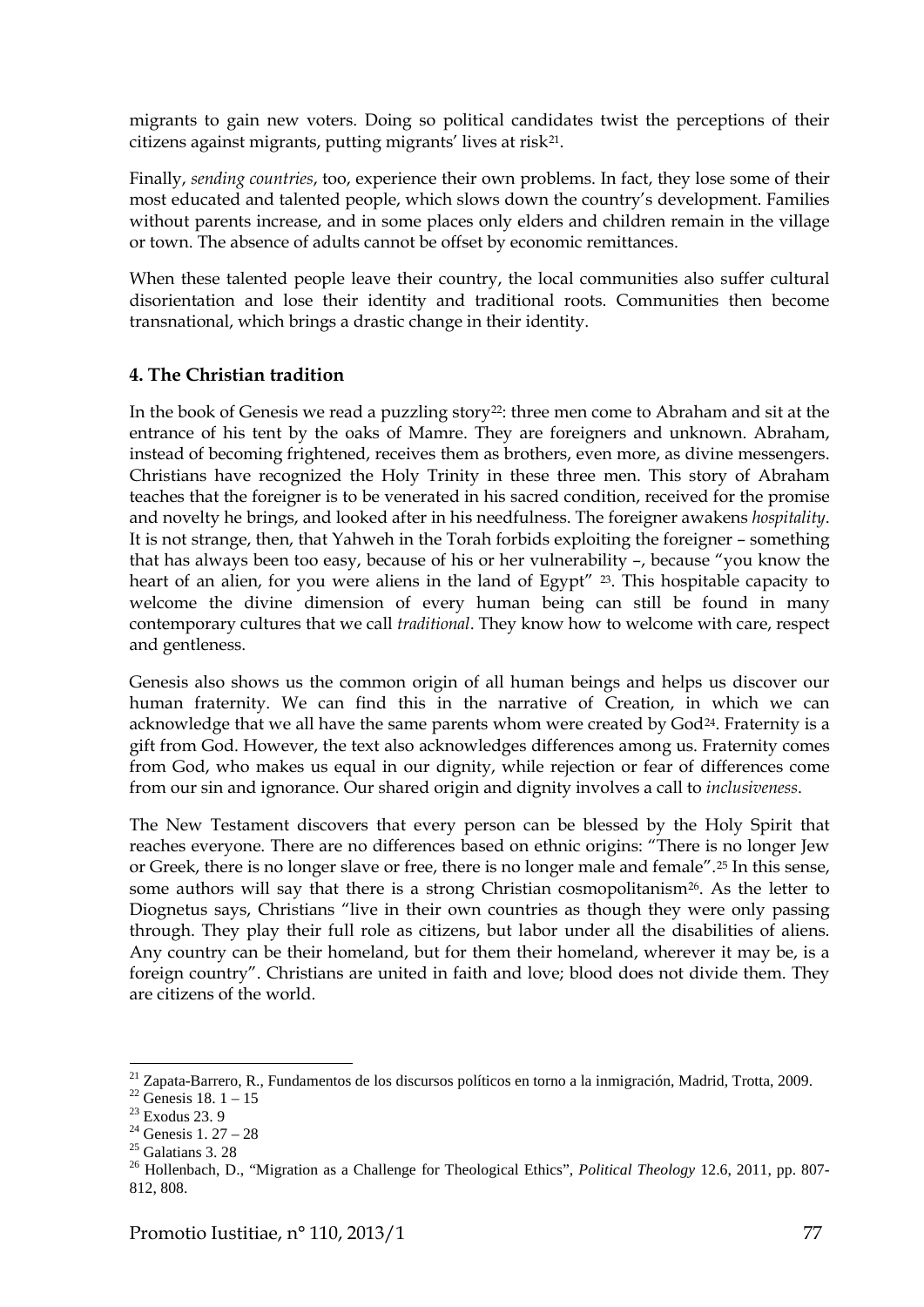In the social teachings of the Church, "every migrant is a human person who, as such, possesses fundamental, inalienable rights that must be respected by everyone and in every circumstance"[27](#page-77-0). This person can never be exploited, because he brings the dignity of human condition[28](#page-77-1). The Church acknowledges the "right to migrate"[29](#page-77-2) and we are invited to see in the foreigner Christ's face, who was born in a manger and had to flee to Egypt looking for refuge.

Christians are called to protect and help migrants: because they are people in need demanding our solidarity, because our ancestors were also migrants and because of the rights they have as human beings.

## **5. A global preference for the Society of Jesus**

In 1980 Fr. Arrupe, Superior General of the Society of Jesus, was struck by the suffering of the Vietnamese refugees fleeing from their country in very vulnerable boats and facing death and looting at sea. He called Jesuits to begin a special service to these people, the Jesuit Refugee Service (JRS), and today JRS is a symbol and a motivation for the solid commitment of the Society to communities in exile.

This commitment also extends to migrants and displaced people. Today Jesuits and collaborators serve this people in a variety of fields:

- In Christian communities, in churches and in parishes, accompanying their faith, which is usually strong. These persons renew the life of these communities, contributing with their personal depth and their vitality.
- − In displaced communities –composed tribals, dalits and farmers.
- − In schools where they study, migrants' children grow as persons and live together with other children in a new culture. Sometimes they need to learn a new language while they miss the land they left behind.
- − In universities and research centers: At present there are many persons and groups that study the migration phenomenon from a variety of perspectives.
- In several social services: in welcoming centers; through counseling and personal accompaniment; through juridical service for asylum seekers or for people looking for labor permissions; through networks that defend their rights; by visits to detention centers and following up the situations they face there.

The list of fields and activities in which Jesuits and collaborators are already involved accompanying migrants is most likely longer because in recent years the number of migrant initiatives has grown in many Provinces, which are trying to give a generous response to a phenomenon that produces so much suffering.

At present all the apostolic sectors and most of the provinces in the Society offer their apostolic services to migrants. They are one of the groups to whom we are expressing concretely today our commitment to the poor and our desire to learn from them.

<span id="page-77-0"></span><sup>&</sup>lt;sup>27</sup> Benedict XVI, Caritas in Veritate 62, 2009.

<span id="page-77-1"></span><sup>&</sup>lt;sup>28</sup> John Paul II, Laborem Exercens 23, 1981.

<span id="page-77-2"></span><sup>29</sup> Pontifical Council for the pastoral care of migrants and itinerant people, *Erga migrantes caritas Christi* 21, Instruction, 2004.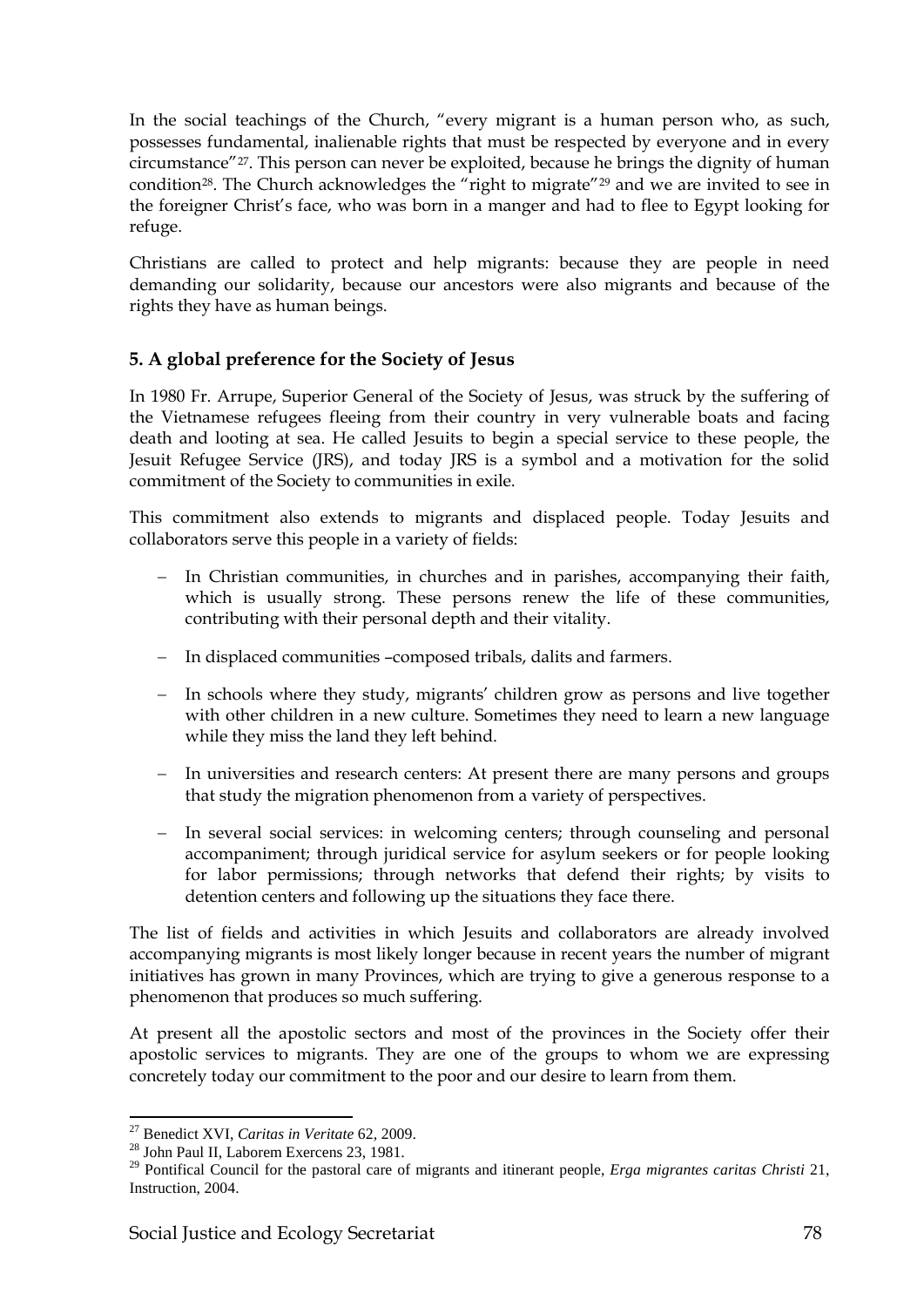That is why the Society of Jesus has already committed itself to migrants and refugees as one of its global preferences, an option that the last General Congregation also confirmed.[30](#page-78-0)

## **6. A solid commitment through a network for migration**

The migration phenomenon is transnational and multidisciplinary, and migrant communities link together several countries. Migrants also have a variety of needs, be it cultural, labor, training, religious, identity, etc. An integral response from the Society of Jesus requires broad collaboration as a network among countries and apostolic sectors. We are now creating a network that can make a call to the initiatives developed in different provinces and different apostolic sectors, such as pastoral, education, and social, research.

This network is built on two *fundamental values*:

- a) *Hospitality*, as a call to a offer a warm welcome to migrants and displaced people, as a cultural characteristic of a truly humane society and as a value that needs to be protected by laws and policies. In fact, hospitality is the Christian expression of welcoming the *Other*.
- b) *Inclusiveness*, as a structural dynamic that incorporates people into a society with all their rights, despite ethnic, cultural, religious or economic conditions.

This network has already agreed on a number of *positions*[31](#page-78-1): All persons have the right to live, work and realize their full human potential in their place or country of origin. When this is not possible, however, we also emphasize their right to look for better living conditions outside one's place of origin, whether this means crossing an international border or migrating within their own country.

This network denounces any form of violation of the human rights of migrants:

- − the stigmatization by the media and society, and the criminalization on the part of States, of irregular migration;
- − the systematic denial on the part of many States to guarantee the appropriate international protection of asylum seekers and refugees, which leaves them in situations of extreme vulnerability;
- − restrictive migratory policies, which are focused on detention, deportation and border control;
- − the resulting strengthening of trafficking and smuggling networks, which are many times linked to State corruption and impunity;
- − the exploitation of migrant workers;
- the physical and psychological abuse of women and minors.

We are opposed to the lopsided model of development, which is promoted by multinational corporations, which prioritizes the market over human development and which allows the free movement of capital but restricts the free flow of people. We also oppose current

 $30$  GC 35, d.3 n. 39.

<span id="page-78-1"></span><span id="page-78-0"></span> $31$  These positions were elaborated in Quito in October 2010, where 94 Jesuits and collaborators coming from all over the world met together in the Pre-forum for migration.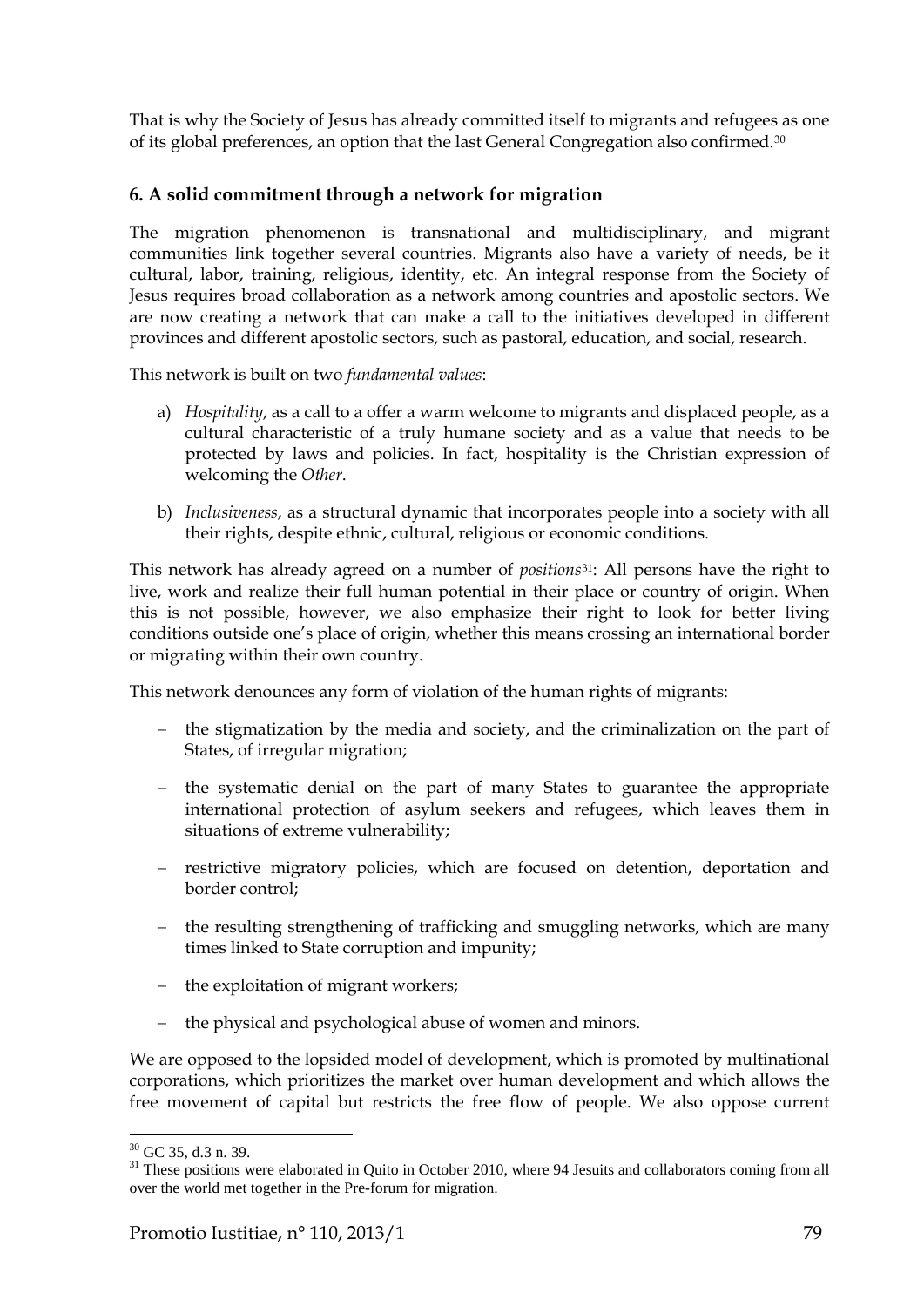policies that cause environmental destruction and allow the unregulated extraction of natural resources, which forces the displacement of entire populations.

The network demands:

- − the universal ratification of the International Convention on the Protection of the Rights o All Migrant Workers and Members of Their Families of 1990;
- − the effective international protection of asylum seekers and refugees;
- − integral and inclusive migration policies which approach migration not only as a labor issue, but also take into account the cultural, social, religious and political dimensions;
- − the protection of the rights of all persons, regardless of their migratory status, and with particular attention to vulnerable sectors such as women and minors;
- − respect for the right of indigenous peoples to their land and resources;
- − a sustainable and people‐centered model of development;

#### **7. Mission and General Objectives**

This network wants to promote a unified, consistent, and effective response of the Society at the global level to the needs of migrants and displaced people

1. General objectives (*ad extra*):

- a) To promote and defend the human rights of vulnerable migrants, displaced people and their families, through advocacy based on pastoral and social accompaniment, education, research, training, and promotion of migrants' organizations.
- b) To confront the structural causes of migration and displacement.
- c) To raise awareness in the civil societies of our respective Conferences, so that they may reflect on and engage the social changes that migration and displacement cause.

All of the objectives above (a through c) will be addressed by linking the Society with other networks and initiatives (civil and Church) that are working on migration issues, or that are taking part in global campaigns on migration and displacement.

2. General objectives (*ad intra*):

- a) To raise awareness among Jesuits and Jesuit institutions about migration and displacement.
- b) To promote the culture of hospitality within the Society
- c) To promote an inter-sectoral and global response by the Society that places migration and displacement issues in the Society's apostolic planning
- d) To maintain the link with other Ignatian networks, mainly with GIAN and JRS

*Original in Spanish*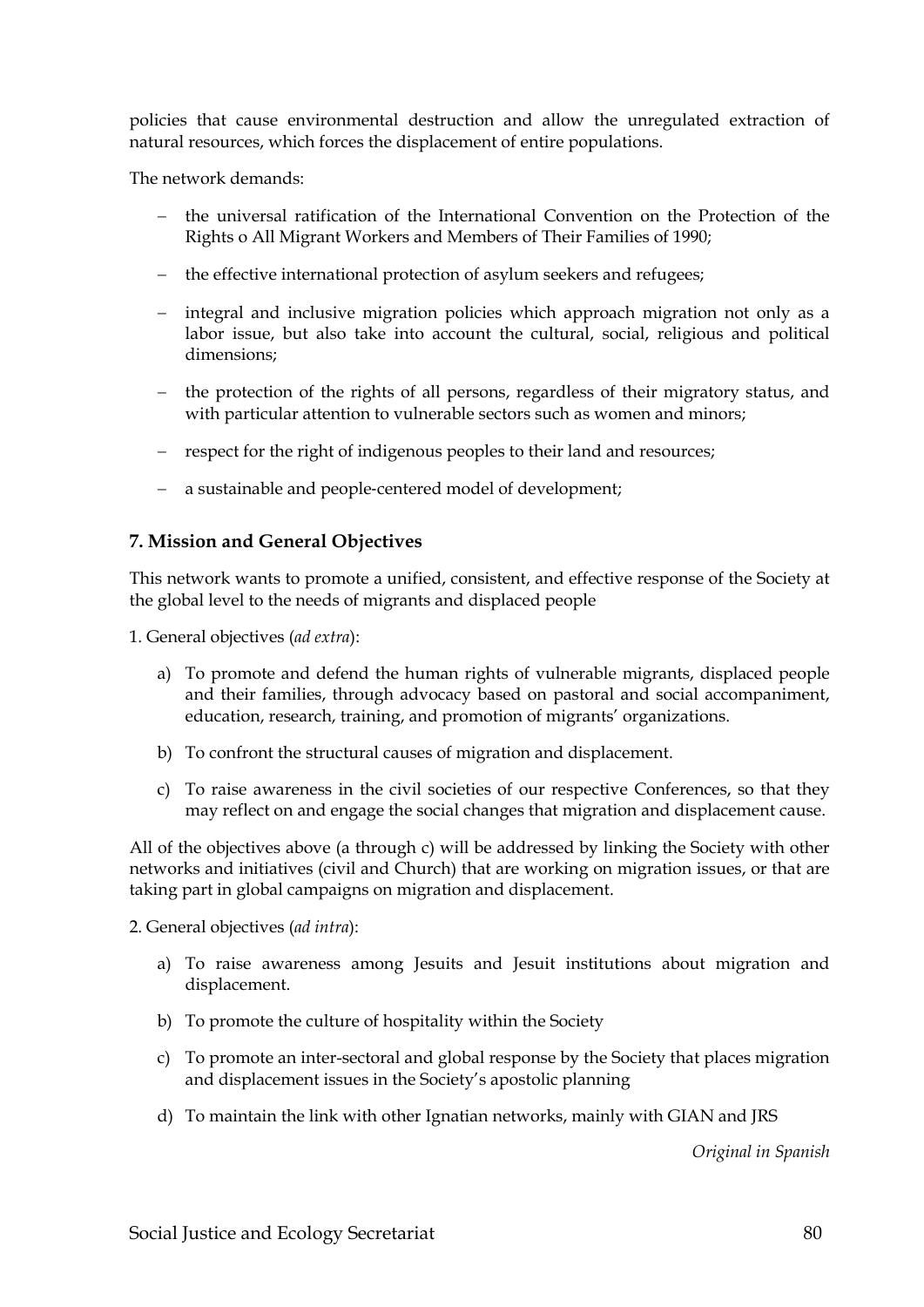

# Peace and Human Rights

Position document

#### **The context**

We live in troubled times. Everyone is deeply conscious of human dignity and filled with a longing for peace. Yet, human dignity is trampled all over and peace is becoming a mirage. Think of the century we have just lived through: "In total, during the first eighty-eight years of the twentieth century, almost 170 million men, women, and children were shot, beaten, tortured, knifed, burned, starved, frozen, crushed or worked to death: buried alive, drowned, hanged, bombed, or killed in any other myriad other ways governments have inflicted deaths on unarmed, helpless citizens and foreigners...the dead could be more than 360 million people." (*Encyclopaedia of Genocide*, 1999).

Times are not different now. In a world of over 6.8 billion, almost one billion are starving. About 16 or more wars are going on in the world. Look at the unemployment rates ranging from to double digits in most of the world's countries to 95 per cent in Zimbabwe (CIA World Fact book, 2009). Look at the vulnerability to riots as witnessed by the recent London riots, the Arab Spring, the civil unrest in the developing world. While humanity achieves the heights of intellectual and technical power on the one hand, there is on the other an unprecedented degradation of human dignity. Questions of survival loom large.

It was against this horizon that the discourse of Human Rights made 'the moral landscape of the twentieth century a touch less bleak'. "Not withstanding their European origins...in Asia, Africa , and South America , Human Right now constitute the only language in which the opponents and victims of murderous regimes and civil wars can raise their voices against violence, repression , and persecution, against injuries to their human dignity" (Hagerman, J. Quoted in Perry M J, 2007).

Going further, even the developed world witnesses a huge gap between the rich and the poor. In an OECD report it was shown that ... "top income earners became richer while more moderate to low-income have gone in the opposite direction. Disposable household income grew in all OECD countries, but the top 10 percent rose at a faster annual average (2 percent) than the bottom 10 percent (1.4 percent)" (OECD, 2011). In this context, human rights, especially the Right to a decent livelihood becomes a major concern for everyone.

Campaigns like The 'Arab Spring', 'Capture of Wall Street', 'India against Corruption' and other movements across the world signal an unrest which could either be creative or destructive of the very civilization we have built up.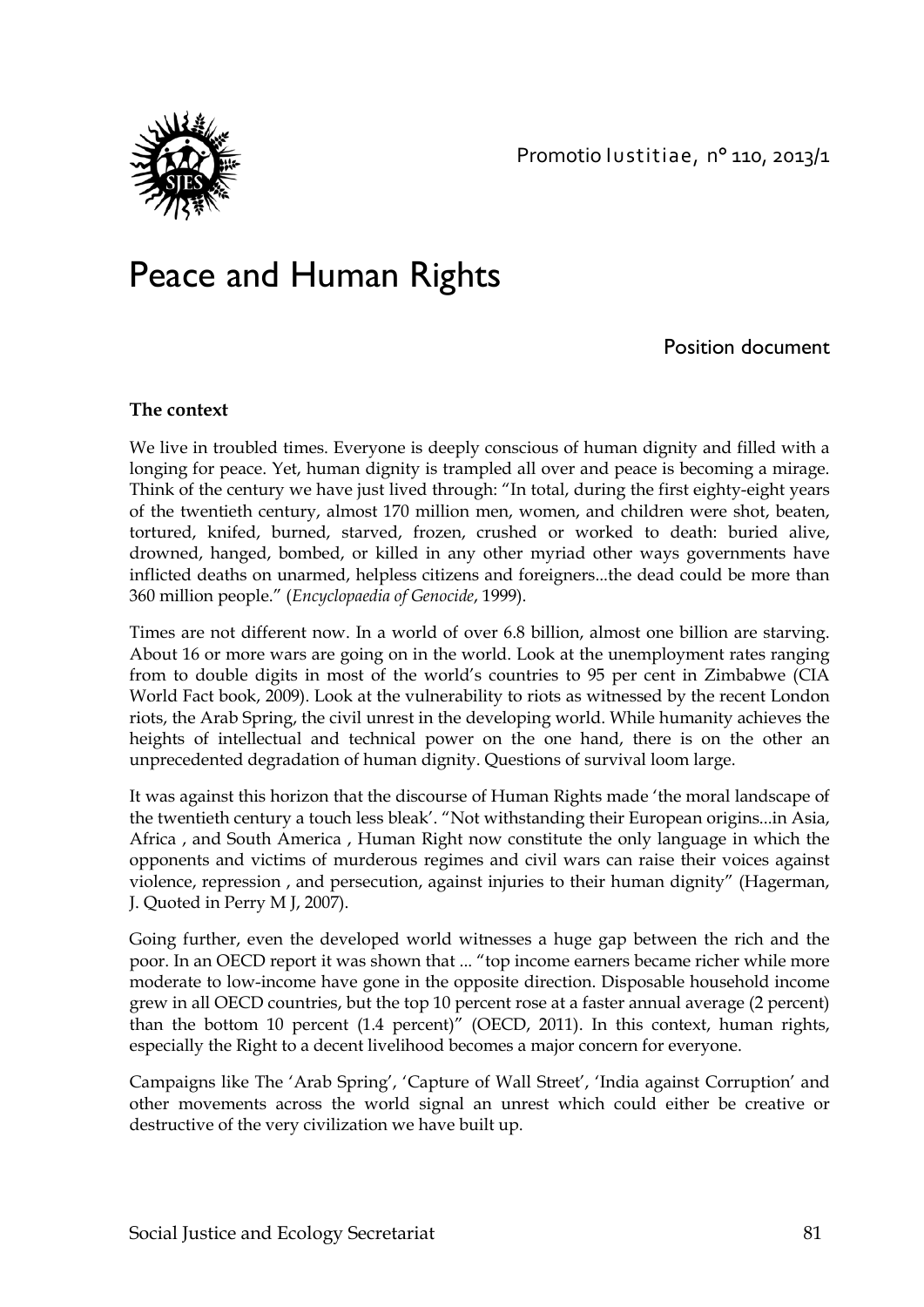#### **The relevance of the Rights Perspective**

The Human Rights perspective asserts in simple but definitive terms that each and every born (and even the unborn) human being has inherent dignity and that that dignity is not to be violated. Human Rights are held by individuals simply because they are part of the human species and the fact that they have been born. These rights are shared equally by everyone regardless of sex, race, nationality, and economic background. They are also universal in content. In the unique formulation of these rights in the Universal Declaration of Human Rights in 1948 ( which in no way was the first formulation), humanity has found a new benchmark to live up to. Declaration is one thing, living is another. The critical question is how the Human Rights perspective can become a tool in terms of our mission.

The emergence of Human Rights-Based approaches to Development has opened up new vistas for the humanization of the world. It is observed that an increasing emphasis has been placed in recent years on rights-based approaches to development work. In the development world, this shift has been the result of a growing recognition that needs-based or servicedelivery approaches have failed to substantially reduce poverty. Further, it has been observed that anti-poverty programmes have been taken up by authorities who have the least sensitivity to the genuine needs of the poor. Hence the strong view today that combining human rights, development and activism can be more effective than any single approach (UNICEF, 2007)

#### **Peace and its demands in the century**

Between the two major world wars, the first part of the 20<sup>th</sup> century saw peace movements emerging in the twenties and thirties, giving rise first to the League of Nations and later the United Nations. According to some, the rise in the nationalist movements of the 19th and 20<sup>th</sup> centuries that provoked the two world wars played a major role in the idea of creating the conditions for world peace. It is known that World War I took the lives of more than 9 million people, killing between 20% to 25% of the male population of France and Germany. World War II, on the other hand saw the death of 55 million including 6 million Jews in the Nazi concentration camps. Faced with the largest catastrophes in human history, men and women around the planet began to dream of a better, peaceful world.

With the increasing divide in the world between the rich and the poor, the haves and have nots, peace efforts have taken on a new meaning. As Pope Paul VI said, if you want peace work for justice.

Today we stand challenged to work for Human Rights and Peace, realizing that in a world in which basic human rights are denied, there can be no peace. Working for the defence of human rights and promotion of peace are essential to the survival of humanity. "Commitment to peace requires a whole new way of thinking. It is not one among other tasks. It is rather the characterizing task in our world. By giving a central role to the Gospel and mission of peace and nonviolence, we may, as religious, rid ourselves of any possible insinuation of irrelevance in today's peace less world" (O'Mahony, 1993)

Terrorism and extremist movements have been a central concern the world over, affecting developmental, human rights and peace efforts. In an insightful analysis based on wideranging interviews with so-called terrorists, Taylor (2012) pointed out that retributive violence is no answer to extremism and that terrorists must be talked to in order to understand their motivation and to explore why they are prepared to kill for a cause, whether secular or religious.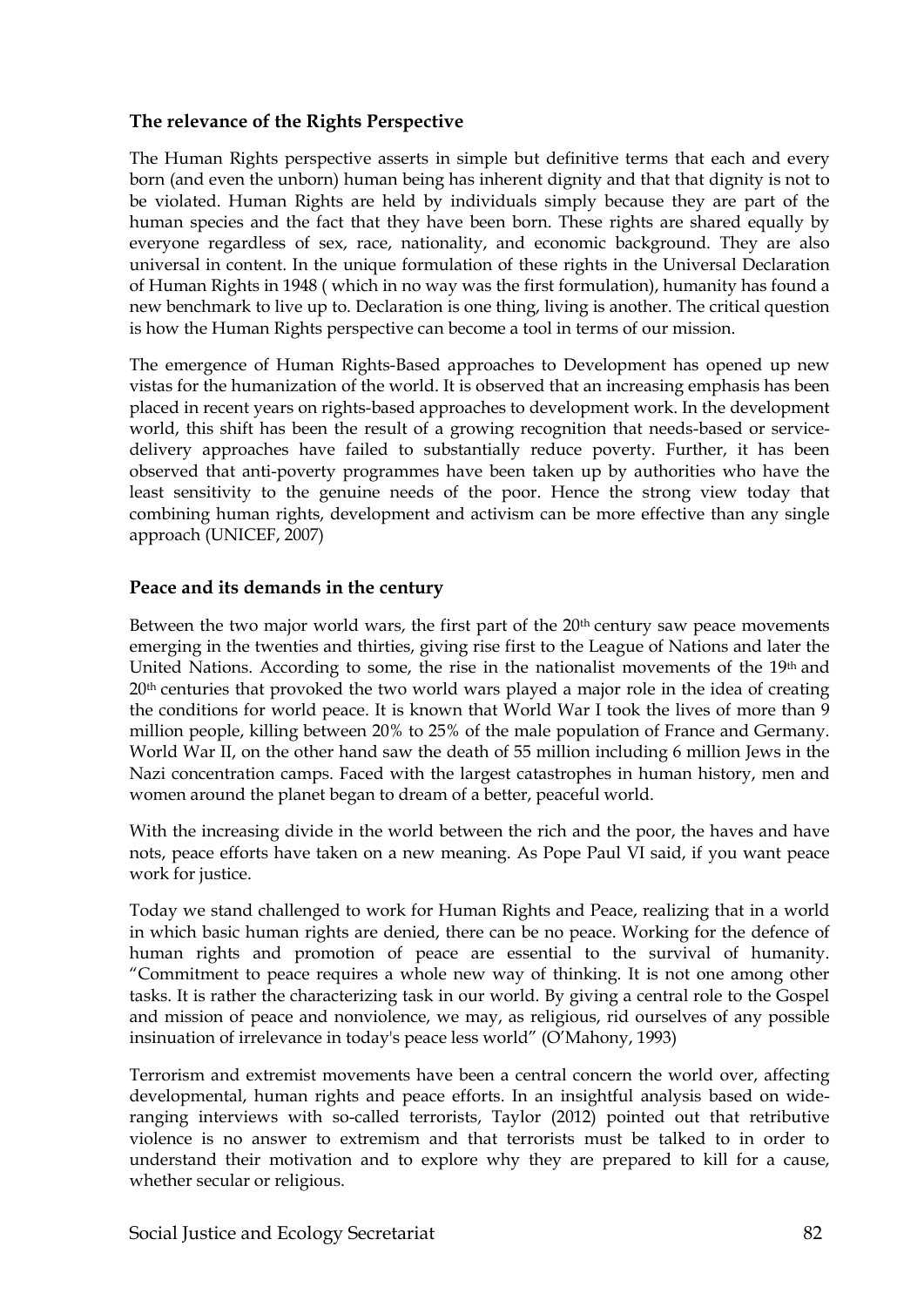Learning to converse using a style of Non-Violent Communication is a fitting response to the task of in building peace in this universe.

## **The Social Teachings of the Church challenge us**

The Social Teaching of the Church challenges us to be involved in the defence of Human Rights. Pope John XXIII, for instance, in his encyclical *Pacem in Terris* affirmed that 'each person has the right to life and the means necessary to live their life. In addition, all of humanity has a natural right to be respected, to worship God, to live their life as they choose, to work and support a family, to form associations, to emigrate, and to take an active role in public life. All people also have the duty to preserve their life, to respect the rights of others, work together for the common good, and maintain an attitude of responsibility'

Speaking of Public Authority, the encyclical added that the goal of public authority or government is to attain the common good.

Pope John Paul II re-iterated the same focus in the Encyclical *Centesimus Annus:*"the right to life, an integral part of which is the right of the child to develop in the mother's womb from the moment of conception; the right to *live in* a united family and in a moral environment conducive to the growth of the child's personality; the right to develop one's intelligence and *freedom* in seeking and knowing the *truth*; the right to share in the work which makes wise use of the earth's material resources, and to derive from that work the means to support oneself and one's dependents; and the right *freely to establish* a family, to have and to rear children through the responsible exercise of one's sexuality. In a certain sense, the source and synthesis of these rights is religious *freedom*, understood as the right to live in the truth of one's faith and in conformity with one's transcendent dignity as a person".

A reality check in the world today tells us how far we are from the ideals proposed by the teaching of the church. Thus we are challenged.

John XXIII, history tells us, was very distressed also about the growing threats to peace during the cold war era. The ongoing buildup of arms during that period and the enormous resources wasted on it made him call for a process of disarmament by every nation.

Once again we know that this is a call unheeded. In the context of arms transfer in the developing nations, it is reported that 'developing nations continue to be the primary focus of foreign arms sales activity by weapons suppliers. During the years 2003-2010, the value of arms transfer agreements with developing nations comprised 72.9% of all such agreements worldwide. More recently, arms transfer agreements with developing nations constituted 78.9% of all such agreements globally from 2007-2010, and 76.2% of these agreements in 2010. The value of all arms transfer agreements with developing nations in 2010 was over \$30.7 billion. This was a decline from \$49.8 billion in 2009. In 2010, the value of all arms deliveries to developing nations was nearly \$21.9 billion, the highest total in these deliveries values since 2006 (in constant 2010 dollars)'. (Grimmett, 2011)

#### **Society of Jesus and its Mission**

With its mandate of 'service of faith and promotion of justice' the Society of Jesus was already convinced that 'the mission of the Society of Jesus today is the service of faith, of which the promotion of justice is an absolute requirement. For reconciliation with God demands the reconciliation of people with one another (GC 32). This commitment has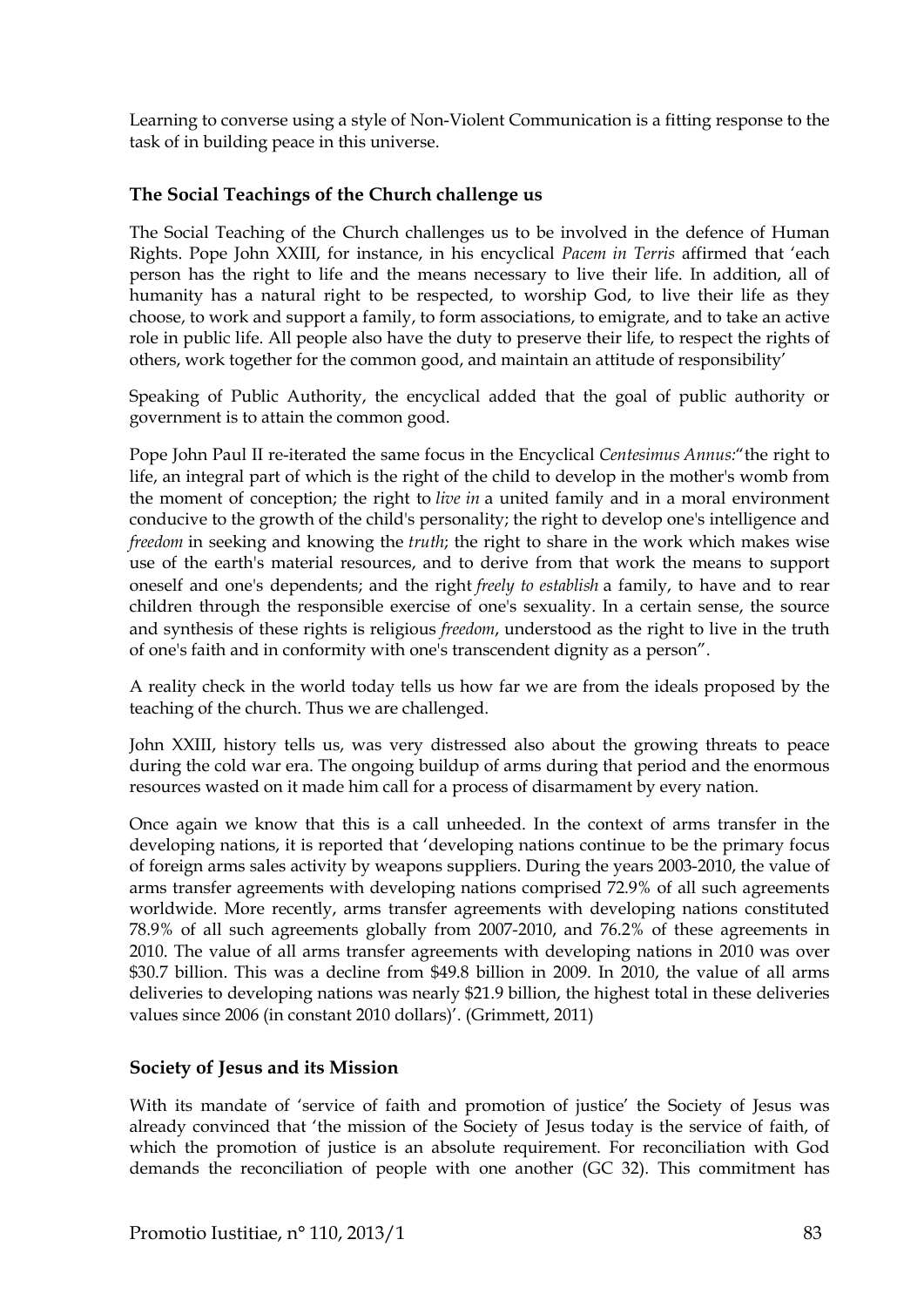deepened over the decades since the  $32<sup>nd</sup>$  G.C, up to the  $35<sup>th</sup>$  G.C. which once again re- with precisely and clearly that the service of faith is the aim of our mission, and the link between faith and justice integrates our ministries into one mission.

The mission of the Society of Jesus inevitably makes the demand that Jesuits should shift to the Human-Rights based approaches to mission. Can the Society of Jesus incorporate the insights of the secular world in its approaches to development to its own mission of service of faith and promotion of Justice?

# **Created in the image of God**

'So God created mankind in his own image, in the image of God he created them'. (Gen 1, 27). The Christian God is a fair God, a God of Justice. Being created in the image of God, every human being acquires a dignity that is unique to God. In a world where human dignity is trampled down casually, we as believers are called to protect human dignity. Created in the image of God, we need to be protectors of justice and builders of peace.

Further, "The church must always remember that God's truth, peace and justice as revealed by the cross of Christ are intended not only for the church and believers, but also for the entire world. We are called not merely to believe in peace and justice but to work to achieve them for anyone without any distinction or discrimination" (Yusuf Turaki, 2006).

# **Global Ignatian Advocacy Network (GIAN) and The Call to the Frontier**

That the Society of Jesus is indeed aware of the contemporary challenge to shift the paradigms is manifest in its call to ministry at the frontiers and specifically the call to take on advocacy and networking. Decree No.3 of G C 35 said significantly,:"the complexity of the problems we face and the richness of the opportunities offered demand that we build bridges between the rich and the poor, establishing advocacy links of mutual support between those who hold political power and those who find it difficult to voice their interests (no.28).. Advocacy and research should serve the poor and those who work for the protection of the environment" (no. 35).

GIAN has taken off from its initial stages of reflection. In June 2011, for the first time ever, all the members of GIAN came together in Spain. The five leaders and twenty core group members of the global networks for Ecology, Right to Education, Migration, Peace and Human Rights, and Governance of Natural and Mineral Resources spent six days learning about advocacy and networking, and discerning the way forward for their networks. The workshop in Loyola has now been followed by a worldwide mapping of Jesuit and collaborative institutions that are currently engaged in advocacy.

# **Where do we go from here?**

In the GIAN process, with the mapping of the institutions involved in advocacy getting consolidated and a general consensus emerging among those who want to be part of the network, the challenges will be made concrete and a definite path of action will, hopefully, emerge. What could be some of the concrete forms of this action? Innumerable possibilities have already risen. For instance, look at the **basic right to a decent livelihood**. Can the various partners across the world who are part of the network initiate an action to protect human life in its most basic form for survival through **struggles for food security**, which will have its repercussions in the most localized of our mission centres? Across the world,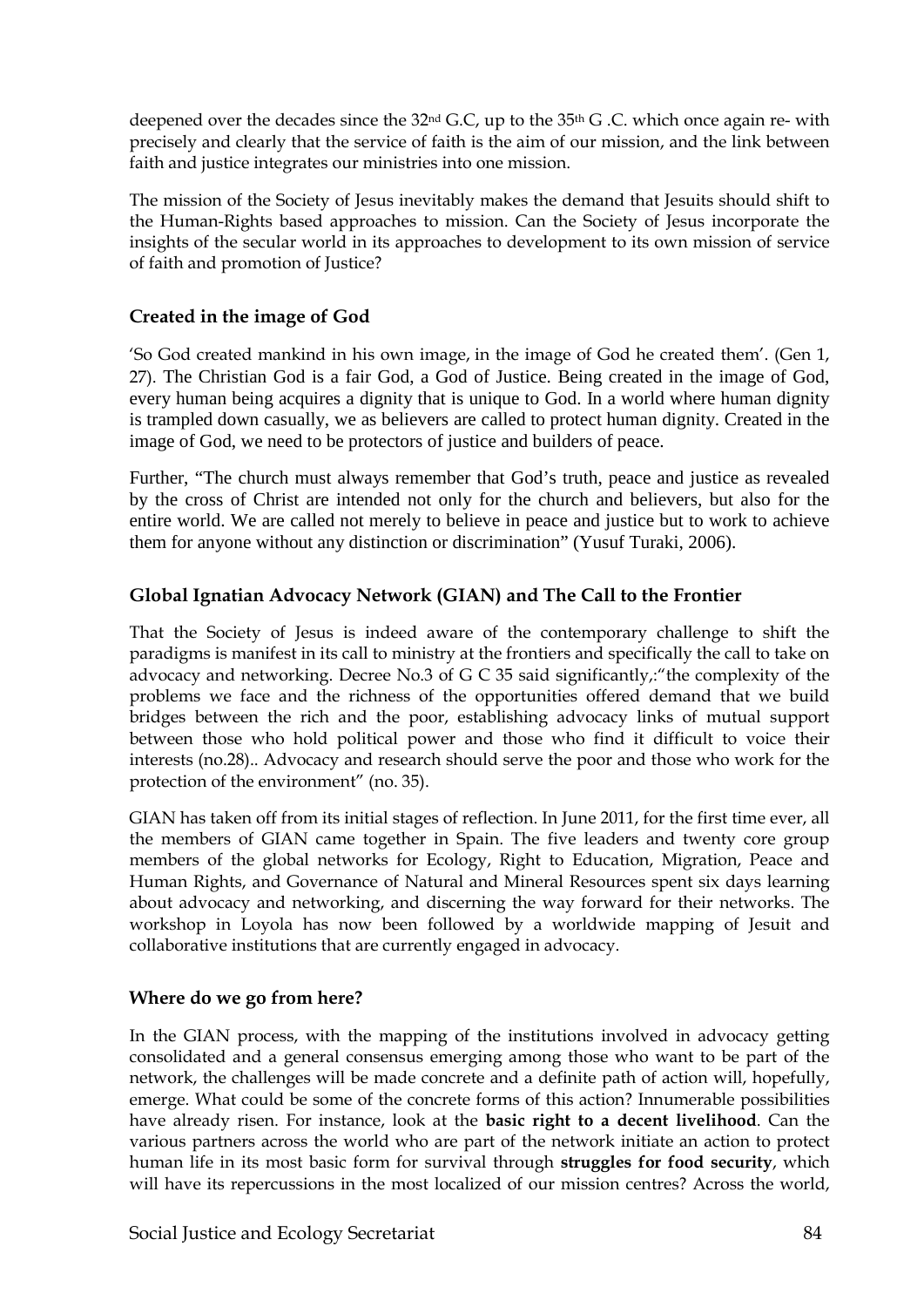can such primary and basic concerns bring together Jesuits and their collaborators together in their mission?

Human rights violations happen everywhere in the world irrespective of the systems under which they the people who commit them and those who suffer them live. **A deeper awareness of the widespread violations of human dignity, an analysis of the deeper sociopolitical and cultural causes and a determined effort to protect human rights can and should become a priority for GIAN**. Can we come together to protect human rights across the world, wherever we are, in unison with other international bodies already in operation.

Peace begins in the hearts of men and women. It has been well said that, 'since wars begin in the minds of men, it is in the minds of men that the defences of peace must be constructed.' To quote the Dalai Lama, 'World Peace must develop from inner peace. Peace is not just the absence of violence but the manifestation of human compassion'. With our unique Jesuit spiritual traditions **peace-building is a challenge where all of us can unite.**

As Shirin Ebadi (2003) said, 'Lasting Peace is a synthesis of human rights and democracy. Human Rights and democracy are interdependent – one cannot exist without the other…We can achieve a lasting peace in society only when human rights and democracy are established' **Promoting genuine democracy and good governance** have become huge challenges, particularly in the developing world with its pervading corruption and inefficiency.

Learning to dialogue even with so-called terrorists and extremists using **a Non-Violent Communication style** becomes another tool in building peace in this world.

If we Jesuits can network to address the above challenges, the dream of GIAN 'to solve the problem of disconnectedness between the major assets of the Society of Jesus and to use the untapped capacity of the Society of Jesus to influence public policy in favour of the common good and of those rendered weak and voiceless' will become a reality.

*Original in English*

#### **References:**

CIA, *World Fact Book*, 2009.

Donald O'Mahony. *Summary of Justice, Peace, Ecology Talk for Franciscan formators*. [http://www.ciofs.org/doc/ef93enp1.htm,](http://www.ciofs.org/doc/ef93enp1.htm) 1993, consultado en noviembre de 2012.

Israyel, W. Charney (Ed), *Encyclopedia of Genocide*, Santa Barbara, Calif.: ABC-CLIO, 1999.

Michael J. Perry, Toward a Theory of Human Rights: Religion, Law, Courts, Cambridge University Press, 2007.

Pier Carlo Padoan, *OECD Economic Outlook n. 90,* [http://www.oecd.org/economy](http://www.oecd.org/economy%20/economicoutlookanalysisandforecasts/49112261.pdf)  [/economicoutlookanalysisandforecasts/49112261.pdf,](http://www.oecd.org/economy%20/economicoutlookanalysisandforecasts/49112261.pdf) 2011, consultado en noviembre de 2012.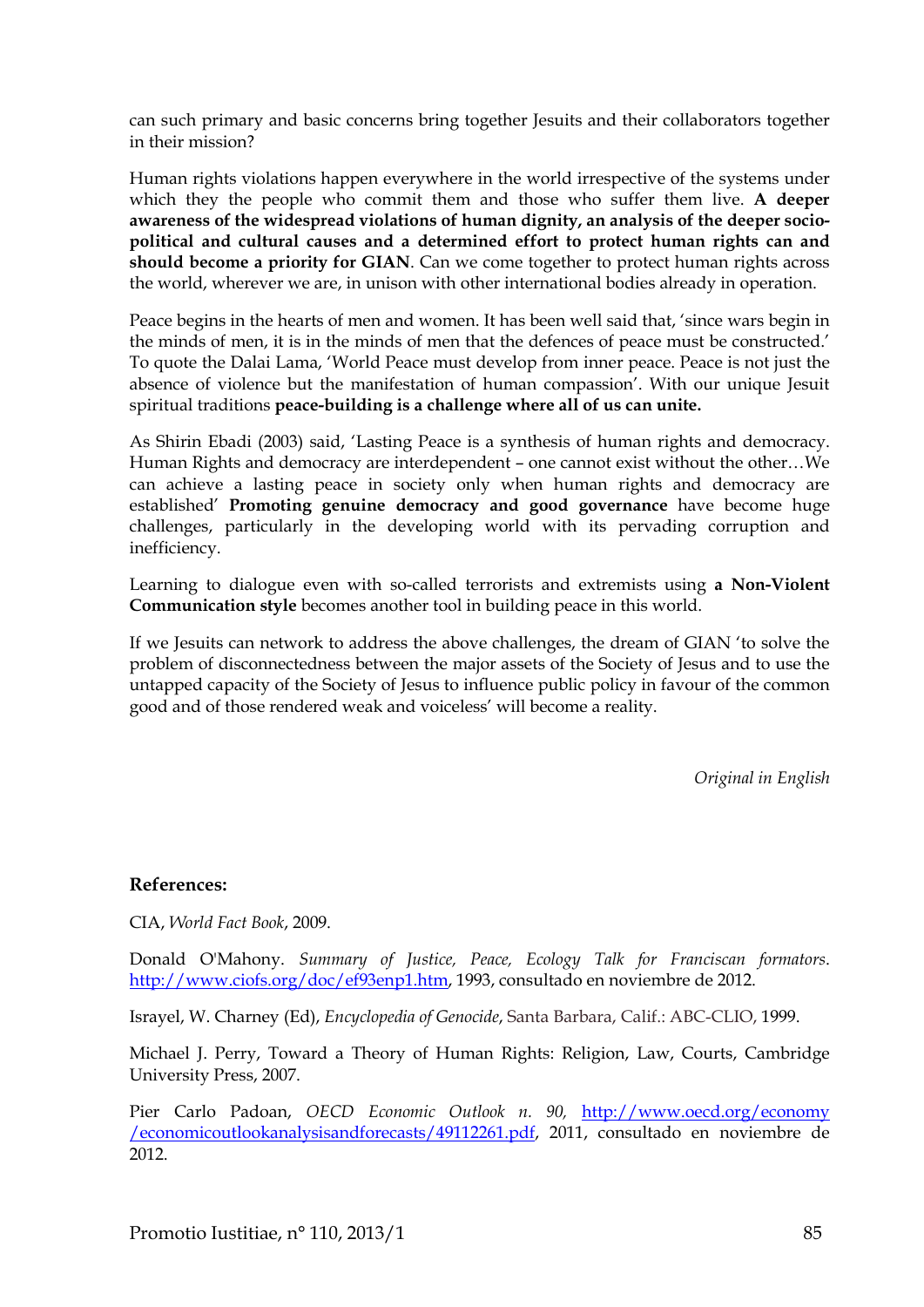Richard F. Grimmett, *Conventional Arms Transfers to Developing Nations, 2003-2010*. [http://www.fas.org/sgp/crs/weapons/R42017.pdf,](http://www.fas.org/sgp/crs/weapons/R42017.pdf) 2011, consultado en noviembre 2012.

Shirin Ebadi, *Democracy, human rights, and Islam in modern Iran: Psychological, social and cultural perspectives,* Bergen, 2003.

UNICEF, *Human Rights Based Approach to Education for all*. http://www.unicef.org /publications/files/A\_Human\_Rights\_Based\_Approach\_to\_Education\_for\_All.pdf, 2007, consultado en noviembre de 2012.

Yusuf Turaki, *Foundations of African Traditional Religion and Worldview*, Nairobi: World Alive Publishers Limited 2006.